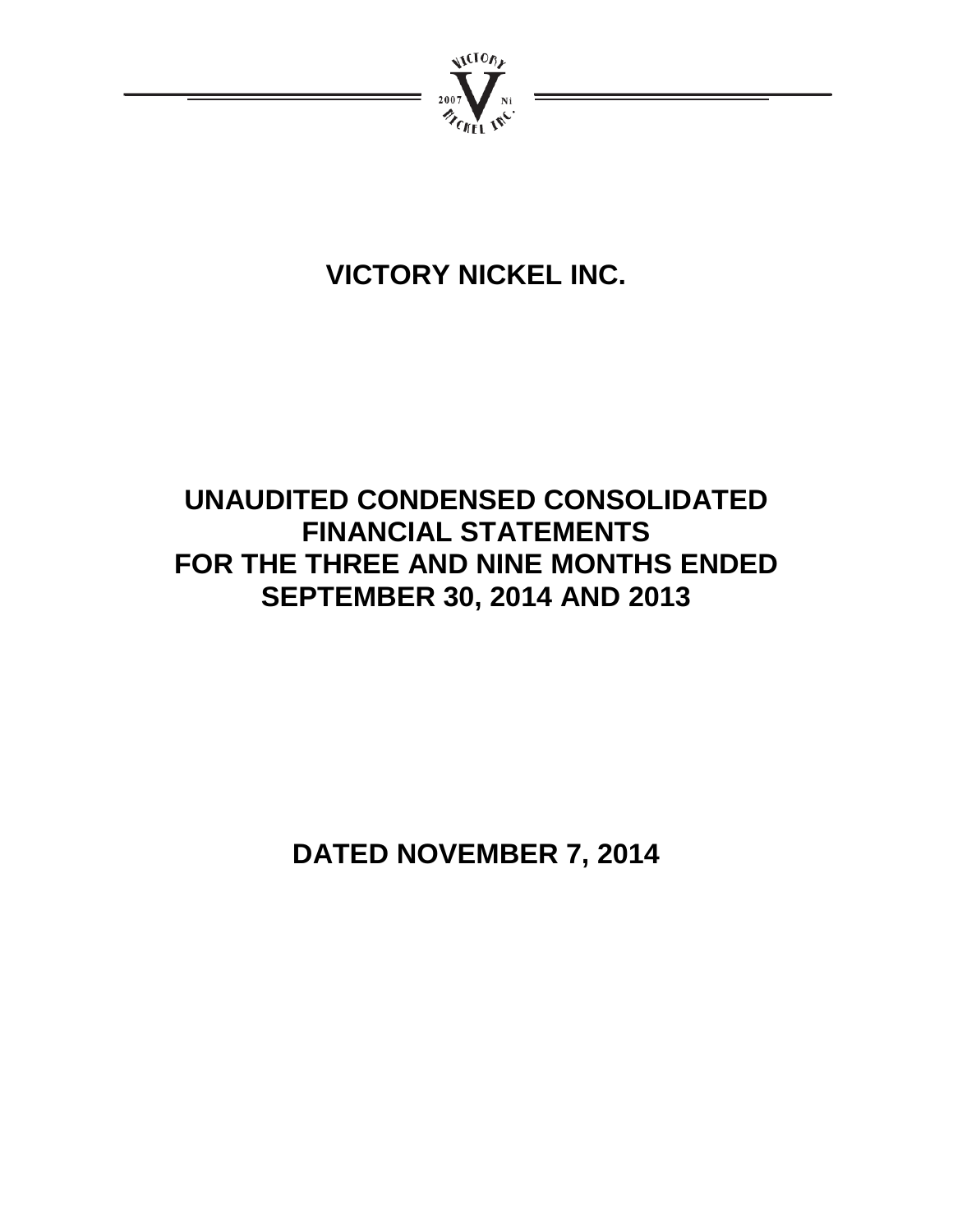|                                                                                                                                         |                | September 30, December 31, |              |  |  |
|-----------------------------------------------------------------------------------------------------------------------------------------|----------------|----------------------------|--------------|--|--|
|                                                                                                                                         |                | 2014                       | 2013         |  |  |
| (in thousands of Canadian dollars)                                                                                                      | <b>Notes</b>   | (unaudited)                | (Note 2)     |  |  |
| <b>ASSETS</b>                                                                                                                           |                |                            |              |  |  |
| <b>Current assets</b>                                                                                                                   |                |                            |              |  |  |
| Cash and cash equivalents                                                                                                               | 6              | \$<br>148                  | \$<br>1,423  |  |  |
| <b>Restricted deposits</b>                                                                                                              | 6              | 305                        |              |  |  |
| Receivables and prepaids                                                                                                                | $\overline{7}$ | 4,699                      | 381          |  |  |
| Marketable securities                                                                                                                   | 8              | 220                        | 278          |  |  |
| Inventory                                                                                                                               | 9              | 3,399                      |              |  |  |
| <b>Total current assets</b>                                                                                                             |                | 8,771                      | 2,082        |  |  |
| <b>Non-current assets</b>                                                                                                               |                |                            |              |  |  |
| Property, plant and equipment                                                                                                           | 10             | 6,785                      | 5,279        |  |  |
| Mine property and development project                                                                                                   | 11             | 38,964                     | 38,668       |  |  |
| Exploration and evaluation projects                                                                                                     | 12             | 14,972                     | 14,865       |  |  |
| <b>Total non-current assets</b>                                                                                                         |                | 60,721                     | 58,812       |  |  |
| <b>Total Assets</b>                                                                                                                     |                | \$<br>69,492               | \$<br>60,894 |  |  |
| <b>LIABILITIES AND SHAREHOLDERS' EQUITY</b><br><b>Current liabilities</b><br>Trade and other payables<br>Loans and borrowings - current | 13<br>14       | \$<br>4,875<br>4,179       | \$<br>1,617  |  |  |
| <b>Total current liabilities</b>                                                                                                        |                | 9.054                      | 1,617        |  |  |
|                                                                                                                                         |                |                            |              |  |  |
| <b>Non-current liabilities</b><br>Loans and borrowings - long-term                                                                      | 14             | 6,178                      | 2,279        |  |  |
| Participating Interest                                                                                                                  | 15             | 4,524                      | 4,100        |  |  |
| Lease obligations - long-term                                                                                                           | 16             | 347                        | 408          |  |  |
| Deferred tax liability                                                                                                                  |                | 514                        | 1,521        |  |  |
| <b>Total non-current liabilities</b>                                                                                                    |                | 11,563                     | 8,308        |  |  |
| <b>Total Liabilities</b>                                                                                                                |                | 20,617                     | 9,925        |  |  |
| <b>Shareholders' equity</b>                                                                                                             |                |                            |              |  |  |
| Share capital                                                                                                                           | 17             | 52,470                     | 51,907       |  |  |
| Contributed surplus                                                                                                                     |                | 5,592                      | 5,441        |  |  |
| Accumulated other comprehensive income                                                                                                  |                | 1,614                      | 1,665        |  |  |
| Deficit                                                                                                                                 |                | (10, 801)                  | (8,044)      |  |  |
| <b>Total shareholders' equity</b>                                                                                                       |                | 48,875                     | 50,969       |  |  |
| <b>Total Liabilities and Shareholders' Equity</b>                                                                                       |                | \$<br>69,492               | \$<br>60,894 |  |  |

 $\sum_{\mathcal{U}_{\ell}}\sum_{\mathbf{N}^{(k)}}$ 

# **Condensed Consolidated Balance Sheets**

#### **NATURE OF OPERATIONS (Note 1)**

The accompanying notes are an integral part of these condensed consolidated financial statements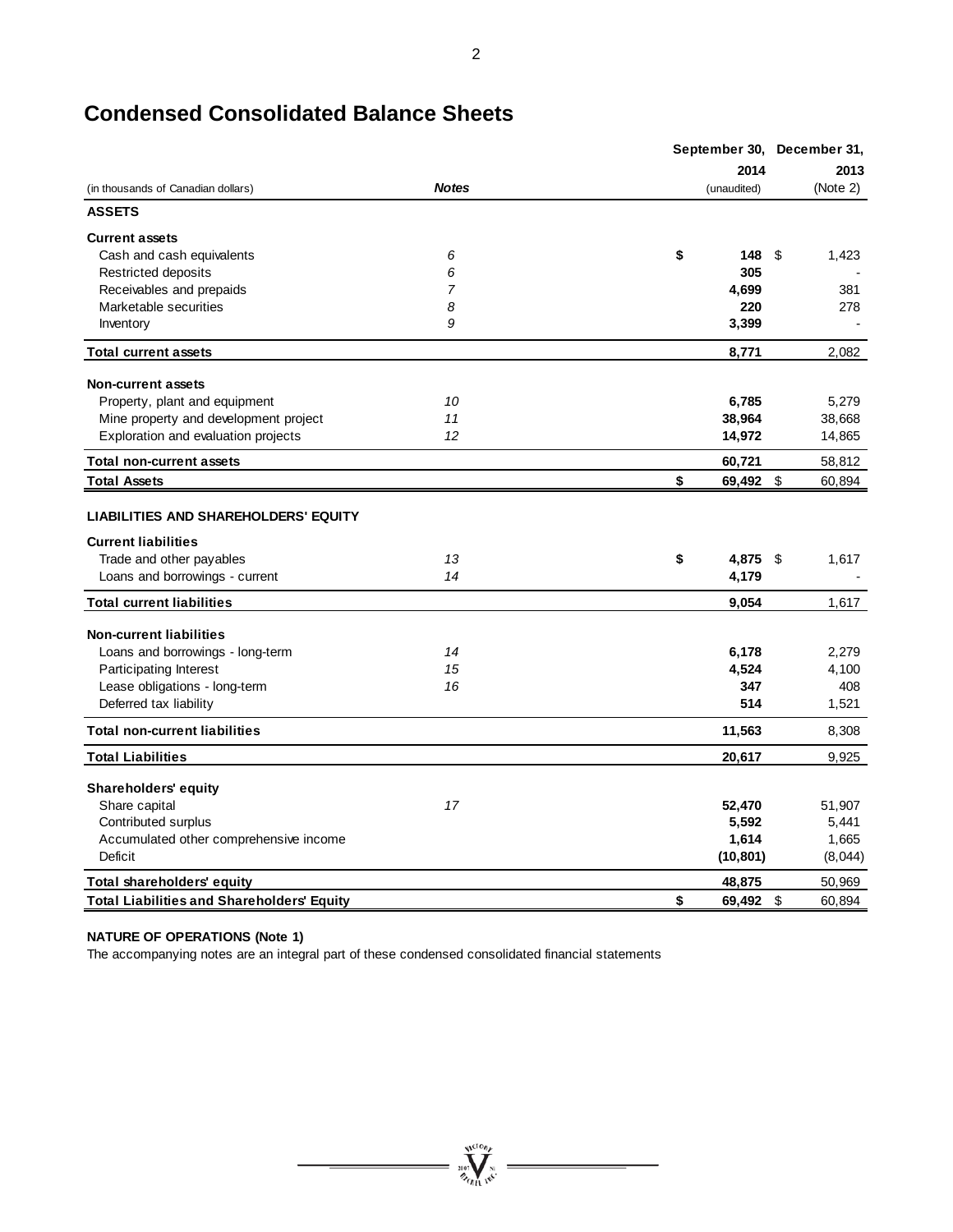|                                                              |              |              |  | Three months ended<br>September 30, |    |              |     | Nine months ended<br>September 30, |
|--------------------------------------------------------------|--------------|--------------|--|-------------------------------------|----|--------------|-----|------------------------------------|
|                                                              |              | 2014<br>2013 |  | 2014                                |    | 2013         |     |                                    |
| (in thousands of Canadian dollars, except per share amounts) | <b>Notes</b> | (unaudited)  |  | (unaudited)                         |    | (unaudited)  |     | (unaudited)                        |
| <b>Revenues</b>                                              | \$           | 5,949 \$     |  |                                     | \$ | 7,377        | -\$ |                                    |
| Cost of goods sold                                           |              | (5, 199)     |  |                                     |    | (6,786)      |     |                                    |
| Gross margin                                                 |              | 750          |  | $\blacksquare$                      |    | 591          |     |                                    |
| <b>Operating expenses</b>                                    |              |              |  |                                     |    |              |     |                                    |
| General and administrative                                   |              | (631)        |  | (238)                               |    | (2,018)      |     | (981)                              |
| Share-based payments:                                        | 19           |              |  |                                     |    |              |     |                                    |
| Options                                                      |              | (256)        |  | (45)                                |    | (341)        |     | (188)                              |
| Share Bonus Plan                                             |              |              |  | (26)                                |    |              |     | (43)                               |
| Amortization of property, plant and equipment                | 10           | (190)        |  | (10)                                |    | (426)        |     | (13)                               |
| (Writedown) recovery of E and E projects                     | 12           | (26)         |  | 148                                 |    | (54)         |     | 392                                |
| Pre-exploration costs                                        | 12           | (4)          |  |                                     |    | (4)          |     |                                    |
| Net frac sand pre-operating costs                            | 23           |              |  | (346)                               |    | (214)        |     | (503)                              |
| <b>Operating loss</b>                                        |              | (357)        |  | (517)                               |    | (2, 466)     |     | (1, 336)                           |
| Finance income                                               | 20           | 1,074        |  | $\overline{7}$                      |    | 995          |     | 11                                 |
| Finance costs                                                | 20           | (1, 353)     |  | (76)                                |    | (2, 286)     |     | (192)                              |
| Net finance costs                                            |              | (279)        |  | (69)                                |    | (1, 291)     |     | (181)                              |
| Loss before income taxes                                     |              | (636)        |  | (586)                               |    | (3,757)      |     | (1, 517)                           |
| Income tax recovery                                          |              | 228          |  | 65                                  |    | 1,000        |     | 252                                |
| Net Loss for the Period                                      | \$           | $(408)$ \$   |  | $(521)$ \$                          |    | $(2,757)$ \$ |     | (1, 265)                           |
| Loss per share                                               | 2, 17, 18    |              |  |                                     |    |              |     |                                    |
| Basic loss per share                                         | \$           | $(0.01)$ \$  |  | $(0.01)$ \$                         |    | $(0.05)$ \$  |     | (0.03)                             |
| Diluted loss per share                                       | \$           | $(0.01)$ \$  |  | $(0.01)$ \$                         |    | $(0.05)$ \$  |     | (0.03)                             |

# **Condensed Consolidated Statements of Operations**

The accompanying notes are an integral part of these condensed consolidated financial statements

# **Condensed Consolidated Statements of Comprehensive Loss**

|                                                |             | Three months ended<br>September 30, |     |             |  | Nine months ended<br>September 30, |  |             |  |
|------------------------------------------------|-------------|-------------------------------------|-----|-------------|--|------------------------------------|--|-------------|--|
|                                                |             | 2014                                |     | 2013        |  | 2014                               |  | 2013        |  |
| (in thousands of Canadian dollars)             | <b>Note</b> | (unaudited)                         |     | (unaudited) |  | (unaudited)                        |  | (unaudited) |  |
| Net loss for the period                        |             | \$<br>$(408)$ \$                    |     | $(521)$ \$  |  | $(2,757)$ \$                       |  | (1,265)     |  |
| Other comprehensive (loss) income ("OCI")      |             |                                     |     |             |  |                                    |  |             |  |
| Net change in fair value of financial assets   | 8           | (116)                               |     | (19)        |  | (58)                               |  | (254)       |  |
| Income tax recovery                            |             | 15                                  |     | 3           |  |                                    |  | 35          |  |
| Other comprehensive loss for the period        |             | (101)                               |     | (16)        |  | (51)                               |  | (219)       |  |
| <b>Total Comprehensive Loss for the Period</b> |             | (509)                               | - 5 | (537)       |  | $(2,808)$ \$                       |  | (1,484)     |  |

 $\sum_{\substack{\mathfrak{N}\in \mathcal{N} \\ \mathfrak{N}\in \mathcal{N} \\ \mathfrak{N}\in \mathcal{N}}} \mathfrak{N}^{\mathfrak{N}}$ 

The accompanying notes are an integral part of these condensed consolidated financial statements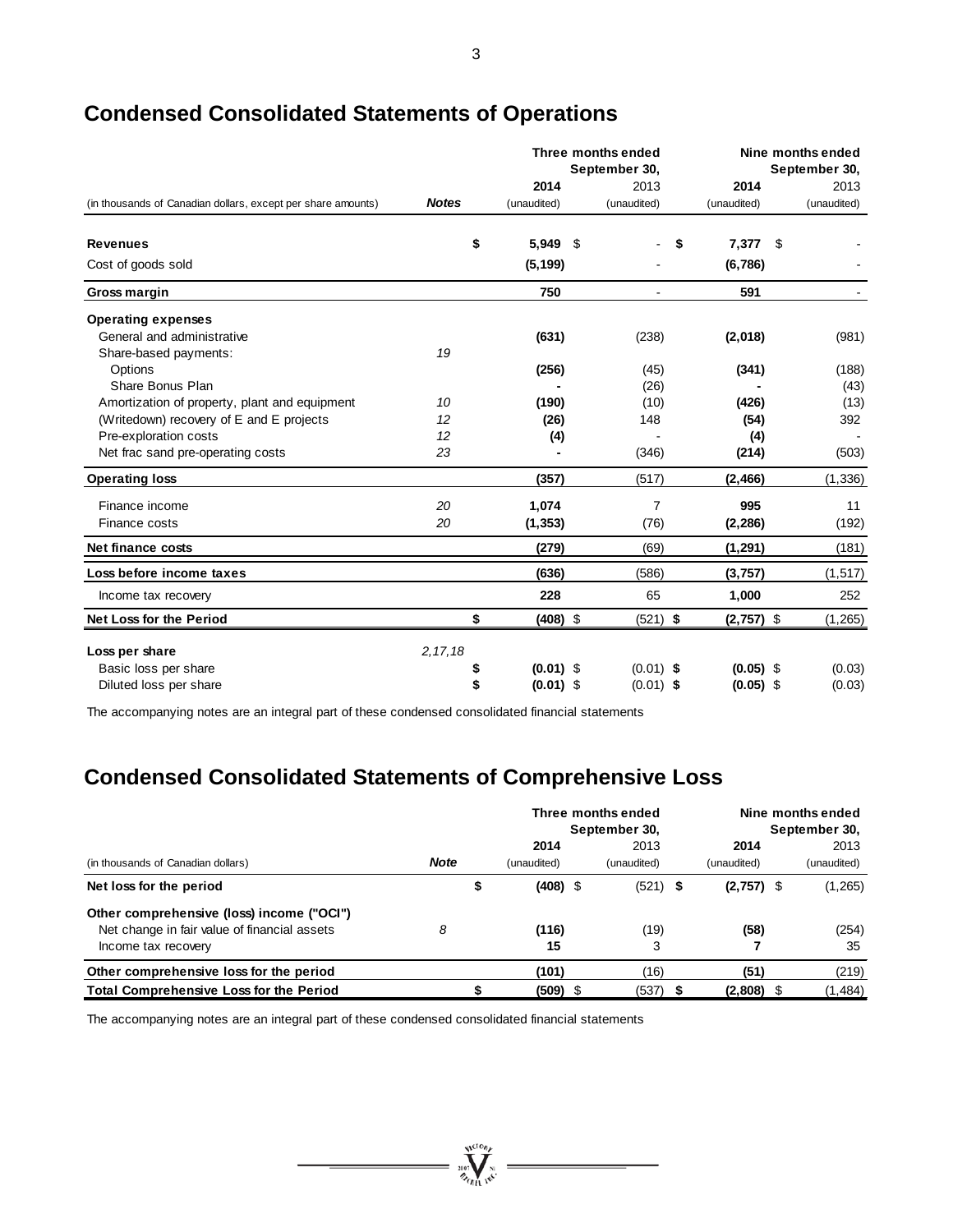# **Condensed Consolidated Statements of Shareholders' Equity**

|                                                                   |          |                 |                | <b>Accumulated</b>                        |                          |                     |
|-------------------------------------------------------------------|----------|-----------------|----------------|-------------------------------------------|--------------------------|---------------------|
|                                                                   |          | <b>Share</b>    |                | Other<br><b>Contributed Comprehensive</b> |                          |                     |
| (unaudited)<br>(in thousands of Canadian dollars)                 |          | Capital         | <b>Surplus</b> | Income / (Loss)                           | <b>Deficit</b>           | <b>Total Equity</b> |
| Balances as at January 1, 2013                                    | Notes \$ | 47,683          | \$<br>4,397    | \$<br>1,855                               | \$<br>$(2,940)$ \$       | 50,995              |
| Total comprehensive loss for the period                           |          |                 |                |                                           |                          |                     |
| Net loss for the period                                           |          |                 |                |                                           | (1,265)                  | (1,265)             |
| Other comprehensive loss                                          |          |                 |                |                                           |                          |                     |
| Net change in fair value of financial assets                      |          |                 |                | (254)                                     |                          | (254)               |
| Income tax recovery                                               |          |                 |                | 35                                        |                          | 35                  |
| Total other comprehensive loss                                    |          |                 |                | (219)                                     |                          | (219)               |
| Total comprehensive loss for the period                           |          |                 |                |                                           |                          | (1, 484)            |
| Transactions with owners, recorded directly in equity             |          |                 |                |                                           |                          |                     |
| Contributions by owners in the period                             |          |                 |                |                                           |                          |                     |
| Issue of common shares for settlement of liabilities, net         |          | 115             |                |                                           |                          | 115                 |
| Issue of common shares under private placement, net               |          | 2,200           |                |                                           |                          | 2,200               |
| Issue of common shares for loan fee                               |          | 271             |                |                                           |                          | 271                 |
| Issue of common shares and warrants                               |          |                 |                |                                           |                          |                     |
| under private placement, net                                      |          | 179             | 106            |                                           |                          | 285                 |
| Issue of common shares and warrants<br>under rights offering, net |          | 1,393           | 733            |                                           |                          | 2,126               |
| Issue of common shares under Share Bonus Plan                     |          | 66              |                |                                           |                          | 66                  |
| Options granted and vesting                                       | 19       | ÷               | 188            |                                           |                          | 188                 |
| <b>Total contributions by owners</b>                              |          | 4,224           | 1,027          | $\sim$                                    | $\overline{\phantom{a}}$ | 5,251               |
| <b>Total transactions with owners</b>                             |          | 4,224           | 1,027          |                                           |                          | 5,251               |
|                                                                   |          |                 |                |                                           |                          |                     |
| Balances as at September 30, 2013                                 |          | \$<br>51,907    | \$<br>5,424    | \$<br>1,636                               | \$<br>$(4,205)$ \$       | 54,762              |
| Balances as at January 1, 2014                                    |          | \$<br>51,907    | \$<br>5,441    | \$<br>1,665                               | \$<br>$(8,044)$ \$       | 50,969              |
| Total comprehensive loss for the period                           |          |                 |                |                                           |                          |                     |
| Net loss for the period                                           |          |                 |                |                                           | (2,757)                  | (2,757)             |
| Other comprehensive loss                                          |          |                 |                |                                           |                          |                     |
| Net change in fair value of financial assets                      |          |                 |                | (58)                                      |                          | (58)                |
| Income tax recovery                                               |          |                 |                | $\overline{7}$                            |                          | 7                   |
| Total other comprehensive loss                                    |          |                 |                | (51)                                      |                          | (51)                |
| Total comprehensive loss for the period                           |          |                 |                |                                           |                          | (2,808)             |
| Transactions with owners, recorded directly in equity             |          |                 |                |                                           |                          |                     |
| Contributions by owners in the period                             |          |                 |                |                                           |                          |                     |
| Options vesting                                                   | 19       | $\blacksquare$  | 341            |                                           |                          | 341                 |
| Warrants exercised                                                | 14,17    | 185             | (32)           |                                           |                          | 153                 |
| Options exercised                                                 | 17,19    | 378             | (158)          |                                           |                          | 220                 |
| <b>Total contributions by owners</b>                              |          | 563             | 151            | $\blacksquare$                            | $\overline{a}$           | 714                 |
| <b>Total transactions with owners</b>                             |          | 563             | 151            | ÷.                                        | ÷.                       | 714                 |
| Balances as at September 30, 2014                                 |          | \$<br>52,470 \$ | $5,592$ \$     | $1,614$ \$                                | $(10, 801)$ \$           | 48,875              |

 $= \sqrt[n]{\frac{1}{N^{(10)}}\sum_{i=1}^{N^{(10)}}\frac{1}{N^{(10)}}}$ 

The accompanying notes are an integral part of these condensed consolidated financial statements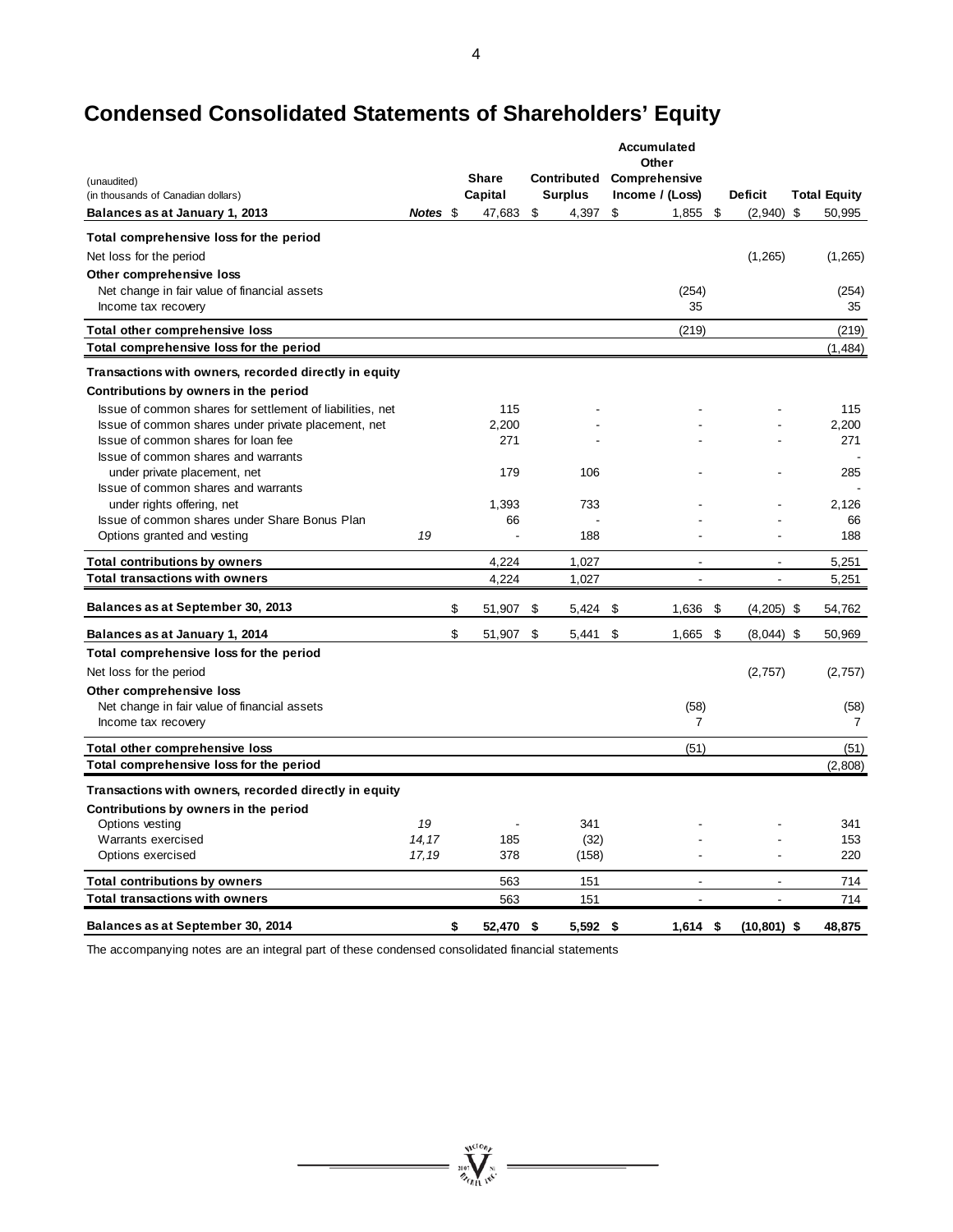|                                                       |              | Nine months ended September 30, |              |             |  |
|-------------------------------------------------------|--------------|---------------------------------|--------------|-------------|--|
|                                                       |              |                                 | 2014         | 2013        |  |
| (in thousands of Canadian dollars)                    | <b>Notes</b> |                                 | (unaudited)  | (unaudited) |  |
| Cash flows from operating activities                  |              |                                 |              |             |  |
| Net loss for the period                               |              | \$                              | $(2,757)$ \$ | (1, 265)    |  |
| Adjustments for:                                      |              |                                 |              |             |  |
| Share-based payments                                  | 19           |                                 | 341          | 231         |  |
| Amortization of property, plant and equipment         | 10           |                                 | 426          | 13          |  |
| Provision for inventory                               | 9            |                                 | 92           |             |  |
| Recovery of exploration and evaluation project        | 12           |                                 |              | (392)       |  |
| Net finance costs                                     | 20           |                                 | 822          | 90          |  |
| Income tax recovery                                   |              |                                 | (1,000)      | (252)       |  |
| Net change in working capital:                        |              |                                 |              |             |  |
| Change in receivables                                 |              |                                 | (4,318)      | (67)        |  |
| Change in inventory                                   | 9            |                                 | (3, 491)     |             |  |
| Change in trade and other payables                    |              |                                 | 3,408        | 511         |  |
| Net cash used by operating activities                 |              |                                 | (6, 477)     | (1, 131)    |  |
| Cash flows from investing activities                  |              |                                 |              |             |  |
| Expenditures on mine property and development project | 11           |                                 | (296)        | (733)       |  |
| Expenditures on exploration and evaluation projects   | 12           |                                 | (86)         | (81)        |  |
| Proceeds on sale of marketable securities             |              |                                 |              | 59          |  |
| Proceeds from option of Lynn Lake                     | 12           |                                 |              | 400         |  |
| Deposits on equipment                                 | 7,10         |                                 | (54)         | (152)       |  |
| Deposits on leases                                    | 16           |                                 |              | (13)        |  |
| Expenditures on 7P Plant                              | 10           |                                 | (2, 250)     | (1,088)     |  |
| Net sale of furniture and equipment                   |              |                                 |              | 48          |  |
| Net cash used by investing activities                 |              |                                 | (2,686)      | (1, 560)    |  |
| Cash flows from financing activities                  |              |                                 |              |             |  |
| Issue of common shares                                | 17           |                                 | 373          | 4,496       |  |
| Payments of interest                                  | 14, 15, 16   |                                 | (837)        | (9)         |  |
| Payments under leases                                 | 16           |                                 | (140)        |             |  |
| Net proceeds of loans                                 | 14           |                                 | 8,797        |             |  |
| Deposits of restricted cash                           | 6            |                                 | (305)        |             |  |
| Net cash from financing activities                    |              |                                 | 7.888        | 4,487       |  |
| Net (decrease) increase in cash and cash equivalents  |              |                                 | (1, 275)     | 1,796       |  |
| Cash and Cash Equivalents, Beginning of the Period    |              |                                 | 1,423        | 256         |  |
| Cash and Cash Equivalents, End of the Period          |              | \$                              | 148<br>\$    | 2.052       |  |

# **Condensed Consolidated Statements of Cash Flows**

The accompanying notes are an integral part of these condensed consolidated financial statements

 $\sum_{j_{l}\in I_{\ell}}^{j_{l}\in I_{\ell}}\sum_{j_{l}\in I_{\ell}}^{j_{l}\in I_{\ell}}$  $\overline{a}$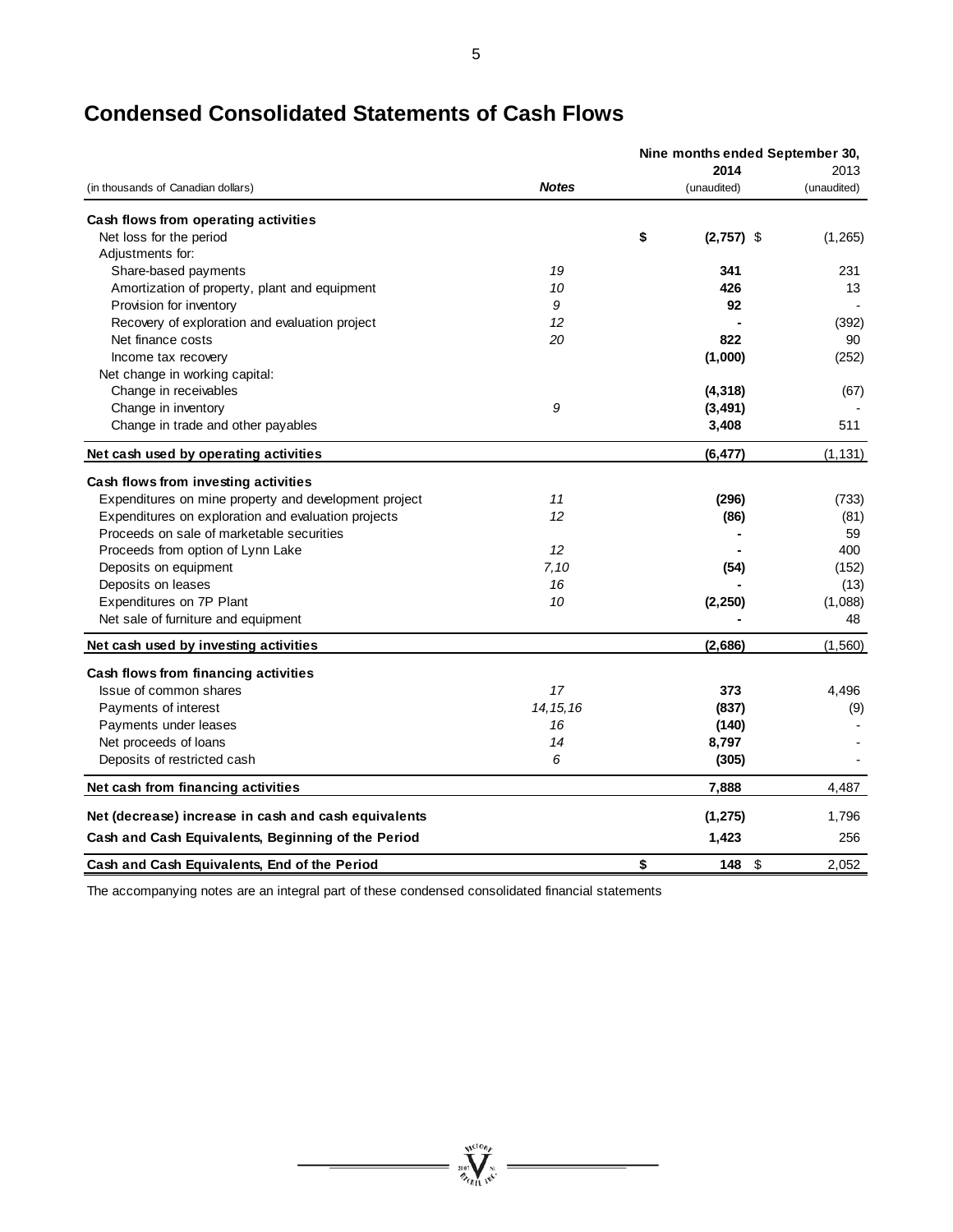*(all tabular amounts in thousands of Canadian dollars, except common share and per share information)*

# **1. NATURE OF OPERATIONS**

# **Nature of Operations**

Victory Nickel Inc. ("Victory Nickel" or the "Company") is a company domiciled in Canada. The address of the Company's registered office is 80 Richmond St. West, Suite 1802, Toronto, Ontario, M5H 2A4. The condensed consolidated financial statements as at and for the three and nine months ended September 30, 2014 and 2013 comprise the Company and its subsidiary Victory Silica Ltd. ("VSL" or "Victory Silica") together referred to as "Victory Nickel" and individually as "Victory Nickel entities". Victory Nickel was primarily engaged in the acquisition, exploration and development of nickel properties and associated products in Canada until the second quarter of 2014 when the Company became a producer and supplier of premium frac sand from its 500,000 ton per annum ("tpa") frac sand plant (the "7P Plant") located near Seven Persons approximately 18kms southwest of Medicine Hat, Alberta. Frac sand is specialized sand that is used as a proppant to enhance recovery from oil and gas wells. The Company was formed on February 1, 2007 pursuant to a plan of arrangement.

The Company is listed on the Toronto Stock Exchange ("TSX") under the symbol NI.

# **Going Concern**

These condensed consolidated financial statements have been prepared using Generally Accepted Accounting Principles ("GAAP") applicable to a going concern, which contemplates the realization of assets and settlement of liabilities in the normal course of business as they come due. As at September 30, 2014, the Company had a working capital deficiency of \$588,000, (December 31, 2013 – working capital of \$465,000). Working capital is defined as current assets (excluding any restricted cash) less current liabilities. During the second quarter of 2014, the Company was in the start-up and commissioning stage and began producing and selling frac sand from the 7P Plant; on August 11, 2014, the Company announced that the 7P Plant was commissioned. The SPA Loan is due in July, 2015 and, accordingly, is classified as a current liability, due within one year. The Company has generated operating cash flow during the third quarter of 2014 but not yet at levels sufficient to wholly fund its activities. In October 2014, the Company secured a short-term facility of US\$2,000,000 through the issuance of a promissory note (Note 25).

The Company is subject to the risks and challenges experienced by other companies at a comparable stage. These risks include, but are not limited to, continuing losses, an unexpected change in the frac sand market which would limit the Company's ability to generate cash flow from the 7P Plant, dependence on key individuals and the ability to secure adequate financing or to complete corporate transactions to meet the minimum capital required to successfully complete its projects and fund other operating expenses. Development of the Company's current nickel mining projects to the production stage will require significant financing. Given the current economic climate, the ability to raise funds may prove difficult.

None of the Company's mining projects has commenced commercial production and, accordingly, the Company is dependent upon debt or equity financings, and the optioning and/or sale of resource or resource-related assets and/or the ability to generate sufficient cash flow from its other operating activities for its funding. The Company's 7P Plant completed commissioning in August, 2014. It is expected that future cash flow will be sufficient to meet operating requirements with the ultimate potential to advance the Company's mining interests.

The recoverability of the carrying value of exploration and evaluation projects and the mine property and development project, and ultimately the Company's ability to continue as a going concern, is dependent upon either exploration results which have the potential for the discovery of economically-recoverable reserves and resources, the Company's ability to finance exploitation of its projects through debt or equity financings and the optioning and/or sale of resource or resource-related assets such as royalty interests for its funding or the success of the frac sand business referred to above.

However, should the Company not be able to reach successful cash flow generation and achieve profitable operations from frac sand business or continue to achieve favourable exploration results, obtain the necessary financing or achieve future profitable production or sale of properties, the carrying value of the Company's assets could be subject to material adjustment and, in addition, other adjustments may be necessary to these financial statements should such adverse events impair the Company's ability to continue as a going concern as contemplated under GAAP. There is no certainty, especially in the present environment, that the Company's  $\overbrace{\bigcup_{\substack{w \in \mathbb{N}^N \\ w \sim w}}^{\mathbb{N}^N}}$   $\overbrace{\bigcup_{\substack{w \in \mathbb{N}^N \\ w \sim w}}^{\mathbb{N}^N}}$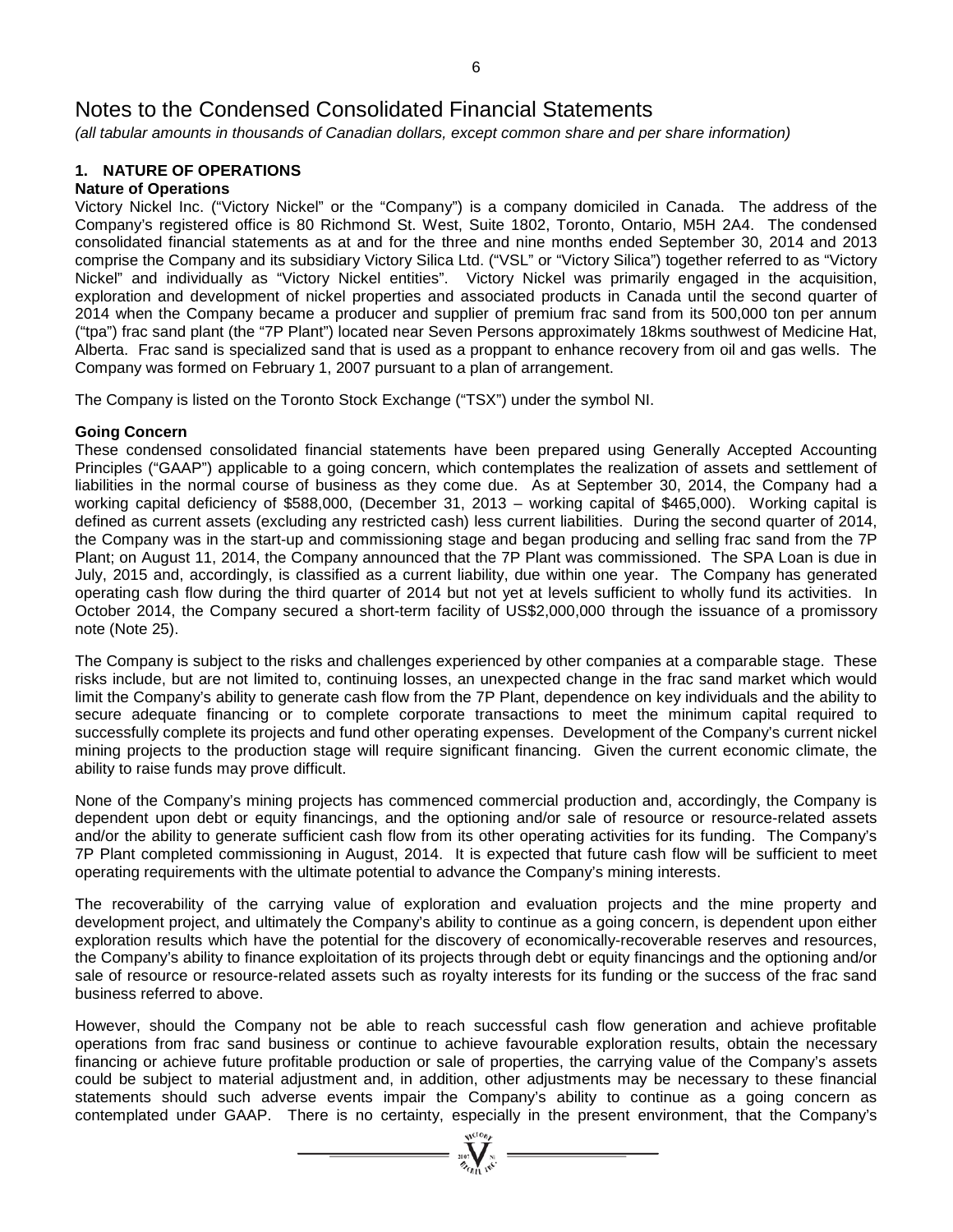*(all tabular amounts in thousands of Canadian dollars, except common share and per share information)*

initiatives to improve working capital will be successful or that working capital generated thereby will be sufficient to fund the Company's activities including project expenditures and corporate costs. These conditions indicate the existence of a material uncertainty that may cast significant doubt about the Company's ability to continue as a going concern.

# **2. BASIS OF PREPARATION**

### **(a) Statement of Compliance**

The condensed consolidated financial statements have been prepared using accounting policies consistent with International Financial Reporting Standards ("IFRS") and its interpretations adopted by the International Accounting Standards Board ("IASB") and in accordance with IAS 34, *Interim Financial Reporting* ("IAS 34"). This is GAAP for a Canadian public company.

These unaudited condensed consolidated financial statements reflect the accounting policies described in Note 3 to the Company's Audited Consolidated Financial Statements for the years ended December 31, 2013 and 2012 ("2013 Audited Consolidated Financial Statements") (with the exception of any changes set out in Note 3 below) and accordingly, should be read in conjunction with those financial statements and the notes thereto.

The management of Victory Nickel prepares the condensed consolidated financial statements which are then reviewed by the Audit Committee and the Board of Directors. The condensed consolidated financial statements were authorized for issue by the Board of Directors on November 7, 2014 and are made available to shareholders and others through filing on SEDAR shortly thereafter.

### **(b) Basis of Measurement**

The financial statements have been prepared on the historic cost basis except for derivative financial instruments such as warrants which are measured at fair value with changes through operations and financial assets such as marketable securities which are measured at fair value with changes recorded through other comprehensive income or loss ("OCI").

### **(c) Functional and Presentation Currency**

These financial statements are presented in Canadian dollars, which is the Company's functional currency. All financial information is expressed in Canadian dollars unless otherwise stated; tabular amounts are stated in thousands of dollars.

### **(d) Use of Estimates and Judgements**

The preparation of financial statements in conformity with IFRS requires management to make estimates, judgements and assumptions that affect the application of accounting policies and the reported amounts of assets, liabilities, income and expenses. Actual results may differ from these estimates.

It is reasonably possible that, on the basis of existing knowledge, outcomes in the next financial year that are different from the assumptions used could require a material adjustment to the carrying amount of the asset or liability affected.

The accompanying unaudited condensed consolidated financial statements include all adjustments that are, in the opinion of management, necessary for fair presentation. The results of operations and cash flows for the current periods as presented are not necessarily indicative of the results to be expected for the full year.

### *Significant estimates and assumptions*

Estimates and underlying assumptions are reviewed on an ongoing basis. Revisions to accounting estimates are recognized in the period in which the estimates are revised and in any future periods affected. Information regarding significant areas of estimation uncertainty made in applying accounting policies that have the most significant effect on the amounts recognized in the financial statements is included in the following notes:

 $\sum_{\substack{q \in \mathcal{N} \\ q \neq q}}$ 

- Note  $7$  valuation of receivables;
- Note 8 valuation of financial assets at fair value through operations and OCI;
- Note 9 valuation of inventory;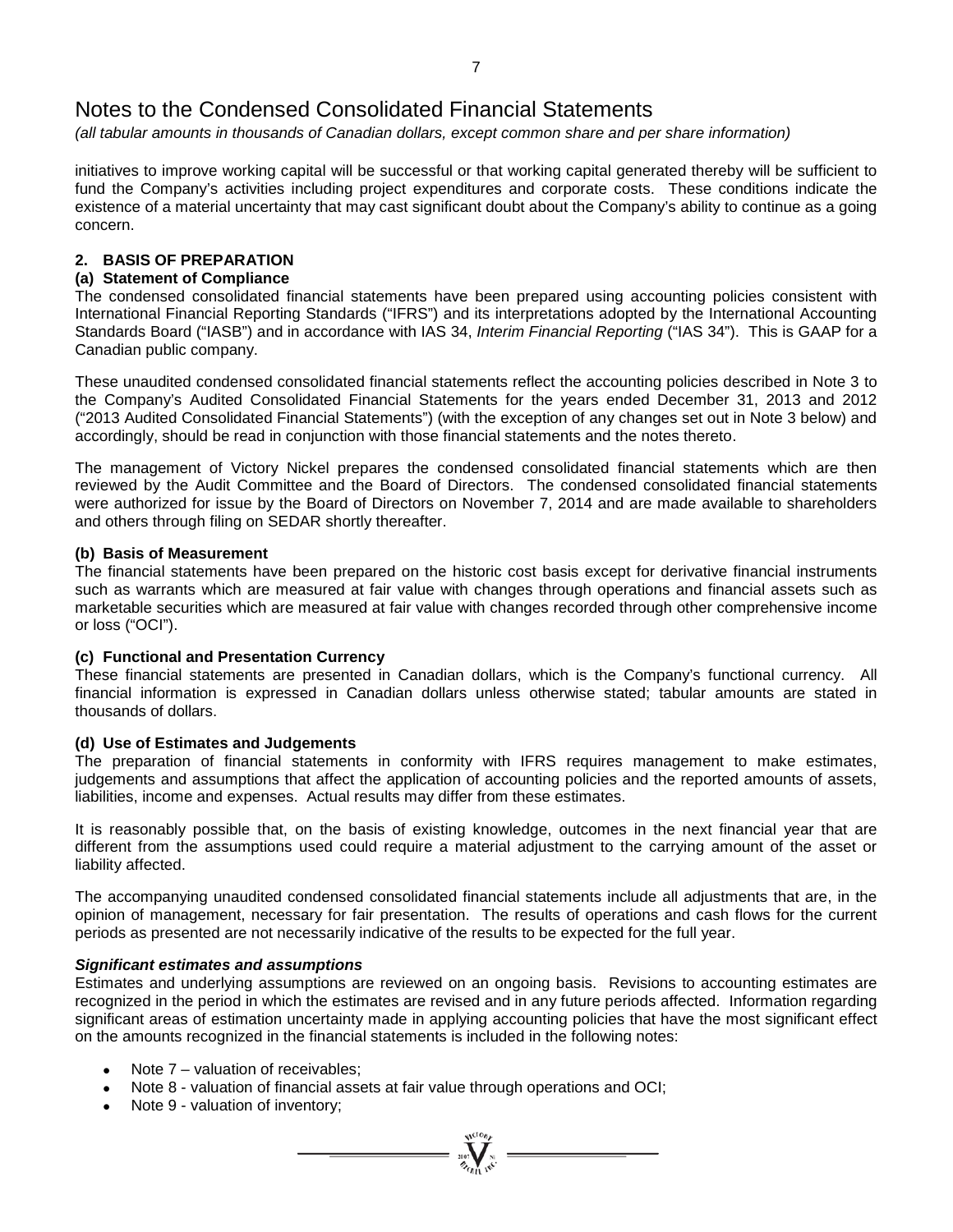*(all tabular amounts in thousands of Canadian dollars, except common share and per share information)*

- Note 11 measurement of the recoverable amount of mine property and development project;
- Note 12 measurement of the recoverable amount of exploration and evaluation projects;
- Note 14 measurement and valuation of the embedded options in convertible notes;
- Note 15 measurement and valuation of the participating interest; and
- Note 19 measurement of share-based payments.

### *Significant judgements*

Judgements are reviewed on an ongoing basis. Changes resulting from the effects of amended judgements are recognized in the period in which the circumstance giving rise to the change occurs and in any future periods presented. Information regarding significant areas of critical judgements made in applying accounting policies that have the most significant effect on the amounts recognized in the financial statements is included in the following notes:

- Note 1 going concern assessment;<br>• Note 7 impairment of receivables:
- Note 7 impairment of receivables;
- Note 9 impairment of inventory;
- Note 11 classification of expenditures as mine property and development project or operating expenses;
- Note 12 classification of expenditures as exploration and evaluation projects or operating expenses;
- Note 11 impairment of mine property and development project;
- Note 12 impairment of exploration and evaluation projects.

# *Share Consolidation*

On September 12, 2014, as described more fully in Note 17, the Company consolidated its common shares on a one-for-ten basis (the "Share Consolidation"). Accordingly, certain comparative information regarding issued and outstanding common shares, options, warrants, weighted average number and per share information has been adjusted retroactively to be comparable using that basis as if the Share Consolidation had been effective on the first day of the reporting period of these financial statements. Refer to Notes 17, 18 and 19.

### *Reclassifications*

Certain of the prior year's balances have been reclassified to conform with the current presentation.

### **3. SIGNIFICANT ACCOUNTING POLICIES**

The accounting policies of the Company are set out in detail in Note 3 to the 2013 Audited Consolidated Financial Statements. Such policies have been applied consistently to all periods presented in these condensed consolidated financial statements, and have been applied consistently by Victory Nickel entities.

### **(a) New Accounting Policies**

There have been no new accounting policies adopted by the Company, except as noted below.

### **(b) New Standards and Interpretations Not Yet Adopted**

Since the issuance of the Company's 2013 Audited Consolidated Financial Statements, the IASB and International Financial Reporting Interpretations Committee ("IFRIC") have issued several new and revised standards and interpretations. However, the revised standards and interpretations are not applicable to the Company or are expected to have minimal impact.

### **(c) Revenue Recognition**

Revenues from frac sand sales are recognized when legal title passes to the customer which may occur at the Company's production facility, rail origin or at the destination terminal or transload facility. At that point, delivery has occurred, evidence of a contractual arrangement exists and collectability is reasonably assured.

### **(d) Inventory**

Finished products and raw materials inventories are valued at the lower of cost and net realizable value. Cost comprises all costs of purchase, costs of processing and other costs incurred in bringing inventories to their present location and condition. Net realizable value for finished products and raw materials is generally considered to be the selling price of the finished product in the ordinary course of business less the estimated costs of completion and

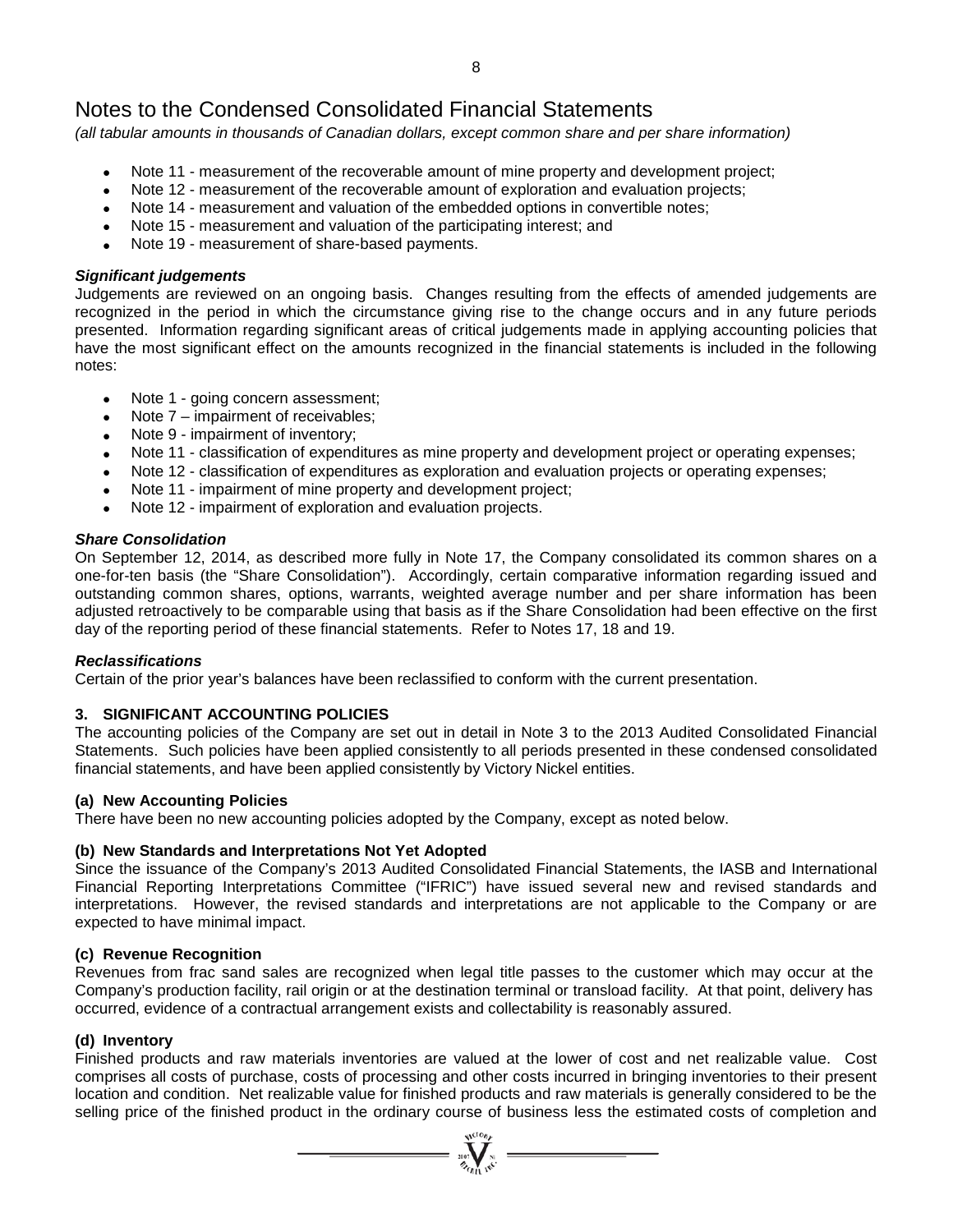*(all tabular amounts in thousands of Canadian dollars, except common share and per share information)*

estimated costs to make the sale. Inventory is reviewed to ensure the carrying value does not exceed net realizable value. A writedown is recognized when carrying cost exceeds net realizable value. The writedown may be reversed if the circumstances which caused it no longer exist.

### **(e) Property, Plant and Equipment**

The 7P Plant has commenced operation and accordingly, amortization of plant equipment commenced during the period. Plant and equipment at the 7P Plant (other than mobile equipment) is being amortized on a straight-line basis based on estimated useful lives of between five and ten years.

### **4. FINANCIAL RISK MANAGEMENT AND CAPITAL MANAGEMENT DISCLOSURES Overview**

The Company has exposure to credit risk, liquidity risk, market risk and operational risk from its use of financial instruments. A complete description of the Company's financial risk management and capital management is included in Note 4 to the 2013 Audited Consolidated Financial Statements. This note updates information about the Company's exposure to each of the above risks where there have been material or noteworthy changes. Further quantitative disclosures are included throughout these condensed consolidated financial statements.

# **Credit Risk**

### *Receivables*

The Company has increased its exposure to credit risk upon commencement of sales of frac sand. The Company's other receivables presently consist primarily of amounts due from federal and provincial governments. Amounts due from other parties are settled on a regular basis.

When appropriate, the Company establishes an allowance for impairment that represents its estimate of incurred losses in respect of receivables. The main component of this allowance is a specific loss component that relates to individually significant exposures.

### **Capital Management Disclosures**

|                                          | September 30, | December 31, |
|------------------------------------------|---------------|--------------|
|                                          | 2014          | 2013         |
| Shareholders' equity                     | 48,875 \$     | 50.969       |
| Loans and borrowings - long-term portion | 6,178         | 2,279        |
| <b>Participating Interest</b>            | 4,524         | 4,100        |
| Lease obligations - long-term portion    | 347           | 408          |
| Loans and borrowings - available         |               | 500          |
|                                          | 59,924        | 58,256       |

Neither the Company, nor its subsidiary, are subject to externally-imposed capital requirements. There were no changes in the Company's approach to capital management during the year.

### **5. DETERMINATION OF FAIR VALUES**

There have been no changes in how the Company determines fair value for both financial and non-financial assets and liabilities from the descriptions included in Note 5 to the Company's 2013 Audited Consolidated Financial Statements. When applicable, further information about the assumptions made in determining fair values is disclosed in the notes specific to that asset or liability.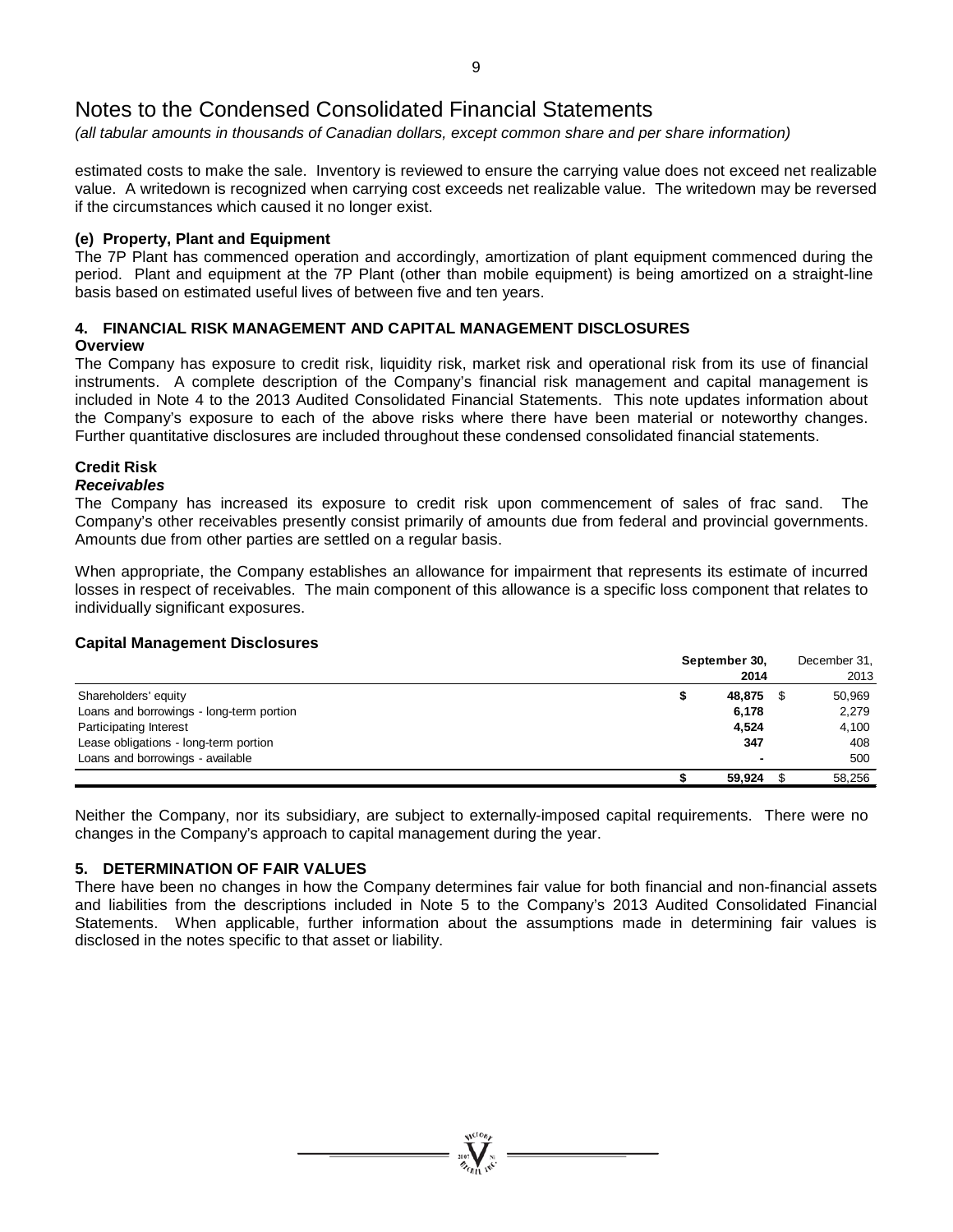*(all tabular amounts in thousands of Canadian dollars, except common share and per share information)*

# **6. CASH AND CASH EQUIVALENTS**

|                                               | September 30, | December 31, |
|-----------------------------------------------|---------------|--------------|
|                                               | 2014          | 2013         |
| Bank balances                                 | 143           | 1.418        |
| Short-term deposits                           |               | 5            |
| Cash and Cash Equivalents in the Statement of |               |              |
| Cash Flows                                    | 148           | 1.423        |

The Company has placed \$305,000 funds on deposit with a Canadian chartered bank to support letters of credit being used to facilitate business activity with certain vendors.

## **7. RECEIVABLES AND PREPAIDS**

|                               | September 30, | December 31, |  |
|-------------------------------|---------------|--------------|--|
|                               | 2014          | 2013         |  |
| Trade accounts receivable     | 4,573         | $\sim$       |  |
| Other receivables             | 36            | 231          |  |
| Prepaid expenses and deposits | 90            | 150          |  |
|                               | 4.699         | 381          |  |

The Company has received significant payments to date for its trade accounts receivable outstanding as at September 30, 2014.

# **8. MARKETABLE SECURITIES**

|                                             | September 30, | December 31, |
|---------------------------------------------|---------------|--------------|
|                                             | 2014          | 2013         |
| Financial assets at fair value through OCI: |               |              |
| <b>Shares</b>                               | 220           | 278          |
|                                             | 220           | 278          |

The Company records its portfolio of shares at available market prices with any difference in fair value compared with acquisition cost being recorded as gain or loss on financial assets at fair value through OCI.

# **9. INVENTORY**

|                        | September 30, | December 31, |
|------------------------|---------------|--------------|
|                        | 2014          | 2013         |
| Raw material           |               |              |
| At transload facility  | 71<br>\$      | - \$         |
| In transit             | 885           |              |
| Stored at 7P Plant     | 1,631         |              |
|                        | 2,587         |              |
| Finished goods         | 904           |              |
| Writedown of inventory | (92)          |              |
|                        | 3,399         | -\$          |

In October, 2014, the Company determined that a writedown of inventory against finished goods was required; presently, this is considered non-routine.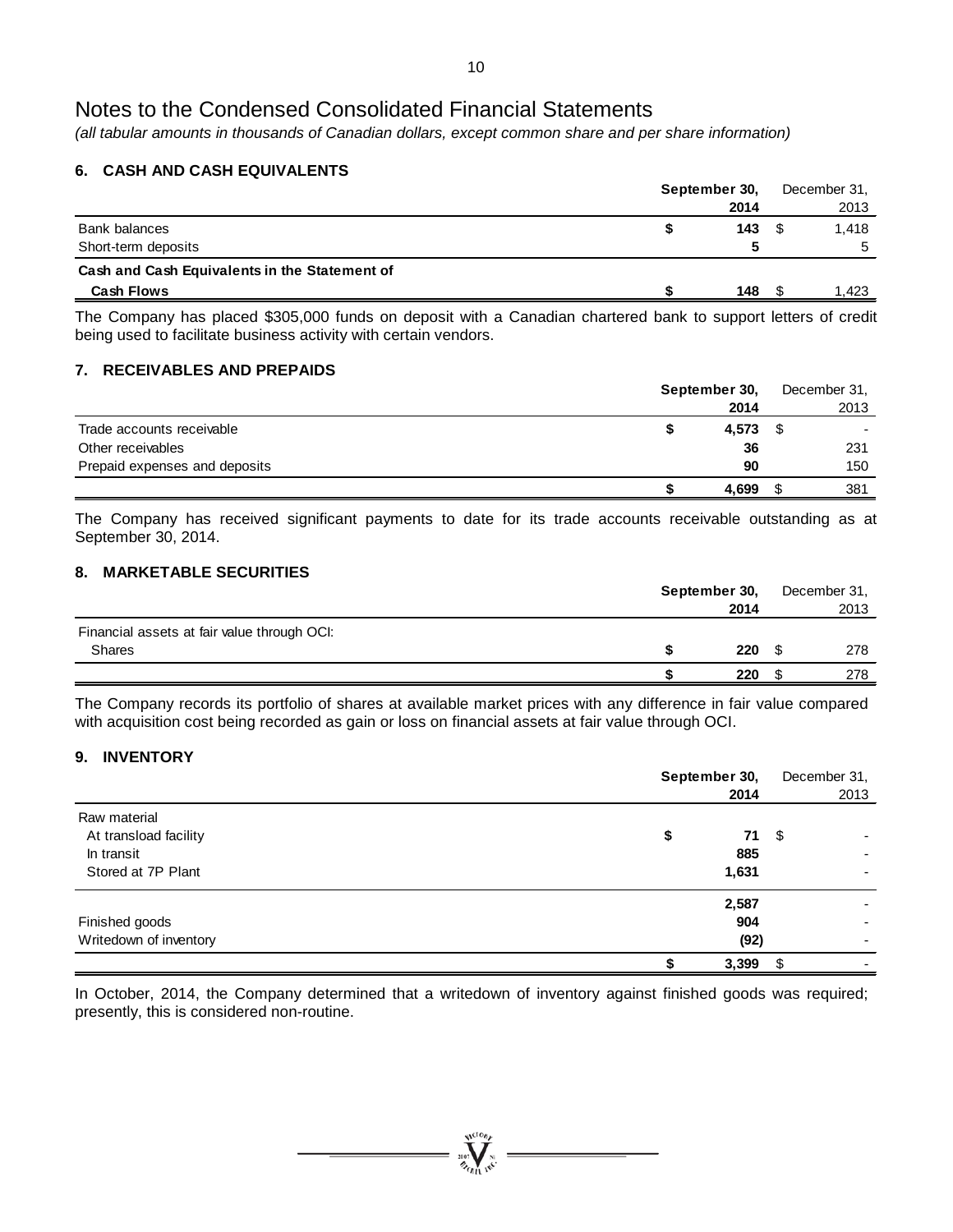*(all tabular amounts in thousands of Canadian dollars, except common share and per share information)*

# **10. PROPERTY, PLANT AND EQUIPMENT**

|                                   |                 |                      | <b>Vehicles and</b> |                      |             |
|-----------------------------------|-----------------|----------------------|---------------------|----------------------|-------------|
|                                   | Land and        |                      |                     | Mobile Equipment and |             |
| Balances as at January 1, 2013    | <b>Building</b> | <b>7P Plant</b>      | <b>Equipment</b>    | <b>Furniture</b>     | Total       |
| Cost                              | \$<br>83<br>\$  | \$<br>$\blacksquare$ | 32                  | \$<br>1,359          | \$<br>1,474 |
| Accumulated Amortization          | (8)             |                      | (17)                | (25)                 | (50)        |
| <b>Carrying Amount</b>            | 75              |                      | 15                  | 1,334                | 1,424       |
| Additions                         |                 | 3,086                | 636                 | 160                  | 3,882       |
| Amortization                      | (1)             | -                    | (23)                | (3)                  | (27)        |
| Balances as at December 31, 2013  |                 |                      |                     |                      |             |
| Cost                              | 83              | 3,086                | 668                 | 1,519                | 5,356       |
| <b>Accumulated Amortization</b>   | (9)             |                      | (40)                | (28)                 | (77)        |
| <b>Carrying Amount</b>            | 74              | 3,086                | 628                 | 1,491                | 5,279       |
| Additions                         |                 | 1,781                | 79                  | 72                   | 1,932       |
| Amortization                      | (1)             | (280)                | (143)               | (2)                  | (426)       |
| Balances as at September 30, 2014 |                 |                      |                     |                      |             |
| Cost                              | 83              | 4,867                | 747                 | 1,591                | 7,288       |
| <b>Accumulated Amortization</b>   | (10)            | (280)                | (183)               | (30)                 | (503)       |
| <b>Carrying Amount</b>            | \$<br>73<br>\$  | 4,587<br>\$          | 564                 | 1,561<br>5           | 6,785<br>S  |

*Vehicles and Mobile Equipment* include \$703,000 (December 31, 2013 - \$636,000) of equipment acquired under leases (Note 16). *Equipment and Furniture* includes deposits of \$1,539,000 related to the purchase of transformers and other electrical equipment; the equipment is not available for use and is not being depreciated. On May 10, 2010, the Company entered into an agreement to purchase the transformers and other electrical equipment for the Minago project. The total price is US\$2,840,000 (Note 24).

# **11. MINE PROPERTY AND DEVELOPMENT PROJECT**

|        | Current<br>January 1, |    |              |      |            | September 30, |               |
|--------|-----------------------|----|--------------|------|------------|---------------|---------------|
|        | 2014                  |    | Expenditures |      | Recoveries |               | 2014          |
| Minago | \$<br>38,668 \$       |    | $296$ \$     |      |            | - \$          | 38,964        |
|        | 38,668 \$             |    | $296$ \$     |      | ٠          |               | 38,964        |
|        | January 1,            |    | Current      |      |            |               | September 30, |
|        | 2013                  |    | Expenditures |      | Recoveries |               | 2013          |
| Minago | \$<br>37,897 \$       |    | 695 \$       |      | $(72)$ \$  |               | 38,520        |
|        | 37,897                | \$ | 695          | - \$ | $(72)$ \$  |               | 38,520        |

### **Minago**

The 100%-owned Minago project covers approximately 28,928 ha, through a combination of mining claims, mineral leases and a mineral exploration licence, on Manitoba's Thompson Nickel Belt. The property encompasses the Nose Deposit, which contains the entire current nickel mineral resource, and the North Limb, a zone of nickel mineralization with a known strike length of 1.5 kilometres located to the north of the Nose Deposit.

From 2006 to date, considerable work has been performed, including diamond drilling, metallurgical testing and engineering studies and all the studies required to complete the Environmental Impact Study which was filed in May 2010. As a result, in August 2011, the Company received its Environmental Act Licence (the "EAL"). The results of the Minago Feasibility Study ("FS") were announced in December 2009 and improvements thereto announced in June 2010 and July 2011.

Five mineral claims totalling 691 ha located at the north end of the Company's existing Minago property package are subject to a maximum 2% net smelter return royalty with a 50% back-in right; these claims represent approximately 2.4% of the total Minago land position.

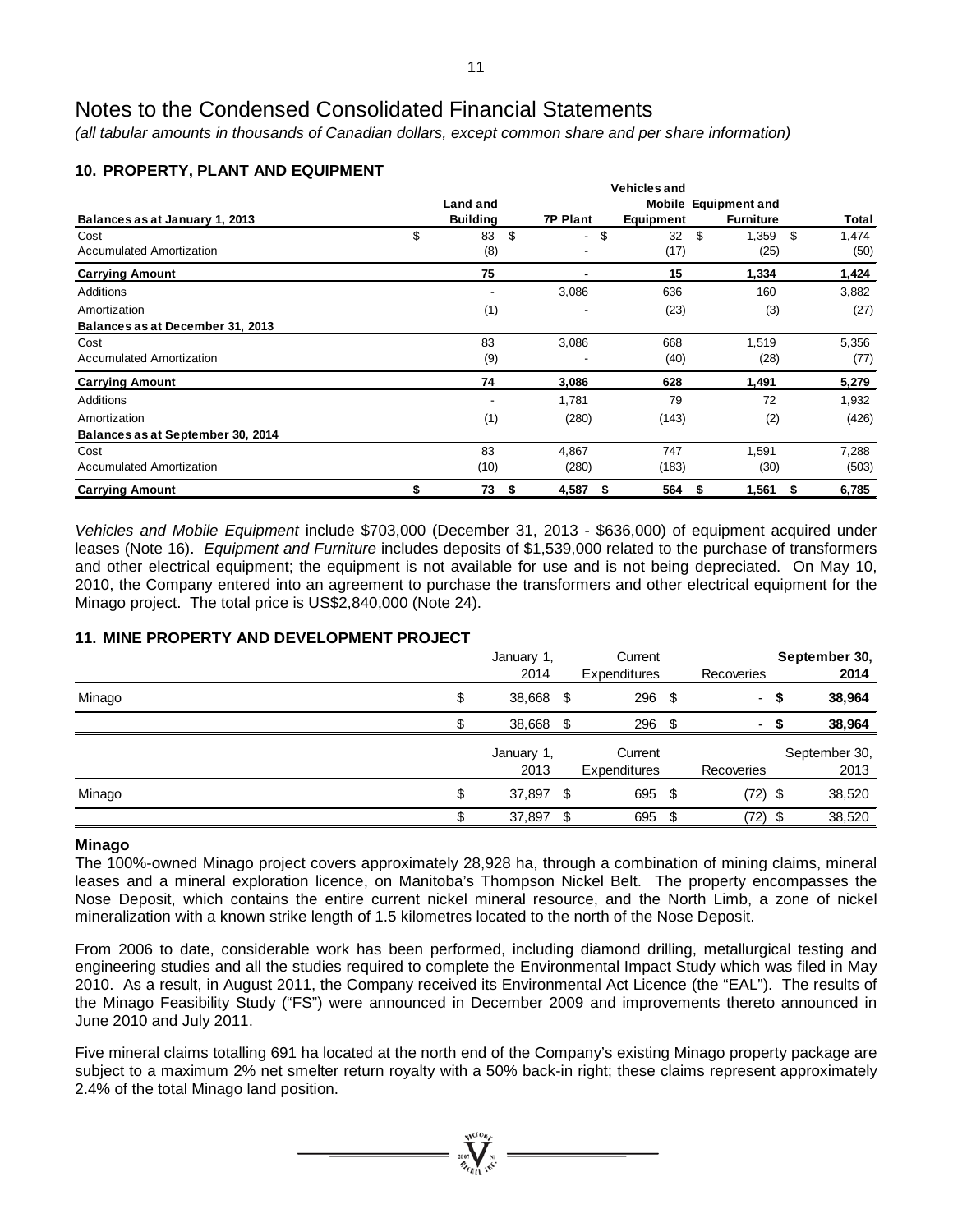*(all tabular amounts in thousands of Canadian dollars, except common share and per share information)*

The Minago project is not in production. Accordingly, the Minago project is not being depreciated. On September 19, 2011, following receipt of the EAL allowing the Company to commence development, the Company announced that the Board of Directors had approved the development of Minago and directed management to proceed with securing financing arrangements.

### **12. EXPLORATION AND EVALUATION PROJECTS**

Cumulative costs relating to the acquisition of mineral properties and E&E expenditures have been incurred on the following projects:

|            | January 1,<br>2014 |     | Current<br>Expenditures |                         | Writedowns/<br>Recoveries | Proceeds                       |      | Excess September 30,<br>2014 |
|------------|--------------------|-----|-------------------------|-------------------------|---------------------------|--------------------------------|------|------------------------------|
| Lac Rocher | \$<br>7,388        | -\$ | 13                      | $\sqrt[6]{\frac{1}{2}}$ | $\overline{\phantom{0}}$  | \$                             | - \$ | 7,401                        |
| Mel        | 7,473              |     | 98                      |                         |                           |                                |      | 7,571                        |
| Lynn Lake  |                    |     | 36                      |                         | (36)                      |                                |      |                              |
| Other      | 4                  |     | 14                      |                         | (18)                      |                                |      |                              |
|            | 14,865             | -\$ | 161 \$                  |                         | $(54)$ \$                 |                                |      | 14,972                       |
|            | January 1,<br>2013 |     | Current<br>Expenditures |                         | Recoveries                | <b>Excess</b><br>Proceeds      |      | September 30,<br>2013        |
| Lac Rocher | \$<br>7,317 \$     |     | 35                      | \$                      | $\overline{\phantom{a}}$  | \$<br>$\overline{\phantom{a}}$ | \$   | 7,352                        |
| Mel        | 7,421              |     | 37                      |                         |                           |                                |      | 7,458                        |
| Lynn Lake  |                    |     | 8                       |                         | (400)                     | 392                            |      |                              |
| Other      |                    |     | 4                       |                         |                           |                                |      | 4                            |
|            | \$<br>14,738 \$    |     | 84                      | \$                      | $(400)$ \$                | 392                            | \$   | 14,814                       |

### **Lac Rocher**

The Lac Rocher project, which is 100%-owned, is located 140 kilometres northeast of Matagami in northwestern Québec. The project is subject to a royalty of \$0.50 per ton on any ores mined and milled from the property and a 2% NSR described below.

In 2007, the Company began environmental work in support of obtaining a permit for the Lac Rocher deposit in order to extract and direct-ship mineralized material to an offsite mill for processing. A 12-hole, 1,500 metre drill program was also completed to test for extensions to the nickel sulphide mineralization and to provide metallurgical samples for the Preliminary Economic Assessment ("PEA") to determine the near-term production and cash generation potential of the project.

Metallurgical testing of the massive sulphide mineralization from the deposit was completed in December, 2007. In February, 2008, the Company announced the results from metallurgical testing of the disseminated sulphide zone and they were incorporated into the PEA completed in November 2008. The Company completed the construction of an access road in the third quarter of 2009 and performed diamond drilling to provide geotechnical data for portal and ramp development.

The Lac Rocher property is subject to a discovery incentive plan (the "DIP") to reward certain individuals involved in the discovery of Lac Rocher with a 2% NSR for mines that were discovered on certain properties prior to the expiry of the DIP. The NSR is payable only on revenues earned after recovery of all development costs for any mine on the property. The terms of the DIP provide the Company with a right of first refusal on any proposed disposition of the NSR. In addition, the DIP contains put/call provisions under which the Company may be required to purchase, or may exercise an option to purchase, the NSR at the value of its discounted cash flows, as defined therein. The Lac Rocher property is the only property subject to the DIP. As the Lac Rocher property is not yet in production, no royalties are currently payable.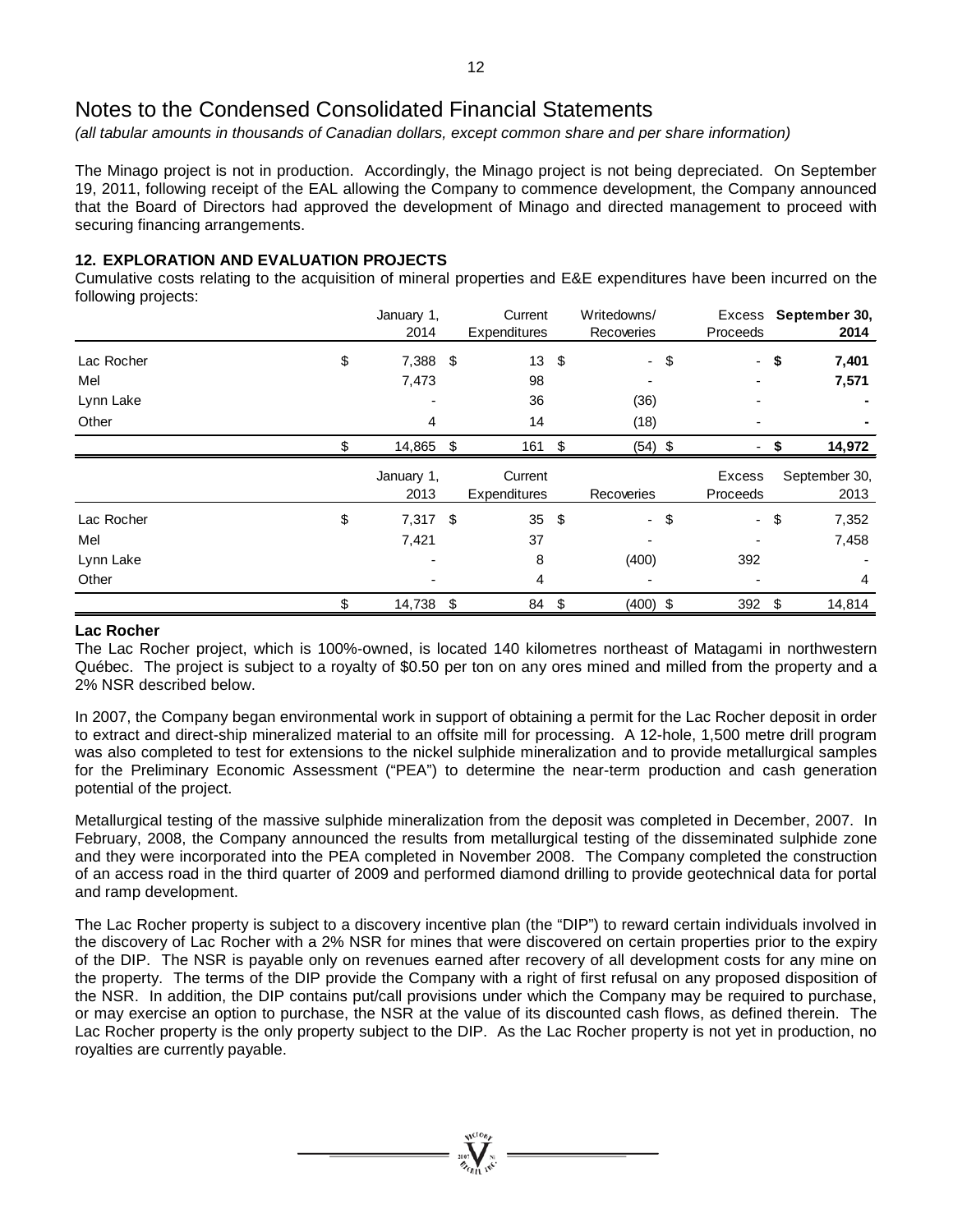*(all tabular amounts in thousands of Canadian dollars, except common share and per share information)*

# **Mel**

Effective August 27, 1999, Nuinsco Resources Limited ("Nuinsco") (the predecessor entity of Victory Nickel) entered into an option agreement (the "Agreement") with Inco Limited (predecessor to CVRD Inco Limited, now Vale) for the exploration and development of Vale's Mel properties (the "Mel Properties") located in the Thompson area of northern Manitoba. Pursuant to the Agreement, sufficient expenditures have been incurred to earn a 100% interest in the Mel Properties, and in 2007 the Company exercised its option to acquire such interest. Vale had the right to earn back a 51% interest by incurring expenditures of \$6,000,000 over a four-year period. On September 14, 2010, Vale notified the Company that it would not exercise this back-in right. In accordance with the terms of the agreement with Vale, they now are entitled to a 10% royalty on "distributable earnings" as defined in the agreement. Distributable earnings is defined as net revenue less operating expenses, before federal and provincial income taxes, after provincial mining taxes and less aggregate pre-production capital but before depreciation.

Also under the Agreement, Vale has a contractual obligation to mill ore mined from the Mel deposit at its cash cost plus 5% (provided that the product meets Vale specifications and that Vale has sufficient mill capacity).

Ongoing updating of Mel data is being conducted and applies to both the drilling data on the Mel deposit/lease as well as the 111 drill holes collared on the claims portion of the property. No fieldwork has been conducted during 2013 or the first nine months of 2014.

## **Lynn Lake**

The Company owns a 100% right, title and interest in the Lynn Lake nickel property ("Lynn Lake"), covering approximately 600 ha in northern Manitoba. As at December 31, 2013, the Lynn Lake property was subject to an option agreement with Wellgreen Platinum Ltd. ("Wellgreen") (formerly Prophecy Platinum Corp.). On March 17, 2014, Wellgreen formally confirmed to the Company that it was relinquishing the Lynn Lake option.

The expenditures on the Lynn Lake property are shown net of cumulative option payments received of \$400,000 in 2013. The excess proceeds of \$392,000 for the nine months ended September 30, 2013 represent the excess of consideration received under the option agreement above carrying value and are reflected in *Recovery of exploration and evaluation project* through operations. The option agreement was terminated in early 2014 and the Lynn Lake property reverted to the Company.

On November 4, 2014, the Company announced it had optioned its Lynn Lake property to Corazon Mining Ltd. ("Corazon") an Australian public company (ASX: CZN).

# **Other Projects**

The Company has incurred minimal expenditures on other properties in 2014 and 2013.

# **Impairment and Pre-exploration Costs**

Costs relating to projects in the amounts of \$26,000 and \$54,000 were provided for through operations as *Writedown of exploration and evaluation projects* in the consolidated statement of operations during the three and nine months ended September 30, 2014 (recoveries of \$148,000 and \$392,000 in the three and nine months ended September 30, 2013, respectively).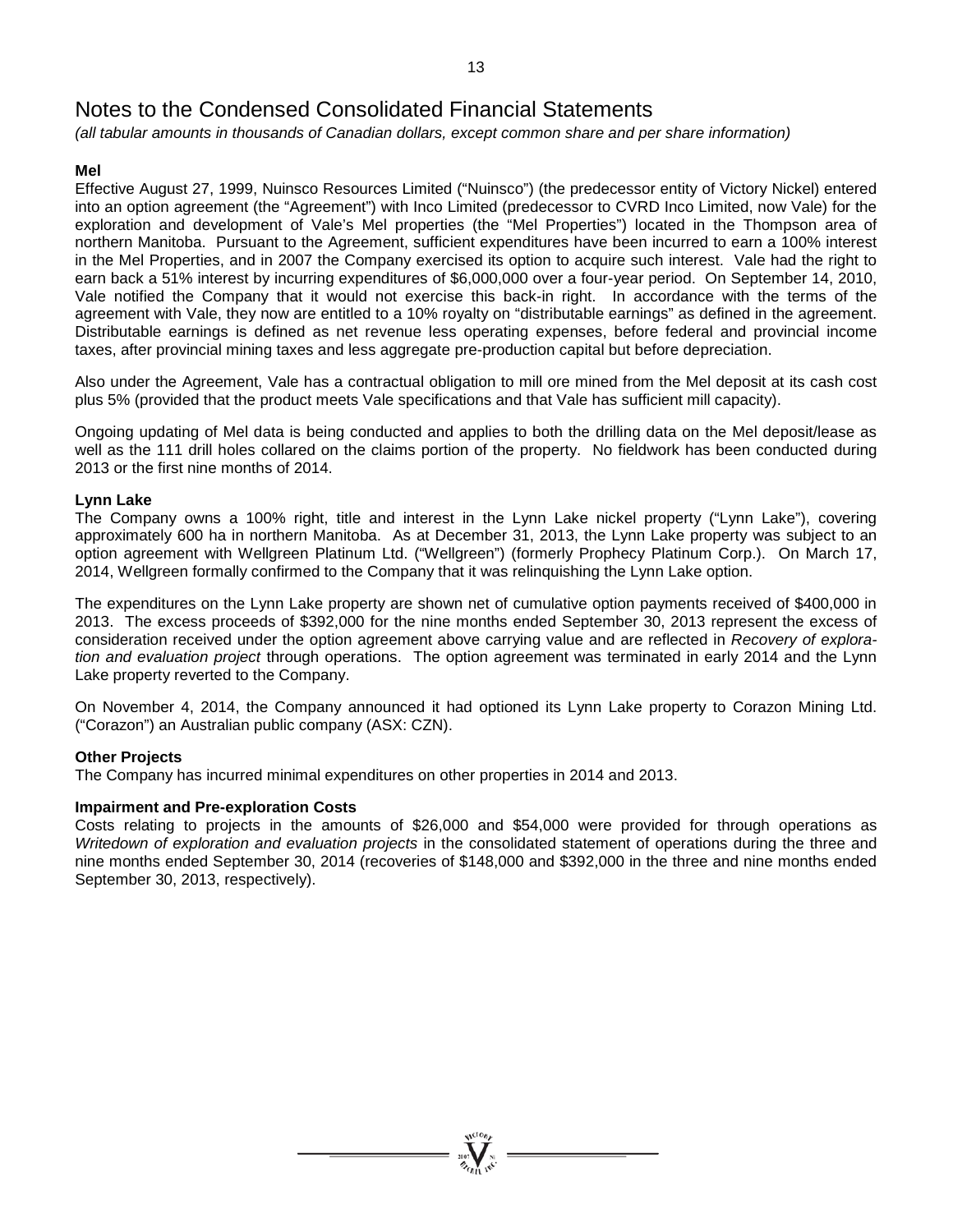*(all tabular amounts in thousands of Canadian dollars, except common share and per share information)*

# **13. TRADE AND OTHER PAYABLES**

|                                       |              | September 30, |       | December 31. |  |  |
|---------------------------------------|--------------|---------------|-------|--------------|--|--|
|                                       | <b>Notes</b> |               | 2014  | 2013         |  |  |
| Accounts payable                      |              |               |       |              |  |  |
| Mine property and development project |              | \$            | 42    | 25<br>- \$   |  |  |
| Exploration and evaluation projects   |              |               | 22    |              |  |  |
| Property and equipment                |              |               | 689   | 742          |  |  |
| Other accounts payable                |              |               | 2,807 | 116          |  |  |
| <b>Accrued liabilities</b>            |              |               |       |              |  |  |
| Mine property and development project |              |               | 9     | 28           |  |  |
| Exploration and evaluation projects   |              |               |       |              |  |  |
| Property and equipment                |              |               | 6     | 325          |  |  |
| Other accrued liabilities             |              |               | 721   | 153          |  |  |
| Other payables                        |              |               | 387   |              |  |  |
| Lease obligations - current portion   | 16           |               | 151   | 160          |  |  |
| Due to Nuinsco Resources Limited      |              |               |       |              |  |  |
| Under the Management Agreement        | 22           |               | 28    | 56           |  |  |
| Commitment fees                       | 15           |               | 12    | 11           |  |  |
|                                       |              | \$            | 4,875 | \$<br>1,617  |  |  |

# **14. LOANS AND BORROWINGS**

|                       |              | September 30,  |              |  |  |  |  |
|-----------------------|--------------|----------------|--------------|--|--|--|--|
|                       | <b>Notes</b> | 2014           | 2013         |  |  |  |  |
| Current Ioans         |              |                |              |  |  |  |  |
| SPA Loan              | (a)          | \$<br>4,179 \$ | ۰            |  |  |  |  |
| Total current loans   |              | 4,179          |              |  |  |  |  |
| Long-term loans       |              |                |              |  |  |  |  |
| Promissory notes      | (b)          | 6,178          | 2,279        |  |  |  |  |
| Total long-term loans |              | 6,178          | 2,279        |  |  |  |  |
|                       |              | 10,357         | 2,279<br>-\$ |  |  |  |  |

|                                         | September 30, |       | December 31, |      |
|-----------------------------------------|---------------|-------|--------------|------|
| (a) SPA Loan                            |               | 2014  |              | 2013 |
| Advances in US\$                        | \$            | 3,000 | - \$         |      |
| <b>Conversion from Promissory Notes</b> |               | 1,000 |              |      |
| Add: effect of foreign exchange         |               | 480   |              |      |
| Add: fair value of cashless warrants    |               | 460   |              |      |
|                                         |               | 4,940 |              |      |
| Less: Unamortized Ioan fees             |               | (761) |              |      |
| <b>SPA Loan</b>                         |               | 4,179 | - \$         |      |

On May 15, 2014, the Company announced that it had executed a securities purchase and line of credit agreement (the "SPA Loan") to issue and sell to the purchaser senior secured 14.8% notes in the aggregate principal amount of US\$4,000,000 (each a "SPA Note"). The SPA Loan matures on July 30, 2015. The purchaser previously purchased a convertible note in the amount of US\$1,000,000 and this was converted into a SPA Note on the initial closing date of May 15, 2014 (the "Initial Closing Date").

 $\sum_{n=1}^{N^{(10)}_{N}}$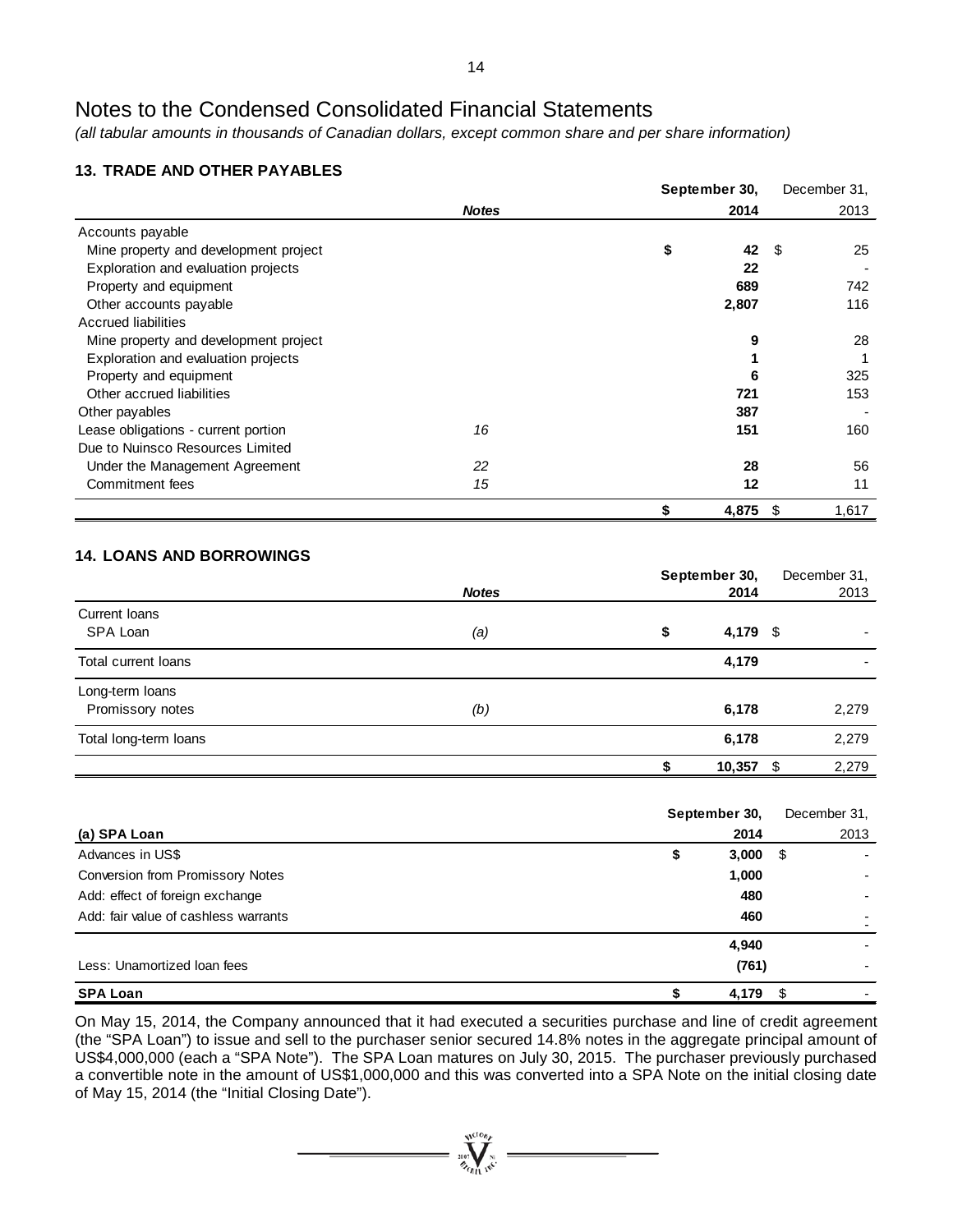*(all tabular amounts in thousands of Canadian dollars, except common share and per share information)*

The Company has issued to the purchaser 2,000,000 common share purchase warrants (after giving retroactive effect to the Share Consolidation Note 17). The number of warrants is subject to an increase to 1,000,000 warrants (after giving retroactive effect to the Share Consolidation Note 17) for each US\$1,000,000 Note issued if any of the Notes is prepaid and the closing price of the Company's common shares is \$2.00 or lower (after giving retroactive effect to the Share Consolidation Note 17) on the trading day preceding the date of such prepayment. Given that there are costs associated with the prepayment right, the Company has valued the prepayment right at \$nil. Each warrant (after giving retroactive effect to the Share Consolidation Note 17) entitles the holder to purchase one common share of the Company at an exercise price of \$1.00 (after giving retroactive effect to the Share Consolidation Note 17) for a period of 36 months from the Initial Closing Date. The warrants are subject to a cashless exercise provision and are therefore considered a component of debt rather than equity; the fair value at inception was calculated at \$620,000 and was revalued at September 30, 2014 at \$460,000 with the aggregate change in fair value of \$160,000 being recorded in finance costs (Note 20).

In the three and nine months ended September 30, 2014, the Company paid \$159,000 and \$241,000 in interest and amortized \$232,000 and \$343,000 in loan fees into finance costs. There are no amounts remaining to be drawn under the SPA Loan.

The values of the warrants with a cashless exercise provision have been calculated using the Black-Scholes optionpricing model using the following parameters:

|                                                             |               |    |         |    |          | September 30, |       | May 15,      |                |
|-------------------------------------------------------------|---------------|----|---------|----|----------|---------------|-------|--------------|----------------|
| (after retroactive effect of Share Consolidation - Note 17) |               |    |         |    |          |               | 2014  |              | 2014           |
|                                                             |               |    |         |    |          |               |       |              | (At inception) |
| Fair values                                                 |               |    |         |    |          | \$            | 0.23  |              | 0.31           |
| Share prices at valuation dates                             |               |    |         |    |          | \$            | 0.48  | S            | 0.60           |
| <b>Assumptions</b>                                          |               |    |         |    |          |               |       |              |                |
| Exercise price                                              |               |    |         |    |          | \$            | 1.00  | \$           | 1.00           |
| <b>Expected volatilities</b>                                |               |    |         |    |          |               | 106%  |              | 101%           |
| Expected remaining terms (years)                            |               |    |         |    |          |               | 2.63  |              | 3.00           |
| <b>Expected dividends</b>                                   |               |    |         |    |          |               |       |              |                |
| Risk-free interest rates                                    |               |    |         |    |          |               | 1.13% |              | 1.12%          |
|                                                             | September 30, |    |         |    |          |               |       | December 31, |                |
| (b) Promissory Notes                                        | <b>Notes</b>  |    |         |    | 2014     |               |       |              | 2013           |
| Advances                                                    |               |    |         | \$ | 7,015    |               |       | \$           | 2,000          |
| Conversion to SPA Loan                                      |               |    |         |    | (1,000)  |               |       |              |                |
| Add: effect of foreign exchange                             |               |    |         |    | 690      |               |       |              | 127            |
|                                                             |               |    |         |    | 6,705    |               |       |              | 2,127          |
| Embedded option derivatives at inception                    |               | \$ | (2,082) |    |          | \$            | (168) |              |                |
| Less: effect of conversion to SPA Loan                      |               |    | 465     |    |          |               |       |              |                |
| Less: accumulated amortization                              | 20            |    | 318     |    |          |               | 12    |              |                |
|                                                             |               |    |         |    | (1, 299) |               |       |              | (156)          |
| Less: unamortized loan fees                                 |               |    |         |    | (180)    |               |       |              | (33)           |
| Net promissory notes                                        |               |    |         |    | 5,226    |               |       |              | 1,938          |
| Embedded option derivatives at inception                    |               |    | 2,082   |    |          |               | 168   |              |                |
| Less: effect of conversion to SPA Loan                      |               |    | (465)   |    |          |               |       |              |                |
| Change in value of embedded option derivatives              | 20            |    | (665)   |    |          |               | 173   |              |                |
|                                                             |               |    |         |    | 952      |               |       |              | 341            |
| Promissory Notes - long-term portion                        |               |    |         | \$ | 6.178    |               |       | \$           | 2,279          |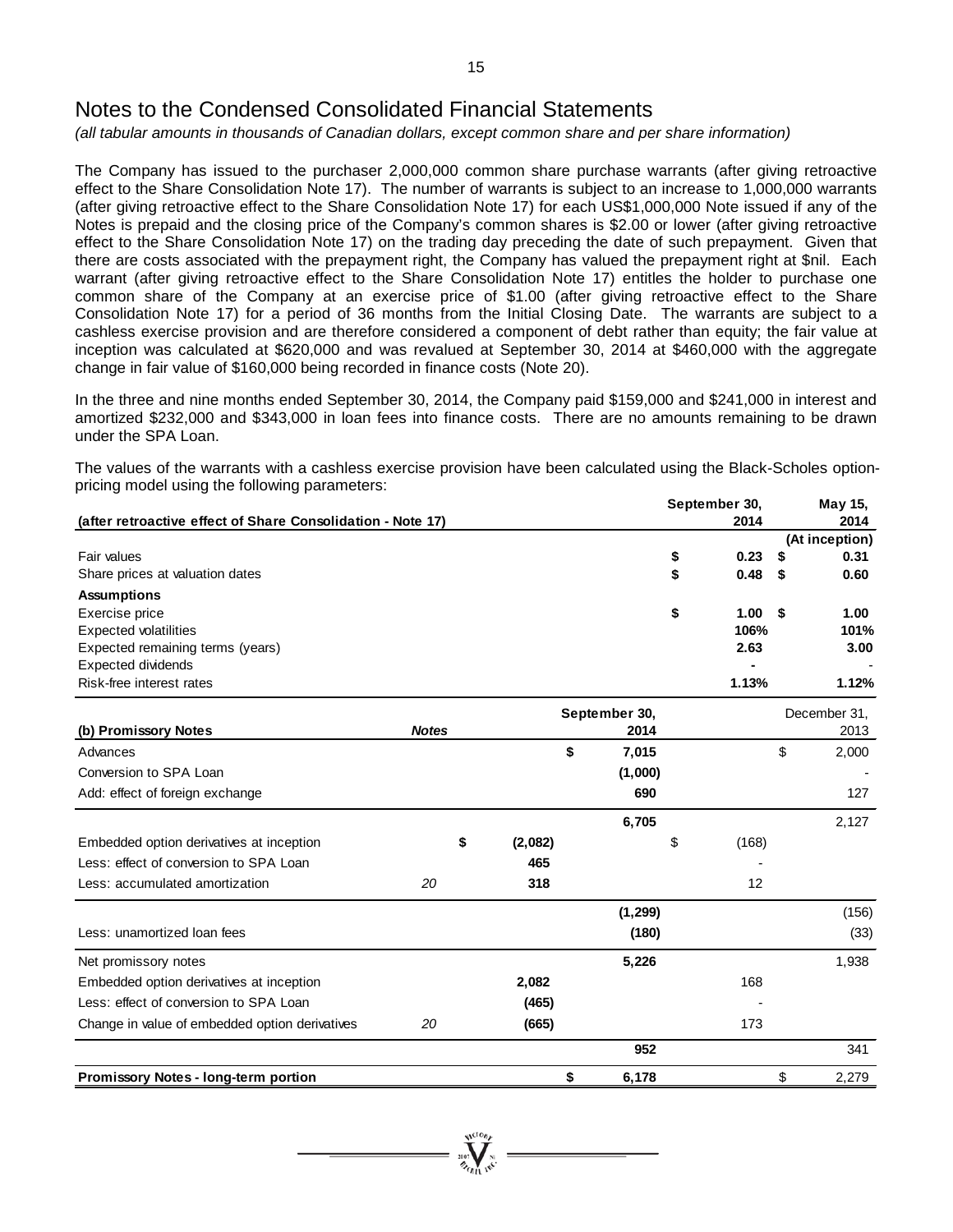*(all tabular amounts in thousands of Canadian dollars, except common share and per share information)*

On November 11, 2013, the Company entered into an unsecured convertible promissory note for US\$2,000,000 by way of a private placement. The promissory note is denominated in US\$, bears interest calculated and payable quarterly at 14.8% and is convertible at the option of the holder into the Company's shares at \$1.00 (after giving retroactive effect to the Share Consolidation Note 17) and has a two-year term.

In 2014, the Company issued US\$4,750,000 and \$265,000 additional unsecured convertible promissory notes by way of the private placement; US\$1,000,000 was converted into a SPA Note as referred to above. Notes each have two year terms from issue date, bear interest calculated and payable quarterly at 14.8% and are convertible at the option of the holder into the Company's shares at \$1.00 (after giving retroactive effect to the Share Consolidation Note 17).

In the three and nine months ended September 30, 2014, the Company paid \$242,000 and \$487,000 for interest in cash and amortized \$26,000 and \$37,000 for loan fees and \$191,000 and \$307,000 for the embedded option derivative at inception using the effective interest rate method during the year; \$nil during the three and nine months ended September 30, 2013.

The embedded option derivatives have been calculated using the Black-Scholes option-pricing model using the following parameters:

|                                                             |                  |        | <i><b>Narious</b></i> |                 |      |              |
|-------------------------------------------------------------|------------------|--------|-----------------------|-----------------|------|--------------|
|                                                             | September 30,    |        | inception             | November 11.    |      | December 31, |
| (after retroactive effect of Share Consolidation - Note 17) |                  | 2014   | dates)                | 2013            |      | 2013         |
|                                                             |                  |        |                       | (At inception)  |      |              |
| Fair values                                                 | \$0.11 to \$0.17 |        | \$0.22 to \$0.40 \$   | 0.080           | - \$ | 0.160        |
| Share prices at valuation dates                             |                  | \$0.48 | \$0.50 to \$0.70 \$   | 0.300           | S    | 0.450        |
| <b>Assumptions</b>                                          |                  |        |                       |                 |      |              |
| Exercise price                                              | \$               | 1.00 S | 1.00 S                | $1.00 \quad$ \$ |      | 1.00         |
| <b>Expected volatilities</b>                                | 98% to 109%      |        | 116%                  | 103%            |      | 109%         |
| Expected remaining terms (years)                            | 1.11 to 1.77     |        | 2.00                  | 2.00            |      | 1.87         |
| Expected dividends                                          |                  |        | ۰                     |                 |      |              |
| Risk-free interest rates                                    |                  | 1.12%  | 1.20%                 | 1.20%           |      | 1.20%        |

# **15. PARTICIPATING INTEREST**

|                                                   |             | September 30, |            | December 31. |
|---------------------------------------------------|-------------|---------------|------------|--------------|
| <b>Participating Interest</b>                     | <b>Note</b> | 2014          |            | 2013         |
| Advance for working capital                       |             | 1,000<br>\$   | - \$       | 1,000        |
| Advance under Amended Loan for standby commitment |             | 1,207         |            | 1,207        |
| Aggregate advances                                |             | 2,207         |            | 2,207        |
| Less: settled in Units of Victory Nickel          |             | (1, 207)      |            | (1, 207)     |
| Less: unamortized loan fees                       |             |               | (59)       | (189)        |
|                                                   |             | 941           |            | 811          |
| Change in fair value                              | 20          | 3,583         |            | 3,289        |
| <b>Participating Interest</b>                     |             |               | $4,524$ \$ | 4,100        |

In 2012, the Company entered into a loan agreement for \$1,000,000 with Nuinsco (the "Lender"). The loan was amended and restated on March 25, 2013 (the "Amended Loan") to up to \$3,000,000 with the additional amount being available to fund capital expenditures relating to the 7P Plant. The Amended Loan bore interest at 12% per annum and matures on January 31, 2015; the loan was secured by equipment and a general security agreement over the equipment of the Company.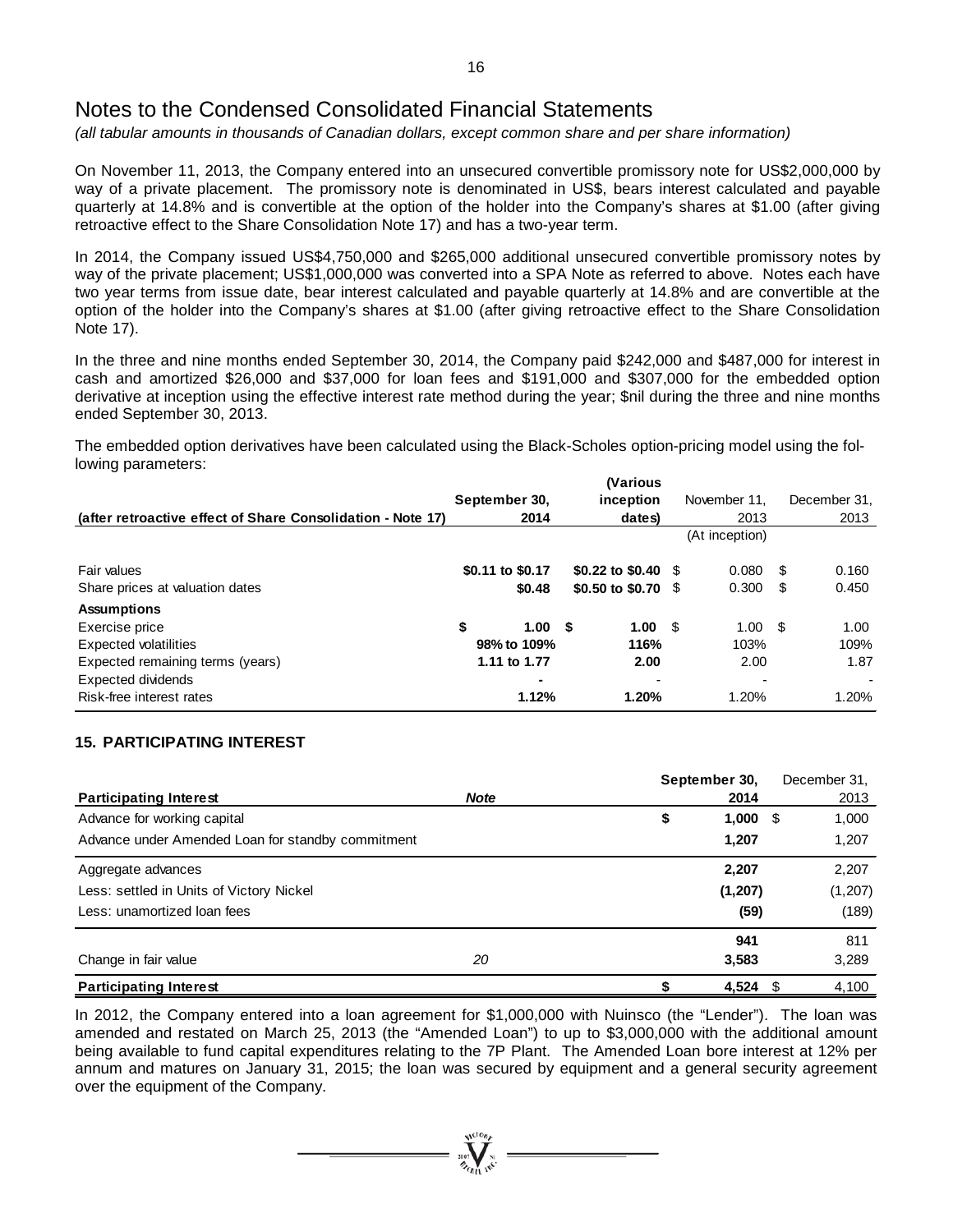*(all tabular amounts in thousands of Canadian dollars, except common share and per share information)*

Prior to June 1, 2014, the Lender had the right to convert the outstanding balance of the Amended Loan into a limited participating interest (the "Conversion") whereby the Lender is entitled to receive a share of net cash flows earned from the sale of frac sand from the 7P Plant. The net cash flows are after recoupment of Phase One capital and pre-operating expenditures. The Lender's participation is capped at \$10,000,000, with a minimum of \$7,500,000, and is subject to adjustment under certain circumstances. On Conversion, the Amended Loan would be considered paid in full.

Pursuant to the Amended Loan, the Lender provided a backstop of \$1,207,584 in cash to the rights offering which closed on July 30, 2013. This capped the Amended Loan at \$2,707,584 and reduced the amount available to be drawn down to \$500,000. Upon exercise of the backstop, the Lender increased its shareholding in the Company to approximately 12.24%, thereby becoming a related party of the Company.

Commitment fees of \$12,000 have been accrued to February 4, 2014, at which time the Lender and Victory Nickel agreed to cancel the amount that remained available to be drawn down under the Amended Loan; these are included in *Finance costs* in Note 20 and will be satisfied in shares. This amount, along with other loan fees, are being amortized as interest expense using the effective interest rate method; in the three and nine months ended September 30, 2014, \$44,000 and \$131,000 was amortized as interest expense and \$nil and \$50,000 interest was paid to the Lender in cash up to the conversion to a participating interest (three and nine months ended September 30, 2013 - \$43,000 and \$90,000, \$30,000 and \$99,000 respectively). The payment in the first quarter of 2013 included \$9,000 which was accrued in 2012.

The agreement on February 4, 2014, also effectively amended the range of the Company's participation in the net cash flows earned from the sale of frac sand to a maximum of \$10,222,831 with a minimum of \$7,667,124. This range could have been decreased should Victory Nickel repay some or all of the \$1,000,000 balance outstanding before Conversion. On April 22, 2014, the Lender exercised its option and converted its loan to the Participating Interest; at the same time, it relinquished its security over the assets of the Company.

The Participating Interest is classified as a financial liability carried at amortized cost. From recognition until the fourth quarter of 2013, the Company considered that there were no changes in estimated cash flows since Nuinsco had not converted its loan and the 7P Plant was not built and there were other significant uncertainties. During the fourth quarter, the plant construction was well underway and the probability of Conversion had increased substantially. Accordingly, the Company revised the estimated future cash flows and discounted these cash flows at a rate of 15%. The estimated future cash flows were determined using a probability-weighted estimation of future expected cash flow scenarios from the frac sand business based on current expectations of business results, capital costs and pre-operating expenditures. These cash flows were on the basis of Phase One completion only. The Company also included probability weightings of 34%, 16% and 50% as risk factors applied to varying levels of expected cash flows – being zero, 50% and 100% of the ceiling maximum of \$10,222,831.

Effective September 30, 2014, certain adjustments were made to the expected cash flows to reflect more current business expectations; further, the Company expects to enter Phase Two therefore the ceiling on expected cash flows payable is reduced to \$7,667,124. However, the probability weightings were also changed to reflect the increased likelihood of cash flows being 5%, 40% and 55% applied to zero, 50% and 100% of the ceiling amount, respectively. The effect of these adjustments has increased the revised amortized cost carrying amount of the Participating Interest.

As described earlier, the percentage participation in net cash flows is 52.16% and the applicable ceiling for Phase Two is \$7,667,124. Based on the estimated cash flows described above, payments could commence in October, 2015. These assumptions resulted in revised amortized cost carrying amount of the participating interest of \$4,524,000 and, accordingly \$294,000 was recorded as a *loss on adjustment of estimated cash flows* through the statement of operations (\$3,289,000 was recorded in the fourth quarter of 2013). This is a Level 3 methodology and is subject to the highest level of uncertainty. The Company will continue to review and revise its estimates of expected future cash flows as the expectations of payments of the participating interest change. Changes in that estimate will be recorded through operations with appropriate adjustment for actual cash flows paid.

 $\sum_{200\text{V}}^{30\text{O}n_p} =$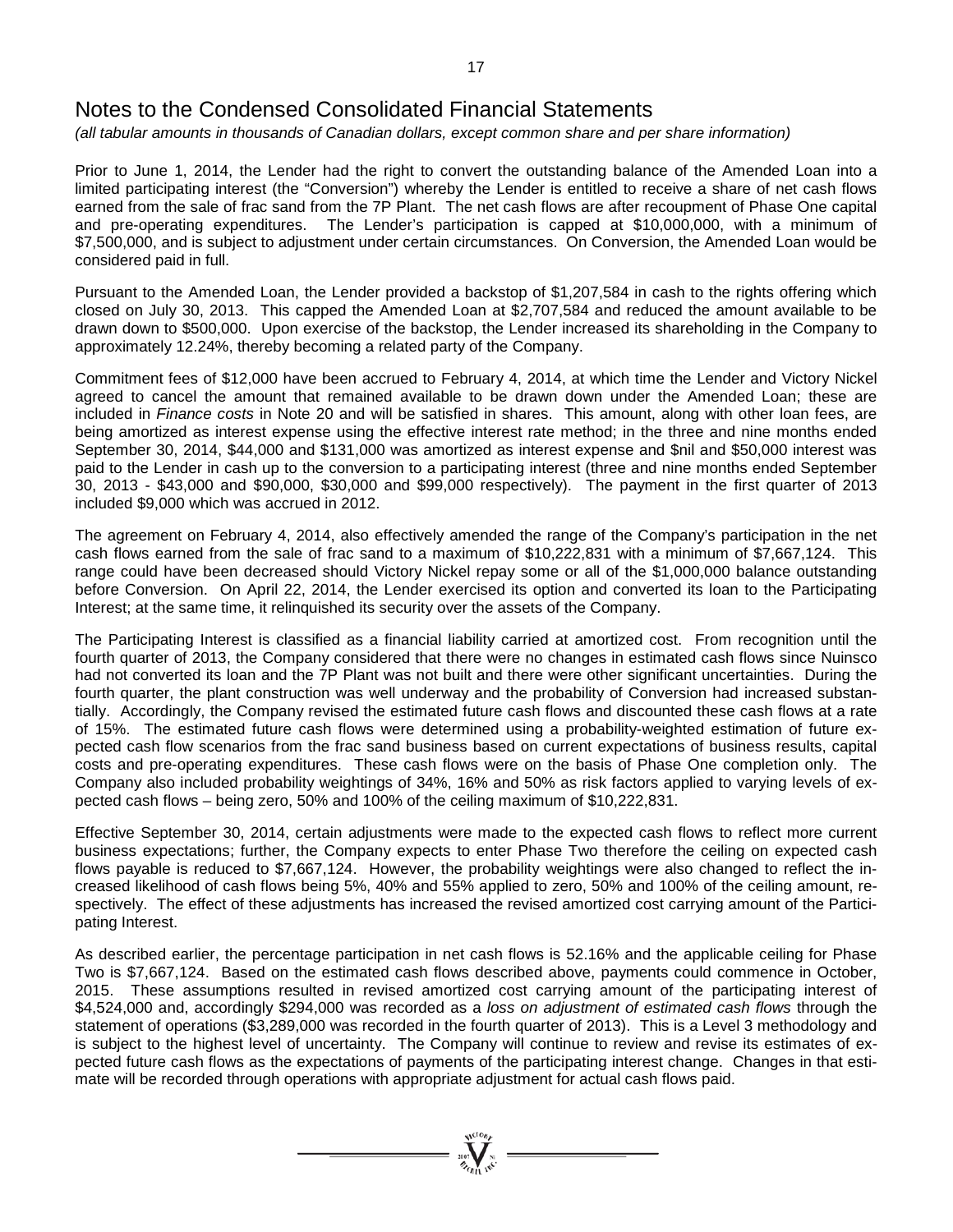*(all tabular amounts in thousands of Canadian dollars, except common share and per share information)*

# **16. LEASE OBLIGATIONS**

|                                                         | September 30, |  | December 31. |      |       |
|---------------------------------------------------------|---------------|--|--------------|------|-------|
|                                                         | <b>Note</b>   |  | 2014         |      | 2013  |
| Vehicles and Mobile Equipment:                          |               |  |              |      |       |
| Total present value of minimum lease payments           |               |  | 638          | - 35 | 668   |
| Principal payments                                      |               |  | (140)        |      | (100) |
| Total present value of minimum lease payments remaining |               |  | 498          |      | 568   |
| Lease obligations - current portion                     | 13            |  | (151)        |      | (160) |
| Lease obligations - long-term                           |               |  | 347          |      | 408   |

The Company has finance lease obligations for equipment in use at the 7P Plant. At the end of the lease obligations, ownership is transferred to the Company for all leases except two, whereby an election is to be made 60 days prior to the end of the lease term at the purchase option price of \$1 and \$10. The future minimum lease payments are as follows:

|  |      |               | December 31, |
|--|------|---------------|--------------|
|  | 2014 |               | 2013         |
|  | 179  |               | 190          |
|  | 373  |               | 447          |
|  | 552  |               | 637          |
|  | 54   |               | 69           |
|  | 498  |               | 568          |
|  |      | September 30, |              |

# **17. CAPITAL AND OTHER COMPONENTS OF EQUITY**

#### **Share Capital** *Authorized*

The Company is authorized to issue an unlimited number of common shares with no par value.

### *Share Consolidation*

On September 12, 2014, pursuant to shareholder approval granted at the Company's Annual and Special Meeting of Shareholders held on May 29, 2014 (the "ASM"), the Company consolidated its common shares on a one-for-ten basis (the "Share Consolidation"). Accordingly, certain comparative information regarding issued and outstanding common shares, options, warrants, weighted average number and per share information has been adjusted retroactively to be comparable using that basis as if the Share Consolidation had been effective on the first day of these financial statements. Refer to Notes 2, 18 and 19.

# *Number of shares issued and outstanding*

The issued and outstanding common shares for the nine months ended September 30, 2014 are as follows:

|                                                                                    |              |                             |                    |          |                    |        |                          | Other<br>Warrants        |                          |
|------------------------------------------------------------------------------------|--------------|-----------------------------|--------------------|----------|--------------------|--------|--------------------------|--------------------------|--------------------------|
|                                                                                    |              | Number of                   | Gross<br>Proceeds/ | Non-cash | Share              | Income | Finder's<br>Unit         | and                      | <b>Share</b>             |
| (after retroactive effect of Share Consolidation)<br>Balance as at January 1, 2014 | <b>Notes</b> | <b>Shares</b><br>56,703,082 | Consideration      | Items    | <b>Issue Costs</b> | Taxes  | Warrants                 | Options                  | Capital<br>51,907        |
| Options exercised                                                                  | (a)          | 463.000                     | 220S               | 158      | $\sim$             |        | ۰                        |                          | 378                      |
| Warrants exercised                                                                 | (b)          | 443.071                     | 155                | 32       | (2)                |        | -                        | $\overline{\phantom{a}}$ | 185                      |
| Issue of common shares for fractional positions                                    | (c)          | 163                         | ٠                  |          | ۰                  |        |                          |                          | $\overline{\phantom{a}}$ |
| Balance as at September 30, 2014                                                   |              | 57.609.316                  | 375                | 190      | (2)                |        | $\overline{\phantom{a}}$ |                          | 52.470                   |

(a) In January and February, 2014, various officers, employees and consultants of the Company exercised 463,000 options (after giving retroactive effect to the Share Consolidation) generating aggregate cash proceeds of \$220,000; \$158,000 was transferred from contributed surplus.

(b) In the third quarter of 2014, various shareholders exercised 443,071 warrants (after giving retroactive effect to the Share Consolidation) generating aggregate cash proceeds of \$155,000; \$32,000 was transferred from contributed surplus.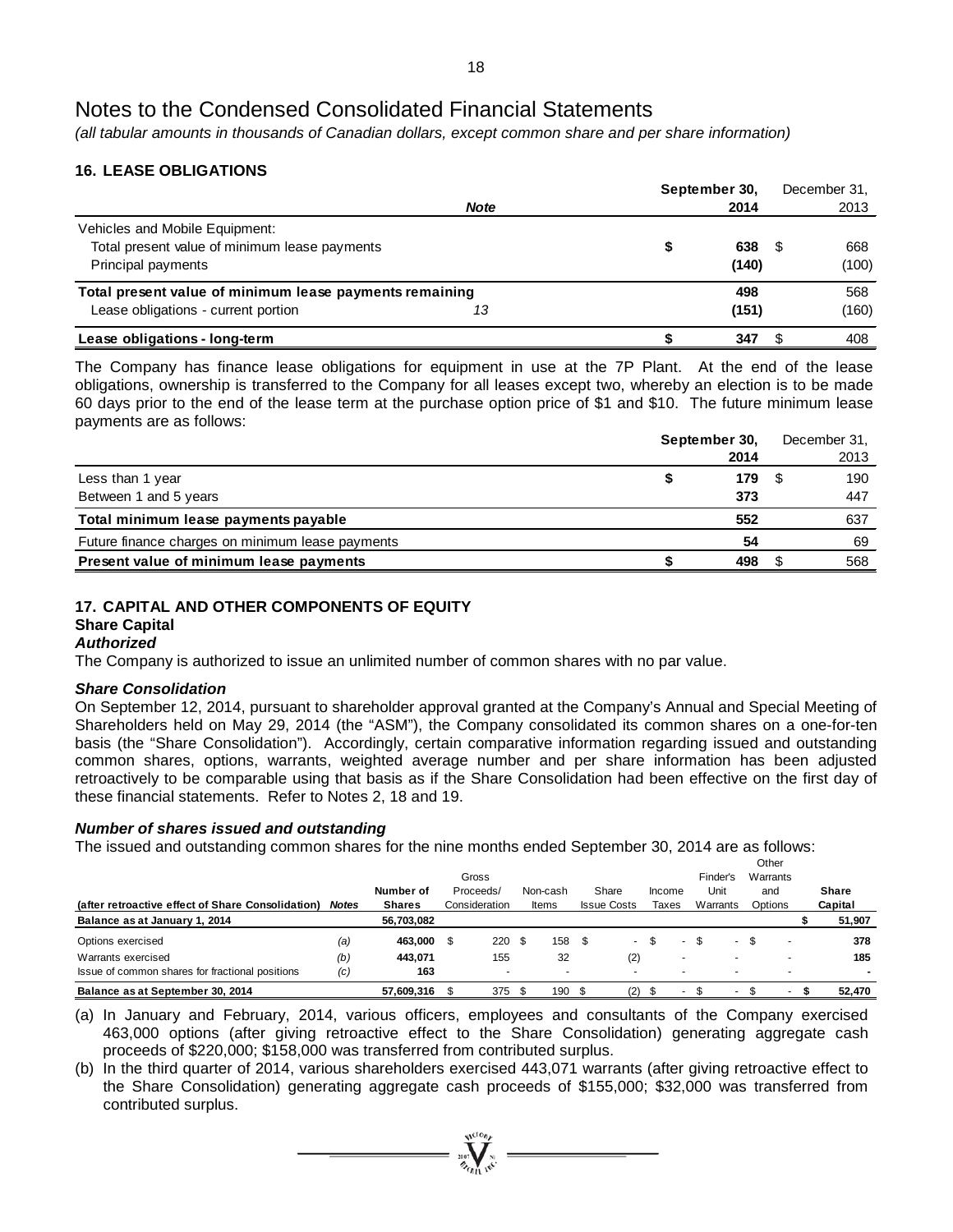*(all tabular amounts in thousands of Canadian dollars, except common share and per share information)*

(c) As mentioned earlier, on September 12, 2014, the Company undertook a one-for-ten share consolidation of its common shares. Accordingly, the number of common shares of the Company outstanding at that time was reduced by 518,356,826 to 57,595,203; approximately 163 shares were issued for fractional positions.

#### **Share Incentive Plan**

The Company has a Share Incentive Plan which includes a Share Purchase Plan and a Share Bonus Plan. Both are described fully in the Company's 2013 Audited Consolidated Financial Statements.

#### **Shareholder Rights Plan**

The Company has a Shareholder Rights Plan which is described fully in the Company's 2013 Audited Consolidated Financial Statements.

### **Accumulated Other Comprehensive Income or (Loss) ("AOCI")**

AOCI is comprised of the following separate components of equity:

#### *Net change of financial assets at fair value through OCI*

This comprises the cumulative net change in the fair value of financial assets at fair value through OCI.

#### *Income tax on other comprehensive income*

This comprises the amount of income tax determined to be required on the cumulative net change in the fair value of financial assets at fair value through OCI.

### **18. EARNINGS (LOSS) PER SHARE**

The calculation of basic and diluted EPS for the three and nine months ended September 30, 2014 and 2013 was based on the information in the table below.

|                                                               |             | Three months ended | Nine months ended |               |  |  |  |
|---------------------------------------------------------------|-------------|--------------------|-------------------|---------------|--|--|--|
|                                                               |             | September 30,      |                   | September 30, |  |  |  |
| (after retroactive effect of Share Consolidation - Note 17)   | 2014        | 2013               | 2014              | 2013          |  |  |  |
| Balance as at beginning of period                             | 57,166,100  | 45,347,500         | 56,703,100        | 39,734,700    |  |  |  |
| Effect of shares issued to settle liabilities                 |             |                    |                   | 444,400       |  |  |  |
| Effect of shares issued for private placements                |             | 163,000            |                   | 3,166,600     |  |  |  |
| Effect of shares issued for loan fees                         |             | 54,100             |                   | 412,100       |  |  |  |
| Effect of shares issued under rights offering                 |             | 6,847,800          |                   | 2,299,300     |  |  |  |
| Effect of shares issued under Share Bonus Plan                |             | 4,600              |                   | 67,200        |  |  |  |
| Effect of options exercised                                   |             |                    | 439,500           |               |  |  |  |
| Effect of warrants exercised                                  | 229,300     |                    | 77,300            |               |  |  |  |
| Weighted average number of common shares                      |             |                    |                   |               |  |  |  |
| as at end of period - Basic and Diluted                       | 57,395,400  | 52,417,000         | 57,219,900        | 46,124,300    |  |  |  |
| Number of options excluded                                    | 3,590,000   | 3,166,600          | 3,590,000         | 3,166,600     |  |  |  |
| Number of warrants excluded                                   | 12,806,929  | 11,250,000         | 12,806,929        | 11,250,000    |  |  |  |
| Number of shares from conversion of promissory notes excluded | 7,825,000   |                    | 7,825,000         |               |  |  |  |
| Net loss attributable to shareholders - Basic                 | $(408)$ \$  | $(521)$ \$         | $(2,757)$ \$      | (1,265)       |  |  |  |
| Net loss attributable to shareholders - Diluted               | (408) \$    | $(521)$ \$         | $(2,757)$ \$      | (1, 265)      |  |  |  |
| Basic (loss) earnings per share                               | $(0.01)$ \$ | $(0.01)$ \$        | $(0.05)$ \$       | (0.03)        |  |  |  |
| Diluted (loss) earnings per share                             | $(0.01)$ \$ | $(0.01)$ \$        | $(0.05)$ \$       | (0.03)        |  |  |  |

The disclosures in the table above are provided after giving retroactive effect to the Share Consolidation on a onefor-ten basis described in Note 17.

The effect of adjustments to the weighted average number of common shares would be anti-dilutive when the Company incurs losses. There have been no share issuances subsequent to the end of the period which would have had a significant effect on the EPS.

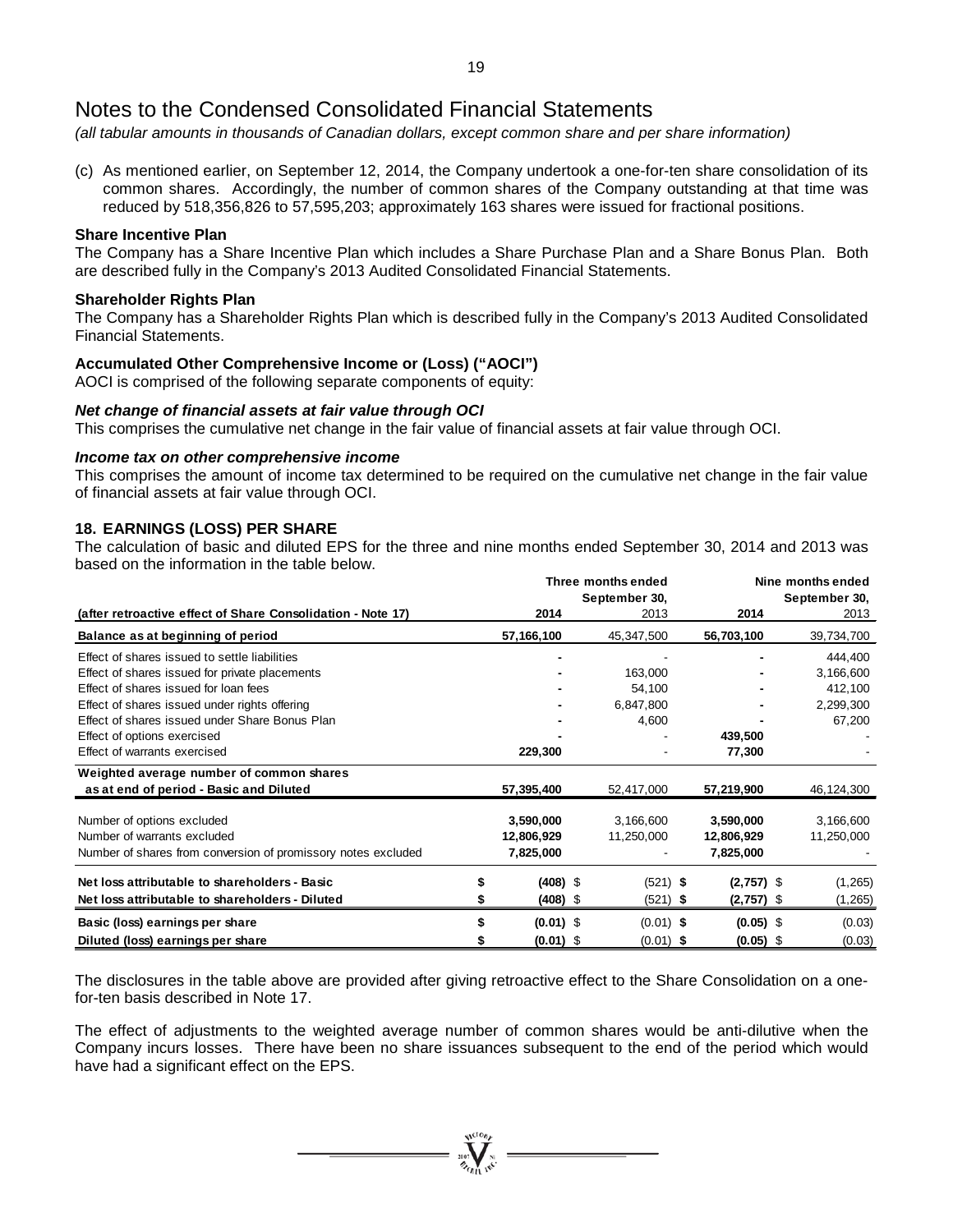*(all tabular amounts in thousands of Canadian dollars, except common share and per share information)*

# **19. SHARE-BASED PAYMENTS**

## **Description of the Share-based Payment Arrangements**

The Company's share-based payment arrangements are described in the Company's 2013 Audited Consolidated Financial Statements. The disclosures in this note are provided after giving retroactive effect to the Share Consolidation on a one-for-ten basis described in Note 17.

#### *Stock Option Plan (equity-settled)*

As at September 30, 2014, the Company had 5,051,397 common shares available for the granting of future options (December 31, 2013 – 5,301,337 common shares) stated after giving retroactive effect to the Share Consolidation in Note 17. Options are exercisable at the closing market price of the shares at the date prior to grant, as adjusted for the effects of share consolidations or other corporate actions. The Company does not have any cash-settled transactions.

#### *Share purchase warrants (equity-settled)*

Pursuant to the rights offering which closed on July 30, 2013, the Company issued 10,000,000 warrants (after giving retroactive effect to the Share Consolidation in Note 17). The Company also issued 1,250,000 warrants (after giving retroactive effect to the Share Consolidation in Note 17) pursuant to a private placement on September 19, 2013. The 2,000,000 warrants (after giving retroactive effect to the Share Consolidation in Note 17) issued pursuant to the SPA Loan may be settled without cash and are, accordingly, classified as debt (Note 14). The Company does not have any cash-settled transactions.

#### *Share Bonus Plan*

The terms of the Share Bonus Plan are set out in Note 17 to the Company's 2013 Audited Consolidated Financial Statements.

### **Terms and Conditions of Share-based Payment Arrangements**

#### *Stock Option Plan and Share purchase warrants*

The terms and conditions relating to the grants of the Company's Stock Option Plan are set out in Note 19 to the Company's 2013 Audited Consolidated Financial Statements, (after giving retroactive effect to the Share Consolidation in Note 17). The warrants issued under the rights offering in 2013 are exercisable on July 31, 2014 and expire on July 31, 2015. The Company's share purchase warrants issued pursuant to the private placement are exercisable on issue and expire on September 19, 2015.

#### **Disclosure of Share-based Payment Arrangements** *Stock Option Plan*

The number and weighted average exercise prices of options, (after giving retroactive effect to the Share Consolidation in Note 17), are as follows:

|                                                             |               |                          |                         |                        | Weighted                 |
|-------------------------------------------------------------|---------------|--------------------------|-------------------------|------------------------|--------------------------|
|                                                             |               | Number of options        |                         | average exercise price |                          |
| (after retroactive effect of Share Consolidation - Note 17) | September 30, | December 31,             | September 30,           |                        | December 31,             |
| As at and for the periods ended                             | 2014          | 2013                     | 2014                    |                        | 2013                     |
| Outstanding as at beginning of period                       | 3,204,125     | $2,865,150$ \$           | 0.80 <sup>5</sup>       |                        | 1.30                     |
| Granted                                                     | 1,063,000     | 937,000 \$               | 0.70 <sub>5</sub>       |                        | 0.30                     |
| Exercised                                                   | (463,000)     | $\overline{\phantom{a}}$ | \$<br>0.50 <sup>5</sup> |                        | $\overline{\phantom{a}}$ |
| Expired or forfeit                                          | (214, 125)    | $(598, 025)$ \$          | 1.90                    | - \$                   | 2.40                     |
| Outstanding as at end of period                             | 3,590,000     | $3,204,125$ \$           | 0.70 <sub>5</sub>       |                        | 0.80                     |
| Exercisable as at end of period                             | 3,244,750     | 2,945,625 \$             | 0.70 S                  |                        | 0.80                     |

In the three months ended March 31, 2014, 463,000 options were exercised (after giving retroactive effect to the Share Consolidation in Note 17) generating aggregate gross proceeds of \$220,000. There were no options exercised during 2013.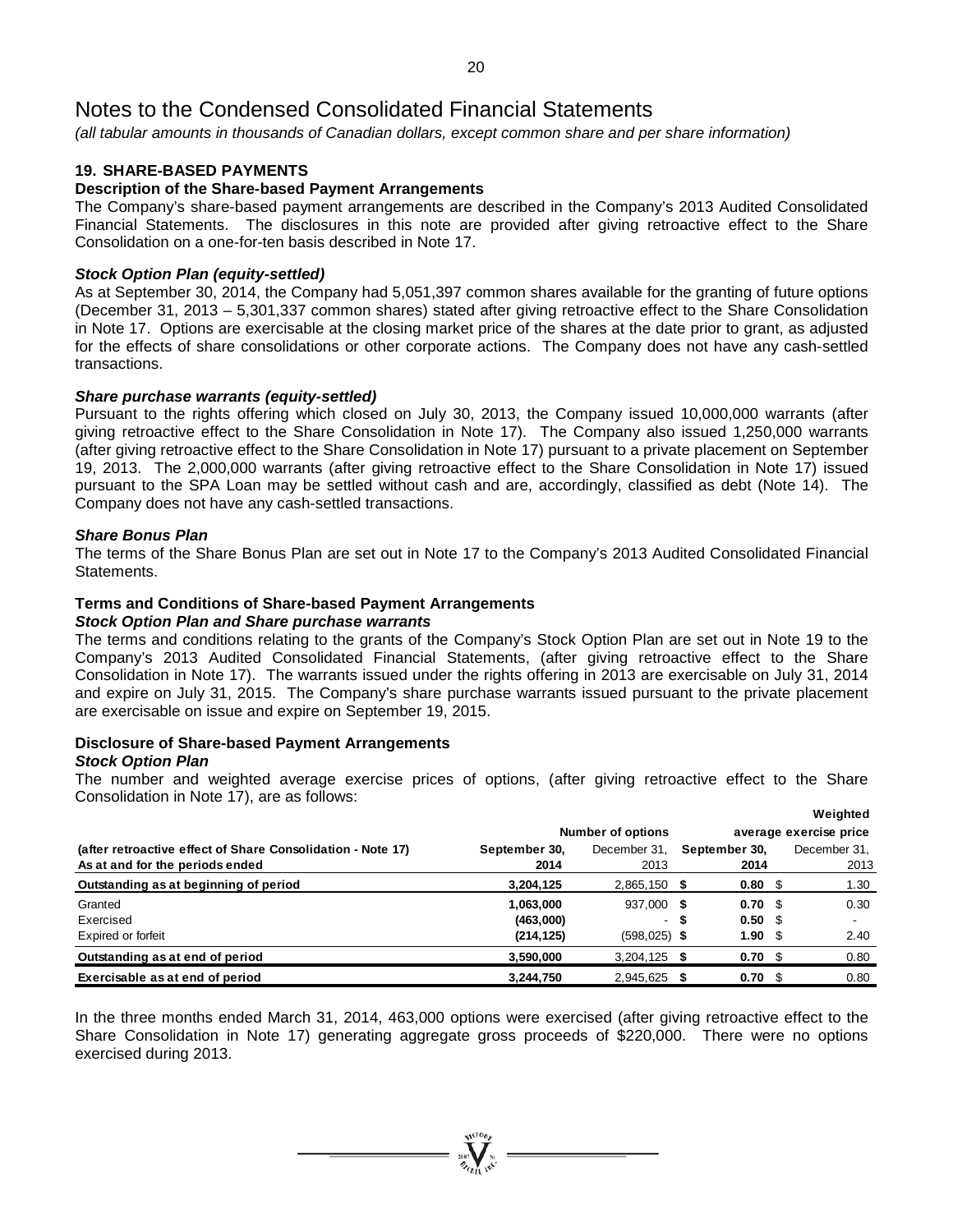*(all tabular amounts in thousands of Canadian dollars, except common share and per share information)*

|                                                             |               | Number of options outstanding | Weighted average remaining<br>contractual life (years) |              |  |  |
|-------------------------------------------------------------|---------------|-------------------------------|--------------------------------------------------------|--------------|--|--|
|                                                             | September 30, | December 31.                  | September 30,                                          | December 31. |  |  |
| (after retroactive effect of Share Consolidation - Note 17) | 2014          | 2013                          | 2014                                                   | 2013         |  |  |
| Range of exercise prices                                    |               |                               |                                                        |              |  |  |
| \$0.25 to \$0.50                                            | 1,875,000     | 2,101,000                     | 3.38                                                   | 3.19         |  |  |
| \$0.60 to \$1.40                                            | 1.196.000     | 424.750                       | 3.74                                                   | 2.33         |  |  |
| \$1.50 to \$1.60                                            | 519,000       | 519.000                       | 0.26                                                   | 1.01         |  |  |
| \$1.70 to \$2.50                                            |               | 159.375                       |                                                        | 0.07         |  |  |
|                                                             | 3,590,000     | 3.204.125                     | 3.05                                                   | 2.57         |  |  |

Additional disclosures relating to the Company's options are as follows:

|                                                              | Three months ended September 30, |                   |                        |  | Nine months ended September 30, |      |                   |  |
|--------------------------------------------------------------|----------------------------------|-------------------|------------------------|--|---------------------------------|------|-------------------|--|
| (after retroactive effect of Share Consolidation - Note 17)  |                                  | 2014              | 2013                   |  | 2014                            |      | 2013              |  |
| Number of options granted during the period                  |                                  | 800,000           | 110.000                |  | 1.063.000                       |      | 892.000           |  |
| Weighted average fair value of options granted at grant date |                                  | 0.70              | $$0.25$ and $$0.30$ \$ |  | 0.70                            |      | \$0.25 and \$0.30 |  |
| Number of options subject to vesting as at end of period     |                                  | 345.250           | 266,000                |  | 345.250                         |      | 266,000           |  |
| Share-based payment expense - vesting options                |                                  | 256 <sup>5</sup>  | 24S                    |  | 341                             | - \$ | 167               |  |
| Share-based payment expense - extended options               |                                  | - \$              | 21 S                   |  | $\sim$                          | \$.  | 21                |  |
| Unvested options not yet charged to operations               |                                  | $104 \text{ }$ \$ | 39S                    |  | $104 \text{ } $$                |      | 39                |  |

## *Share purchase warrants*

The number and weighted average exercise prices of warrants, are as follows:

|                                                             |                |            |               |                           |   |               | Weighted               |
|-------------------------------------------------------------|----------------|------------|---------------|---------------------------|---|---------------|------------------------|
|                                                             |                |            |               | <b>Number of warrants</b> |   |               | average exercise price |
| (after retroactive effect of Share Consolidation - Note 17) |                |            | September 30. | December 31.              |   | September 30. | December 31.           |
| As at and for the periods ended                             | Date Issued    | Life       | 2014          | 2013                      |   | 2014          | 2013                   |
| Issued pursuant to rights offering                          |                |            |               |                           |   |               |                        |
| Unit warrants                                               | July 30, 2013  | $12^{(a)}$ | 10.000.000    | 10.000.000 \$             |   | 0.35 S        | 0.35                   |
| Exercised                                                   |                |            | (443, 071)    |                           |   |               |                        |
| Issued pursuant to private placements                       |                |            |               |                           |   |               |                        |
| Unit warrants                                               | Sept. 19, 2013 | 24         | 1.250.000     | $1.250.000$ \$            |   | $0.35$ \$     | 0.35                   |
| <b>SPA</b> warrants                                         | May 15, 2014   | 36         | 2,000,000     | $\overline{\phantom{a}}$  | S | 1.00          | n/a                    |
| Outstanding as at end of period                             |                |            | 12,806,929    | 11,250,000                |   | 0.45          | 0.35                   |

(a) The life of warrants is shown in number of months from issue date, except for those issued pursuant to the rights offering which became exercisable 12 months from issue.

(b) The SPA warrants may be settled without cash and are, accordingly, classified as debt rather than as a component of contributed surplus.

(c) The number of warrants and weighted average exercise prices are disclosed after giving retroactive effect to the Share Consolidation in Note 17.

### **Inputs for Measurement of Grant-Date Fair Values**

The grant-date fair values of share-based payments were measured based on the Black-Scholes option-pricing model. Expected volatility is estimated by considering historic average share price volatility.

The inputs used in the measurement of the fair values at grant date of the share-based payments granted, modified or issued during the periods and classified as part of equity are as follows: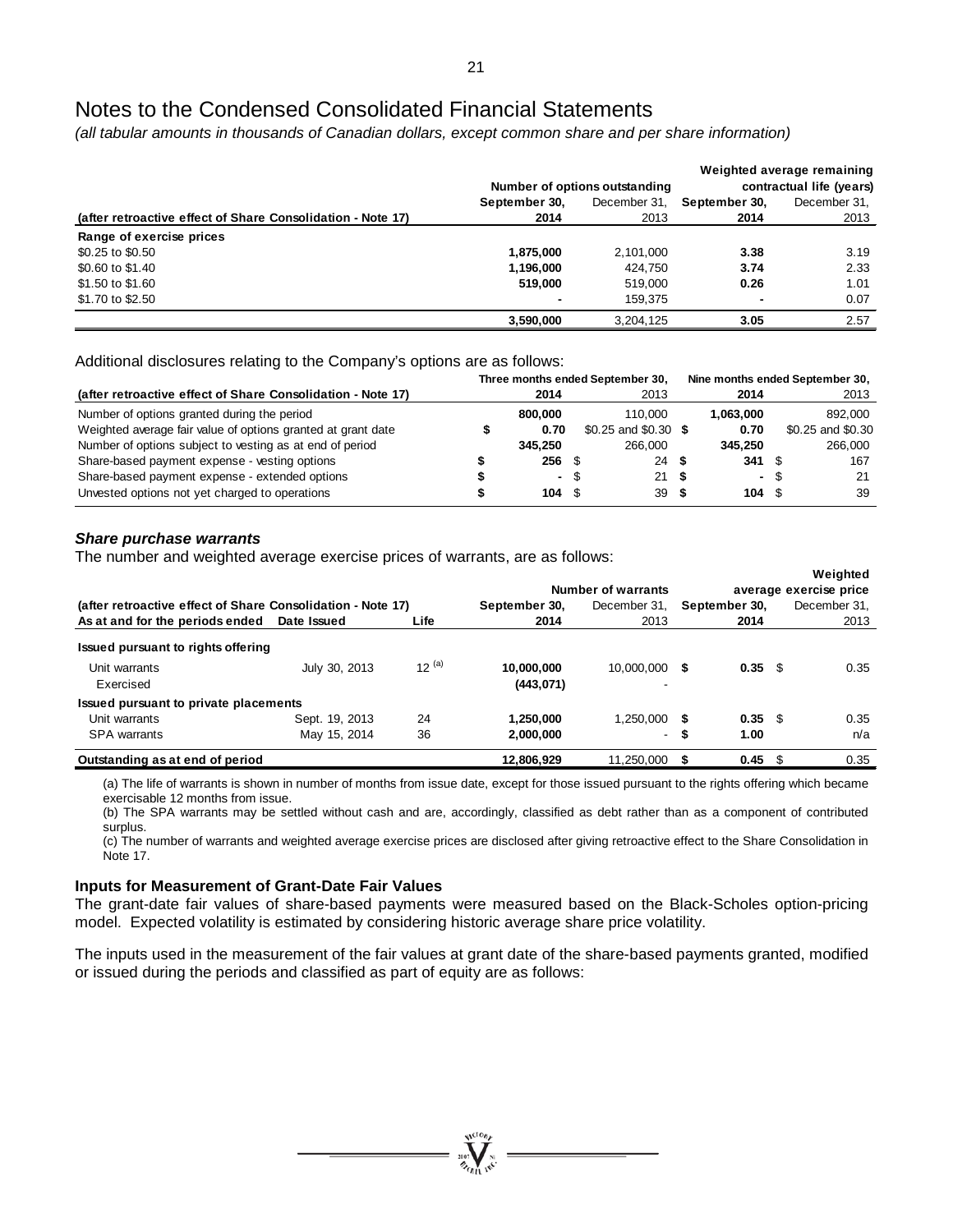*(all tabular amounts in thousands of Canadian dollars, except common share and per share information)*

|                                                                    | <b>Options</b>    |                   | Warrants       |                   |
|--------------------------------------------------------------------|-------------------|-------------------|----------------|-------------------|
|                                                                    | September 30,     | December 31,      | September 30,  | December 31,      |
| (after retroactive effect of Share Consolidation - Note 17)        | 2014              | 2013              | 2014           | 2013              |
|                                                                    |                   |                   |                |                   |
| Fair values at grant dates                                         | \$0.31 and \$0.42 | \$0.12 to \$0.19  | n/a            | \$0.11 and \$0.19 |
| Fair values of options modified                                    | n/a               | \$0.04 to \$0.23  | n/a            | n/a               |
| Share prices at grant and modification dates<br><b>Assumptions</b> | \$0.70 and \$0.50 | \$0.25 and \$0.30 | $n/a$ \$       | 0.25              |
| Exercise prices                                                    | \$0.70 and \$0.55 | \$0.25 to \$1.60  | $n/a \text{ }$ | 0.35              |
| <b>Expected volatilities</b>                                       | 93% and 91%       | 88% to 111%       | n/a            | 101% and 107%     |
| Life (years)                                                       | 4                 | $0.5$ to 4.9      | n/a            | 2                 |
| Expected dividends                                                 |                   |                   | n/a            |                   |
| Risk-free interest rates                                           | 1.23% and 1.01%   | 0.78% to 1.63%    | n/a            | 1.15% and 1.22%   |

# **20. FINANCE INCOME AND FINANCE COSTS**

|                                                      |              |            | Three months ended |              | Nine months ended |  |  |  |
|------------------------------------------------------|--------------|------------|--------------------|--------------|-------------------|--|--|--|
|                                                      |              |            | September 30,      |              | September 30,     |  |  |  |
|                                                      | <b>Notes</b> | 2014       | 2013               | 2014         | 2013              |  |  |  |
| Interest income on bank deposits                     | S            | ٠          | \$<br>6            | \$<br>1      | \$<br>11          |  |  |  |
| Net change in fair value of financial liabilities at |              |            |                    |              |                   |  |  |  |
| fair value through operations                        | 14           | 1,074      |                    | 994          |                   |  |  |  |
| Net foreign exchange gain                            |              |            |                    |              |                   |  |  |  |
| <b>Finance income</b>                                |              | 1,074      |                    | 995          | 11                |  |  |  |
| Interest expense on loans                            |              |            |                    |              |                   |  |  |  |
| Cash settled                                         |              | 410        | 30                 | 837          | 90                |  |  |  |
| Amortization of loan fees                            |              | 302        | 43                 | 510          | 90                |  |  |  |
| Amortization of embedded option derivatives          | 14           | 192        |                    | 303          |                   |  |  |  |
| Commitment fee                                       | 14           |            | 3                  |              | 9                 |  |  |  |
| Loss on adjustment of estimated cash flows           | 15           | 22         |                    | 294          |                   |  |  |  |
| Net foreign exchange loss                            |              | 426        |                    | 339          | 3                 |  |  |  |
| <b>Finance costs</b>                                 |              | 1,353      | 76                 | 2,286        | 192               |  |  |  |
| <b>Net Finance Costs</b>                             | \$           | $(279)$ \$ | (69) \$            | $(1,291)$ \$ | (181)             |  |  |  |

# **21. OPERATING SEGMENT**

### **Reporting Segments**

Effective January 1, 2014, the Company has three reporting segments: Corporate, Exploration and Development, and Frac Sand. Prior to that date, there were no formal operating segments; for comparative purposes, the Company estimated the assets involved in each segment which is reported in the table below.

The Corporate segment operates to support the Company's activities, including exploration and development projects and the frac sand business. The Company continues to receive administrative support from Nuinsco (Note 22) to do so.

The Exploration and Development segment is engaged in the exploration, evaluation and development of properties for the mining and production of nickel and associated products by considering exploration and development potential and results on a project basis. The exploration and development projects are all located in Canada. Any applicable amounts relating to such projects will continue to be capitalized to the relevant project as either *Exploration and evaluation projects* or *Mine property and development project* on the consolidated balance sheets.

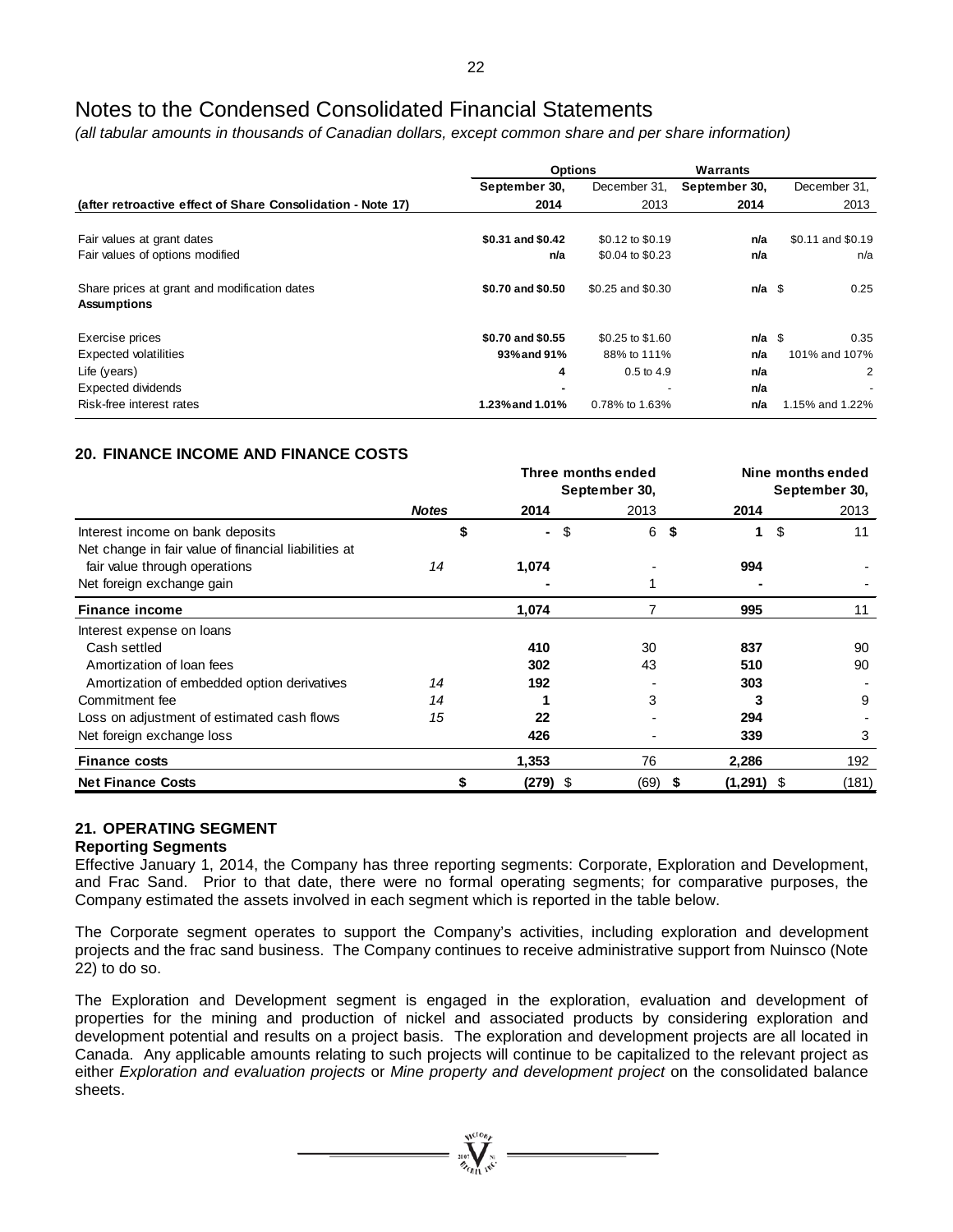*(all tabular amounts in thousands of Canadian dollars, except common share and per share information)*

The Frac Sand segment is managed and operated by Victory Silica's executives and employees although the business and operating assets are part of Victory Nickel (refer also to Note 23). The segment is located in Canada although raw materials purchases are sourced from the US.

The following tables provide information on the Company's segments.

|                                               |           |                |                        | September 30, |                  |    | December 31, |
|-----------------------------------------------|-----------|----------------|------------------------|---------------|------------------|----|--------------|
|                                               |           |                |                        |               | 2014             |    | 2013         |
| Canada                                        |           |                |                        |               |                  |    |              |
| Corporate                                     |           |                |                        | \$            | 1,690            | \$ | 2,436        |
| <b>Exploration and Development</b>            |           |                |                        |               | 55,551           |    | 55,056       |
| Frac Sand                                     |           |                |                        |               | 13,554           |    | 3,886        |
| Intersegment elimination                      |           |                |                        |               | (1, 303)         |    | (484)        |
| <b>Total Assets</b>                           |           |                |                        | \$            | 69,492           | \$ | 60,894       |
|                                               |           |                | <b>Exploration and</b> |               |                  |    |              |
| Three months ended September 30, 2014         | Corporate |                | Development            |               | <b>Frac Sand</b> |    | Total        |
| <b>Revenues</b>                               | \$        |                | \$                     | \$            | 5,949            | \$ | 5,949        |
| Cost of goods sold                            |           |                |                        |               | (5, 199)         |    | (5, 199)     |
| Gross margin                                  |           | $\blacksquare$ | $\blacksquare$         |               | 750              |    | 750          |
| <b>Operating expenses</b>                     |           |                |                        |               |                  |    |              |
| General and administrative                    |           | (470)          | (8)                    |               | (153)            |    | (631)        |
| Share-based payments:                         |           |                |                        |               |                  |    |              |
| Options                                       |           | (256)          |                        |               |                  |    | (256)        |
| Share Bonus plan                              |           |                |                        |               |                  |    |              |
| Amortization of property, plant and equipment |           | (4)            |                        |               | (186)            |    | (190)        |
| (Writedown) recovery of E and E projects      |           |                | (26)                   |               |                  |    | (26)         |
| Pre-exploration costs                         |           |                | (4)                    |               |                  |    | (4)          |
| Net frac sand pre-operating costs             |           |                |                        |               |                  |    |              |
| <b>Operating (loss) income</b>                |           | (730)          | (38)                   |               | 411              |    | (357)        |
| Finance income                                |           | 1,074          |                        |               |                  |    | 1,074        |
| Finance costs                                 |           | (1, 344)       |                        |               | (9)              |    | (1, 353)     |
| Net finance costs                             |           | (270)          | $\blacksquare$         |               | (9)              |    | (279)        |
| (Loss) income before income taxes             |           | (1,000)        | (38)                   |               | 402              |    | (636)        |
| Income tax recovery                           |           | 228            |                        |               |                  |    | 228          |
| Net (Loss) Income for the Period              | \$        | $(772)$ \$     | $(38)$ \$              |               | 402              | \$ | (408)        |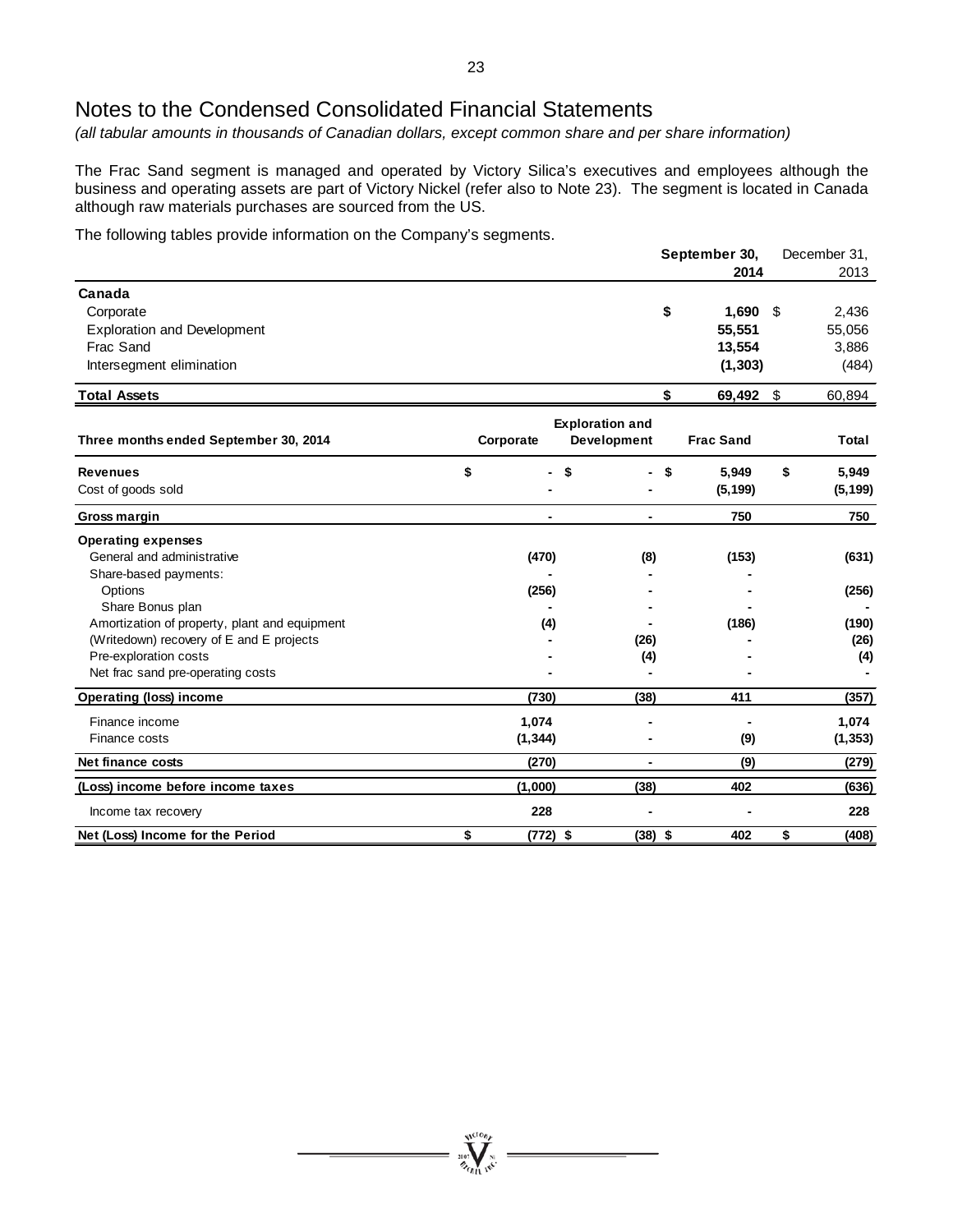*(all tabular amounts in thousands of Canadian dollars, except common share and per share information)*

| Nine months ended September 30, 2014          | <b>Exploration and</b><br>Development<br>Corporate |                |         | Total         |
|-----------------------------------------------|----------------------------------------------------|----------------|---------|---------------|
| <b>Revenues</b>                               | \$<br>\$<br>$\overline{\phantom{0}}$               | \$.            | 7,377   | \$<br>7,377   |
| Cost of goods sold                            |                                                    |                | (6,786) | (6,786)       |
| Gross margin                                  |                                                    |                | 591     | 591           |
| <b>Operating expenses</b>                     |                                                    |                |         |               |
| General and administrative                    | (1, 573)                                           | (19)           | (426)   | (2,018)       |
| Share-based payments:                         |                                                    |                |         |               |
| Options                                       | (341)                                              |                |         | (341)         |
| Share Bonus plan                              |                                                    |                |         |               |
| Amortization of property, plant and equipment | (5)                                                |                | (421)   | (426)         |
| (Writedown) recovery of E and E projects      |                                                    | (54)           |         | (54)          |
| Pre-exploration costs                         |                                                    | (4)            |         | (4)           |
| Net frac sand pre-operating costs             |                                                    |                | (214)   | (214)         |
| <b>Operating loss</b>                         | (1, 919)                                           | (77)           | (470)   | (2,466)       |
| Finance income                                | 995                                                |                |         | 995           |
| Finance costs                                 | (2, 262)                                           |                | (24)    | (2, 286)      |
| Net finance costs                             | (1, 267)                                           | $\blacksquare$ | (24)    | (1, 291)      |
| Loss before income taxes                      | (3, 186)                                           | (77)           | (494)   | (3,757)       |
| Income tax recovery                           | 1,000                                              |                |         | 1,000         |
| <b>Net Loss for the Period</b>                | \$<br>$(2, 186)$ \$                                | $(77)$ \$      | (494)   | \$<br>(2,757) |

There have been no changes in the reportable segments or the treatment of segmented assets and revenues year over year.

# **22. RELATED PARTIES AND MANAGEMENT AGREEMENT**

### **Related Party Balances and Transactions**

Short-term employee benefits provided by the Company to key management personnel include salaries, directors' fees, statutory benefit contributions, paid annual vacation and paid sick leave as well as non-monetary benefits such as medical care. The Company's non-monetary benefit package for key management personnel is the same as that available to all full-time employees. In addition to short-term employee benefits, the Company may also issue options and shares as part of the Stock Option Plan and Share Bonus Plan (Notes 17 and 19).

Balances and transactions with related parties as at September 30, 2014 and December 31, 2013 and for the three and nine months ended September 30, 2014 and 2013 are shown in the following tables:

|                                     | September 30, |      |  | December 31, |  |  |
|-------------------------------------|---------------|------|--|--------------|--|--|
|                                     |               | 2014 |  | 2013         |  |  |
| <b>Balances Outstanding</b>         |               |      |  |              |  |  |
| Payable to key management personnel |               | 309  |  | 119          |  |  |

Key management personnel compensation comprises:

|                                         |         | Three months ended<br>September 30, |      |      | Nine months ended<br>September 30, |       |      |      |
|-----------------------------------------|---------|-------------------------------------|------|------|------------------------------------|-------|------|------|
|                                         |         | 2014                                |      | 2013 |                                    | 2014  |      | 2013 |
| Short-term employee benefits            |         | 234                                 | - \$ | 180  | - \$                               | 900   | - \$ | 682  |
| Share-based payments - options          |         | 183                                 |      | 6    |                                    | 254   |      | 124  |
| Share-based payments - Share Bonus Plan |         |                                     |      | 49   |                                    |       |      | 66   |
|                                         |         | 417                                 |      | 235  |                                    | 1.154 |      | 872  |
|                                         | WILLOR, |                                     |      |      |                                    |       |      |      |

 $\sum_{\mathcal{D}_{\text{GUS}} \in \mathcal{D}}$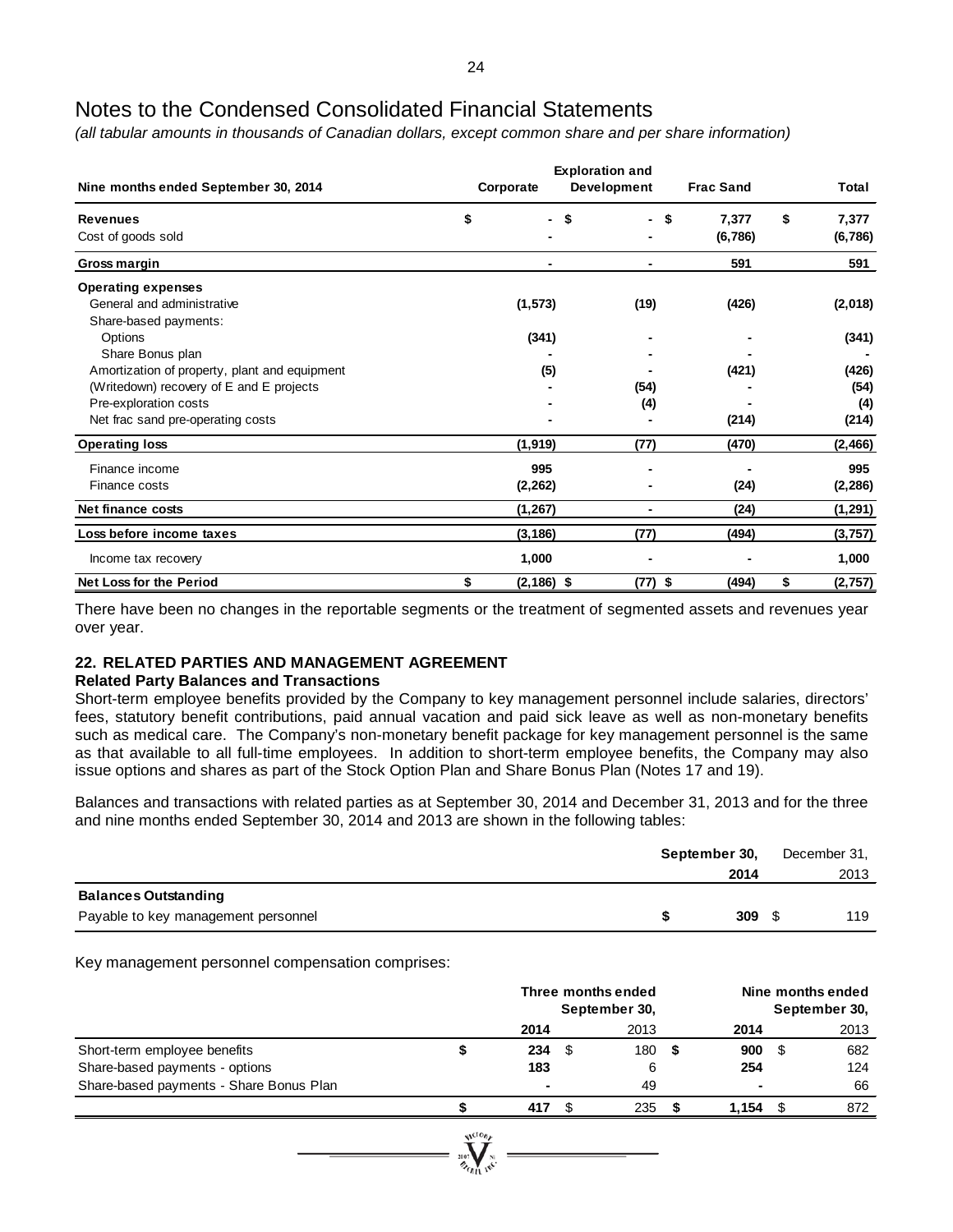*(all tabular amounts in thousands of Canadian dollars, except common share and per share information)*

# **Balances and Transactions with Nuinsco Resources Limited under the Management Agreement**

The Company shares management, administrative assistance and facilities with Nuinsco pursuant to a management agreement; management operates under the supervision of the respective board of directors of each respective company; there is only one common director, Mr. René Galipeau. As described in Note 14, Nuinsco became a related party of the Company effective July 30, 2013. The costs charged by Nuinsco are recorded at the cost to Nuinsco of such services plus 10 per cent. The management agreement commenced February 1, 2007 and is terminable by the Company upon 180 days' notice and by Nuinsco upon 90 days' notice. The Company served notice of termination on September 5, 2014; accordingly, the management agreement will cease around the end of February 2015. The Company expects to replace the management agreement with a cost-sharing agreement with Nuinsco.

Balances and transactions with Nuinsco under the management agreement as at September 30, 2014 and December 31, 2013 and for the three and nine months ended September 30, 2014 and 2013 are shown in the following tables:

|                                                            |   | September 30,                       |     |      | December 31.                       |        |      |      |
|------------------------------------------------------------|---|-------------------------------------|-----|------|------------------------------------|--------|------|------|
|                                                            |   |                                     |     |      |                                    | 2014   |      | 2013 |
| <b>Balances Outstanding under the Management Agreement</b> |   |                                     |     |      |                                    |        |      |      |
| Payable to Nuinsco Resources Limited                       |   |                                     |     |      |                                    | 28     | - \$ | 56   |
|                                                            |   | Three months ended<br>September 30, |     |      | Nine months ended<br>September 30, |        |      |      |
|                                                            |   | 2014                                |     | 2013 |                                    | 2014   |      | 2013 |
| <b>Transaction Values under the Management Agreement</b>   |   |                                     |     |      |                                    |        |      |      |
| Overhead charges from Nuinsco Resources Limited            |   | 190 S                               |     | 204S |                                    | 549 \$ |      | 517  |
| Overhead charges to Nuinsco Resources Limited              |   | ۰.                                  |     | 2    | S                                  |        |      | 17   |
| Project costs charged to Nuinsco Resources Limited         |   | 7                                   | \$. | 8    | - \$                               | 20     | - \$ | 30   |
| Project recoveries charged by Nuinsco Resources Limited    | S | 24                                  |     | 11   |                                    | 53     |      | 14   |

Amounts due to or from Nuinsco under the management agreement are unsecured, non-interest bearing and due on demand. Amounts due to or from Nuinsco thereby are settled on a regular basis. Payables to key management personnel generally relate to directors' fees, consulting fees and expense reimbursements.

### **Balances and Transactions with Nuinsco Resources Limited under the Amended Loan/Participating Interest**

The terms of the Amended Loan/Participating Interest with Nuinsco and the balances and transactions related thereto are described in Note 15.

### **23. COMPANY ENTITY**

### **Significant Subsidiary - Victory Silica**

On June 19, 2012, the Company announced a new initiative and created Victory Silica which is part of the Frac Sand Segment. The objective is to establish the Company as a supplier of premium frac sand prior to commencing frac sand and nickel sales from the Minago project. Victory Silica's executives and employees manage the frac sand business on behalf of the Company. Until the end of the first quarter, most costs of the frac sand business relate either to pre-operating costs which have been expensed through operations or to plant commissioning and mobile equipment which have been capitalized. In the first three months of 2014, sales of frac sand produced during the pre-operating stage amounted to \$274,000; these have been netted against the pre-operating expenditures recorded in the first quarter resulting in *Net frac sand pre-operating costs* recorded in the statement of operations of \$214,000.

Significant production and sales volumes were achieved during the second quarter of 2014 thus the 7P Plant was no longer considered to be pre-operating. Consequently, operating results commenced being reported and amortization of the 7P Plant commenced in the second quarter of 2014. Full commissioning of the 7P Plant occurred in August, 2014.

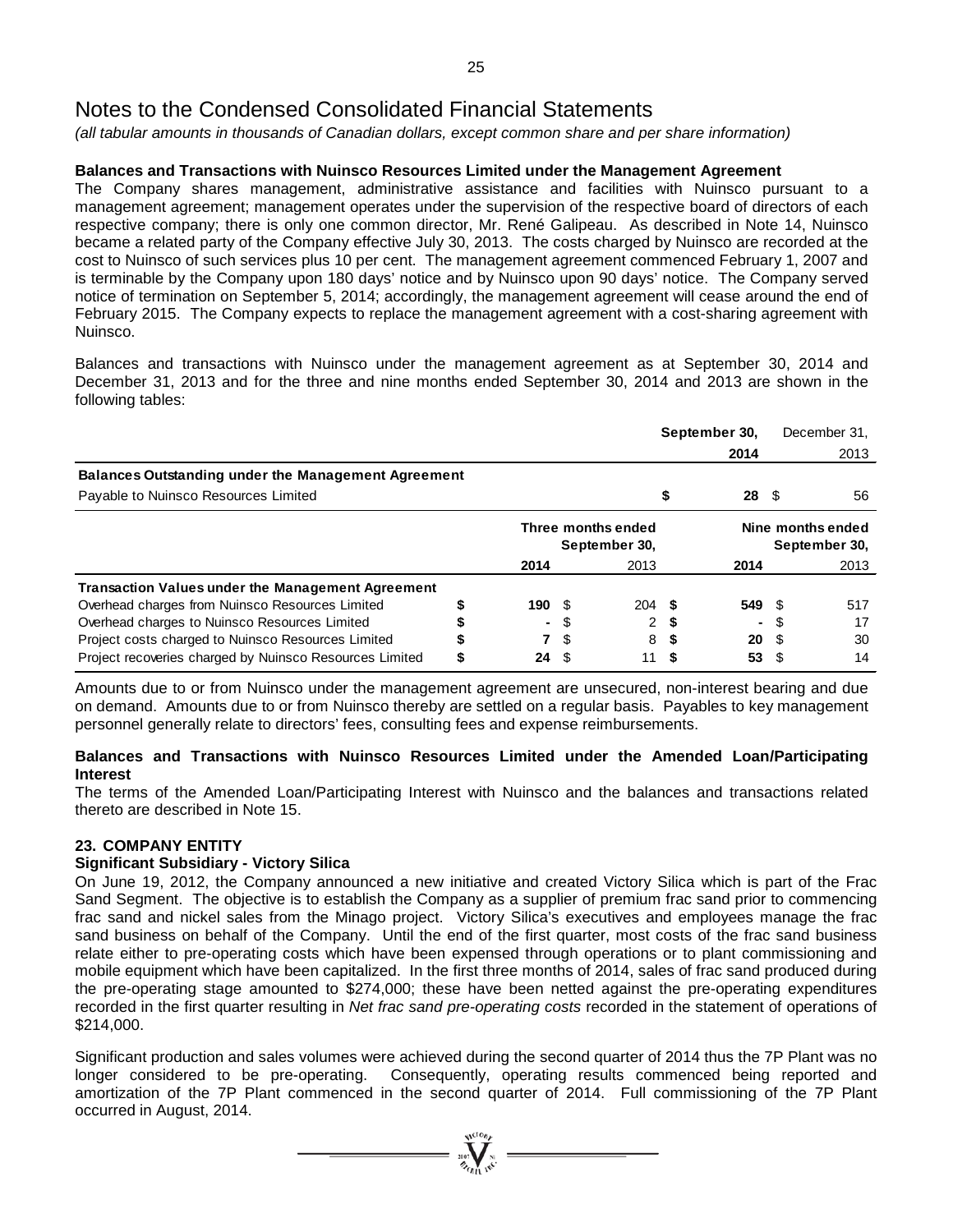*(all tabular amounts in thousands of Canadian dollars, except common share and per share information)*

|                            | September 30,<br>2014 | December 31,<br>2013 |     |  |
|----------------------------|-----------------------|----------------------|-----|--|
| Victory Silica Ltd.        |                       |                      |     |  |
| Current assets             | $26 \quad $$          |                      | 81  |  |
| <b>Current liabilities</b> | 140S<br>S             |                      | 277 |  |
| Pre-operating costs        | $214 \quad $$<br>S    |                      | 520 |  |

# **24. COMMITMENT**

## **Transformer Equipment**

On May 10, 2010, the Company entered into an agreement to purchase equipment for the Minago project. The total price is US\$2,840,000. The Company has made aggregate deposits of \$1,539,000 as at September 30, 2014.

# **25. SUBSEQUENT EVENTS**

# **Financing**

On October 1, 2014, the Company completed the arrangement of short-term financing by way of a promissory note amounting to US\$2,000,000. An advance of US\$250,000 pursuant to that financing was received on September 30, 2014 pending documentation. The promissory note bears interest at an annual rate of 28% and is due on December 1, 2014. The promissory note has been fully drawn down.

## **Option of Lynn Lake**

On November 4, 2014, the Company announced it had optioned its Lynn Lake property to Corazon, an Australian public company (ASX: CZN).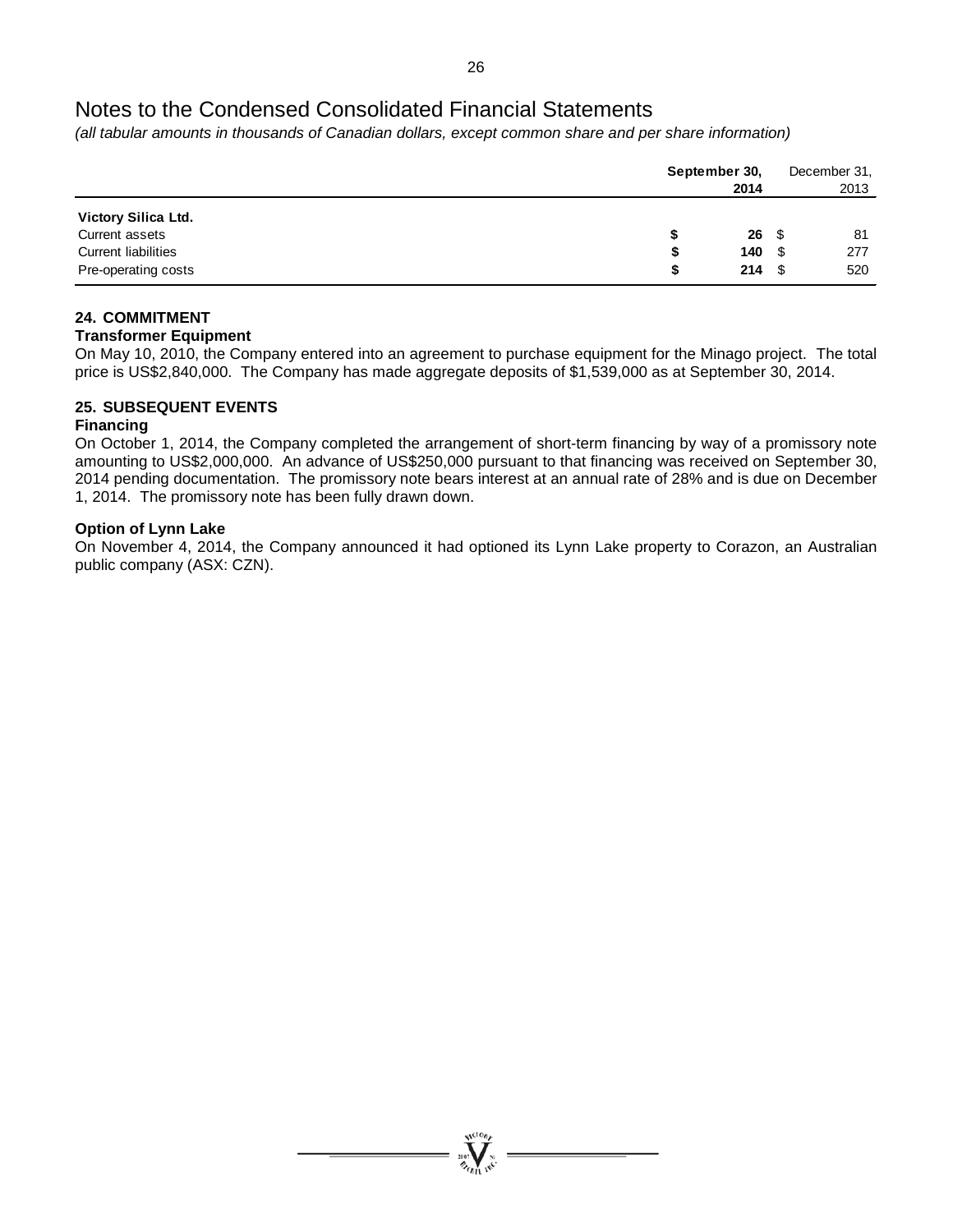

# **VICTORY NICKEL INC.**

# **MANAGEMENT'S DISCUSSION AND ANALYSIS FOR THE THREE AND NINE MONTHS ENDED SEPTEMBER 30, 2014**

**DATED NOVEMBER 7, 2014**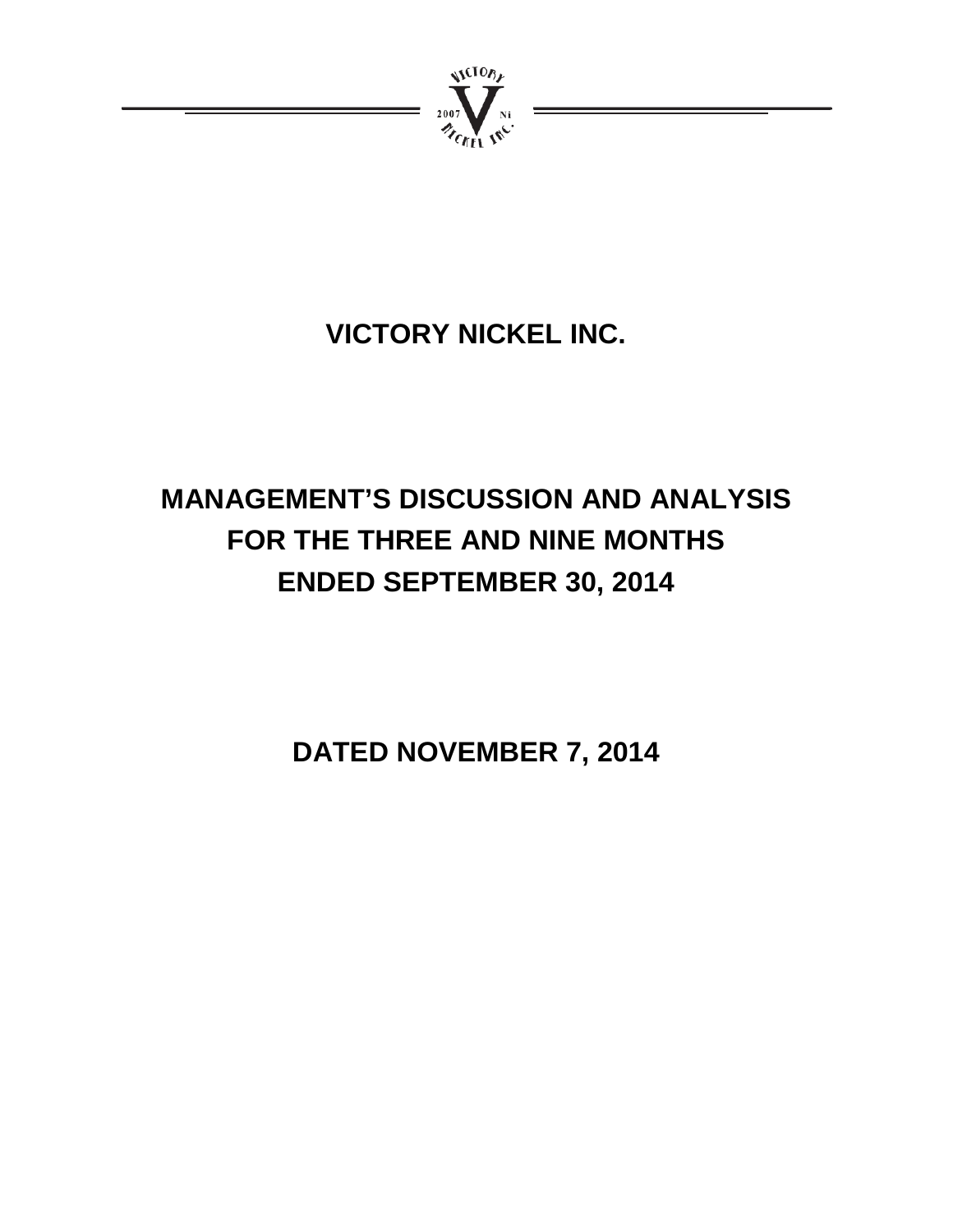# **VICTORY NICKEL INC.**

### **MANAGEMENT'S DISCUSSION AND ANALYSIS For the Three and Nine Months ended September 30, 2014**

The following discussion of the results of operations, financial condition and cash flows of Victory Nickel Inc. ("Victory Nickel" or the "Company") prepared as of November 7, 2014 consolidates management's review of the factors that affected the Company's financial and operating performance for the three and nine months ended September 30, 2014, and factors reasonably expected to impact on future operations and results. This discussion is intended to supplement and complement the Company's unaudited condensed consolidated financial statements for the three and nine months ended September 30, 2014 ("Unaudited Condensed Consolidated Financial Statements") and the notes thereto.

Certain information and discussion included in this management's discussion and analysis ("MD&A") constitutes forwardlooking information. Readers are encouraged to refer to the cautionary notes contained in the section Forward-Looking Statements at the end of this MD&A.

Readers are also encouraged to consult the audited consolidated financial statements for the years ended December 31, 2013 and 2012 ("2013 Audited Consolidated Financial Statements") which were prepared in accordance with International Financial Reporting Standards ("IFRS" or "GAAP"). The Unaudited Condensed Consolidated Financial Statements and the 2013 Audited Consolidated Financial Statements are available at www.sedar.com and at the Company's website www.victorynickel.ca. All amounts disclosed are in Canadian dollars unless otherwise stated. All tabular amounts are in thousands of Canadian dollars.

# **COMPANY OVERVIEW**

Victory Nickel is a Canadian producer of high-quality "Northern White" frac sand sourced from Wisconsin, US, through its wholly-owned subsidiary Victory Silica Ltd. ("VSL" or "Victory Silica"). Northern White occurs predominantly in the US Mid-West and generally exceeds American Petroleum Institute ("API") specifications. For this reason, it is a highlydesirable and preferred frac sand. Frac sand is used as a proppant in the oil and gas industry which enhances the recovery from oil and gas wells. The Company's frac sand processing facilities are located in Seven Persons, Alberta and comprise a wet plant with capacity of approximately 120,000 tons per annum ("tpa") which requires minimal investment to become operational and a fully-operational dry plant with a nominal capacity of 500,000 tpa (the 7P Plant"). In addition to the significant sand resource at its Minago project in Manitoba, the Company has optioned approximately 300 acres in the sand-producing area of Wisconsin. The Company is now considering constructing a wet plant in Wisconsin or Minnesota and is also completing preliminary studies to build a second 1,000,000 tpa dry plant in Winnipeg, Manitoba.

Crucial to the success of its frac sand operations is the Company's ability to build a solid customer base within an economic distance of its production facilities. To date, the Company has been able to establish itself as a preferred supplier in the areas around Medicine Hat, Alberta through spot-market sales and has completed a fixed term contract for approximately 2,000 tons per week. The Company is significantly advanced on completing an additional two-year contract for similar quantities. These two contracts will represent approximately 40% of the 7P Plant's capacity. The Company's 7P Plant is located in close proximity to drilling activity in Alberta, BC, Saskatchewan and North Dakota, allowing customers to purchase sand FOB the 7P Plant and use their own trucks to deliver to the wellhead or, alternatively, to have the Company deliver sand directly to the wellhead. A small portion is delivered by rail.

The Company was formed on February 1, 2007 as exploration and development mineral resource company and, until recently, was primarily engaged in the acquisition, exploration, evaluation and development of nickel projects and associated products in Canada. Victory Nickel owns 100% of four advanced sulphide nickel projects: the Minago, Lynn Lake and Mel projects in Manitoba and the Lac Rocher project in Québec. The results of a feasibility study on the Minago Project ("FS") were announced in December 2009, the Environmental Impact Study ("EIS") was filed in May 2010 with subsequent improvements to the project announced in June 2010 and July 2011. Receipt of the Environmental Act Licence ("EAL") was announced in August 2011. A preliminary economic assessment of Lac Rocher ("PEA") was announced in November 2008. Baseline environmental studies are ongoing at Mel in preparation for permit applications should the economics support development. The Company recently optioned its Lynn Lake property to Corazon Mining Ltd. ("Corazon") an Australian public company (ASX: CZN).

The Company's decision to enter the frac sand business was initially based on the need to highlight the value of the frac sand as a co-product at its Minago nickel project in Manitoba. Based on the FS, approximately 11 million tonnes of frac sand will be produced from within the Minago pit footprint. The frac sand is a significant contributor to the economics of the Minago project. On June 19, 2012, the Company announced the creation of Victory Silica a wholly-owned subsidiary that has been established to manage the Company's entry into frac sand production and distribution. The Company has

 $\sum_{\substack{100 \text{ VU} \\ \mathcal{D}_{\text{GUS YU}}} }^{N_{\text{U}(\text{LO})_{\mathcal{F}}} }$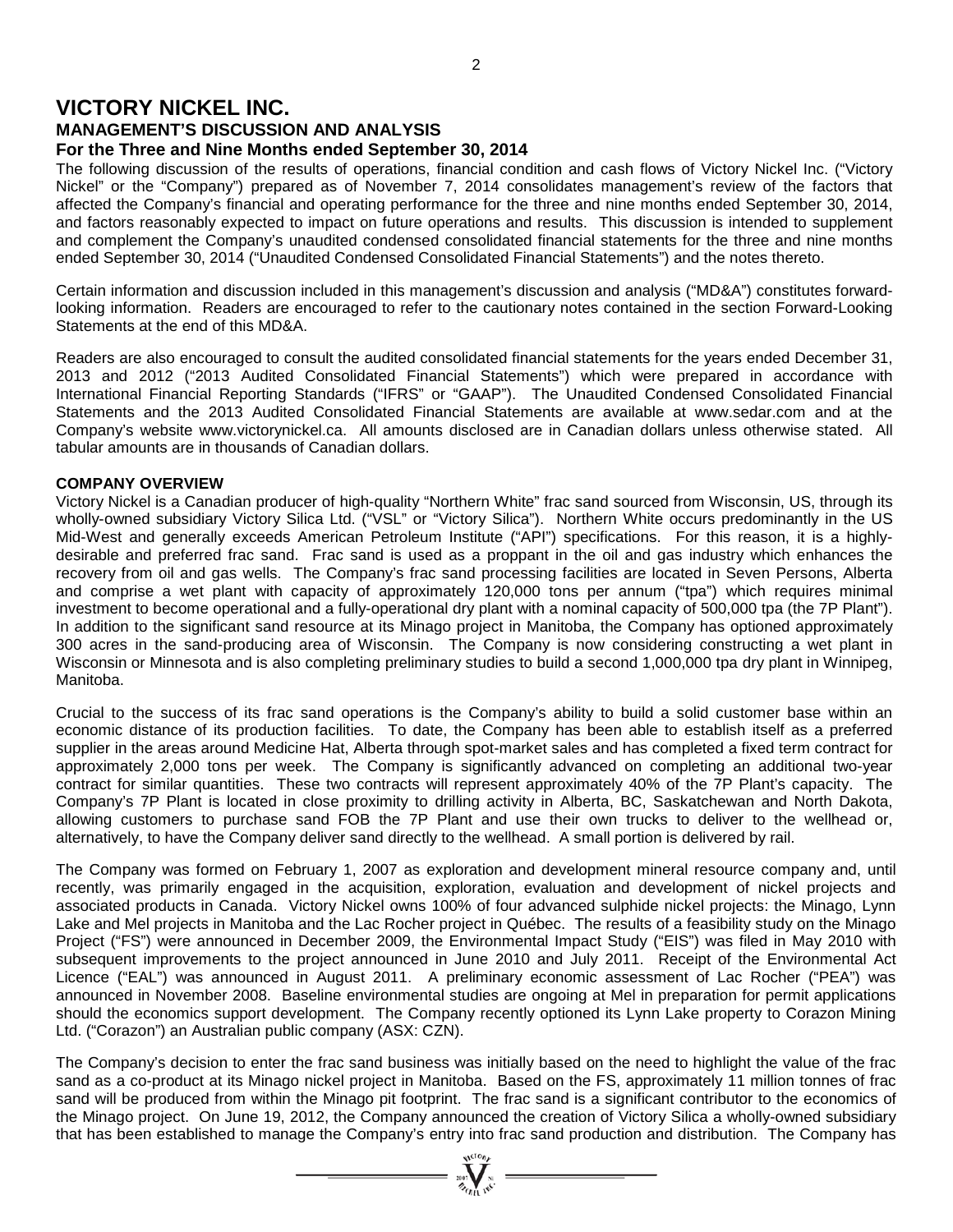established itself as a frac sand producer by acquiring concentrated sand in Wisconsin, US and processing it into four finished frac sand products at the 7P Plant. This strategy is expected to generate significant cash flow for Victory Nickel prior to development and sale of frac sand from its Minago project. The 7P Plant processed its first sand during the week commencing March 24, 2014. Sales revenue of \$1,428,000 for frac sand sales from production realized during the commissioning stage were recorded in the three months ended June 30, 2014. The plant was considered out of commissioning in early August 2014. Sales in the three months ended September 30, 2014, amounted to \$5,949,000 of which \$4,840,000 were made in the two months following commissioning. For the nine months ended September 30, 2014 sales were \$7,377,000.

#### **Going Concern**

The Company's Unaudited Condensed Consolidated Financial Statements have been prepared using the going concern assumption which contemplates the realization of assets and settlement of liabilities in the normal course of business as they come due. As at September 30, 2014, the Company had a working capital deficiency of \$588,000, (December 31, 2013 – working capital of \$465,000). Working capital is defined as current assets (excluding any restricted cash) less current liabilities. During the second quarter of 2014, the Company began producing and selling frac sand from the 7P Plant; on August 11, 2014, the Company announced that the 7P Plant was commissioned. The SPA Loan is due in July, 2015 and, accordingly, is classified as a current liability, due within one year. The Company has generated operating cash flow during the third quarter of 2014 but not yet at levels sufficient to wholly fund its activities. In July 2014, the Company raised US\$3,000,000 through the issuance of convertible promissory notes – refer to the Liquidity and Capital Resources section. On October 1, 2014, the Company completed the arrangement of short-term financing of receivables by way of a promissory note amounting to US\$2,000,000. An advance of US\$250,000 was received on September 30, 2014 and is included in current liabilities.

The Company is subject to the risks and challenges experienced by other companies at a comparable stage. These risks include, but are not limited to, continuing losses, an unexpected change in the frac sand market which would limit the Company's ability to generate cash flow from the 7P Plant, dependence on key individuals and the ability to secure adequate financing or to complete corporate transactions to meet the minimum capital required to successfully complete its projects and fund other operating expenses. Development of the Company's current nickel mining projects to the production stage will require significant financing. Given the current economic climate, the ability to raise funds to finance nickel projects may prove difficult. Refer to the Risks and Uncertainties and Liquidity and Capital Resources sections for additional information.

None of the Company's nickel mining projects has commenced commercial production and, accordingly, the Company is dependent upon debt or equity financings, and the optioning and/or sale of resource or resource-related assets and/or the ability to generate sufficient cash flow from its other operating activities for its funding. The Company's 7P Plant completed commissioning in August, 2014. It is expected that future cash flow will be sufficient to meet operating requirements with the ultimate potential to advance the Company's mining interests.

The recoverability of the carrying value of exploration and evaluation projects and the mine property and development project, and ultimately the Company's ability to continue as a going concern, is dependent upon either exploration results which have the potential for the discovery of economically-recoverable reserves and resources, the Company's ability to finance exploitation of its projects through debt or equity financings and the optioning and/or sale of resource or resourcerelated assets such as royalty interests for its funding or the success of the frac sand business referred to above.

The Company considers that working capital, combined with funds generated from the convertible promissory notes issued in 2013 and 2014 to date and other financing initiatives is sufficient to fund the Company's activities. However, should the Company not be able to reach successful cash flow generation and achieve profitable operations from frac sand business or continue to achieve favourable exploration results, obtain the necessary financing or achieve future profitable production or sale of properties, the carrying value of the Company's assets could be subject to material adjustment and, in addition, other adjustments may be necessary to the financial statements should such adverse events impair the Company's ability to continue as a going concern as contemplated under GAAP. There is no certainty, especially in the present environment, that the Company's initiatives to improve working capital will be successful or that working capital generated thereby will be sufficient to fund the Company's activities including project expenditures and corporate costs. These conditions indicate the existence of a material uncertainty that may cast significant doubt about the Company's ability to continue as a going concern.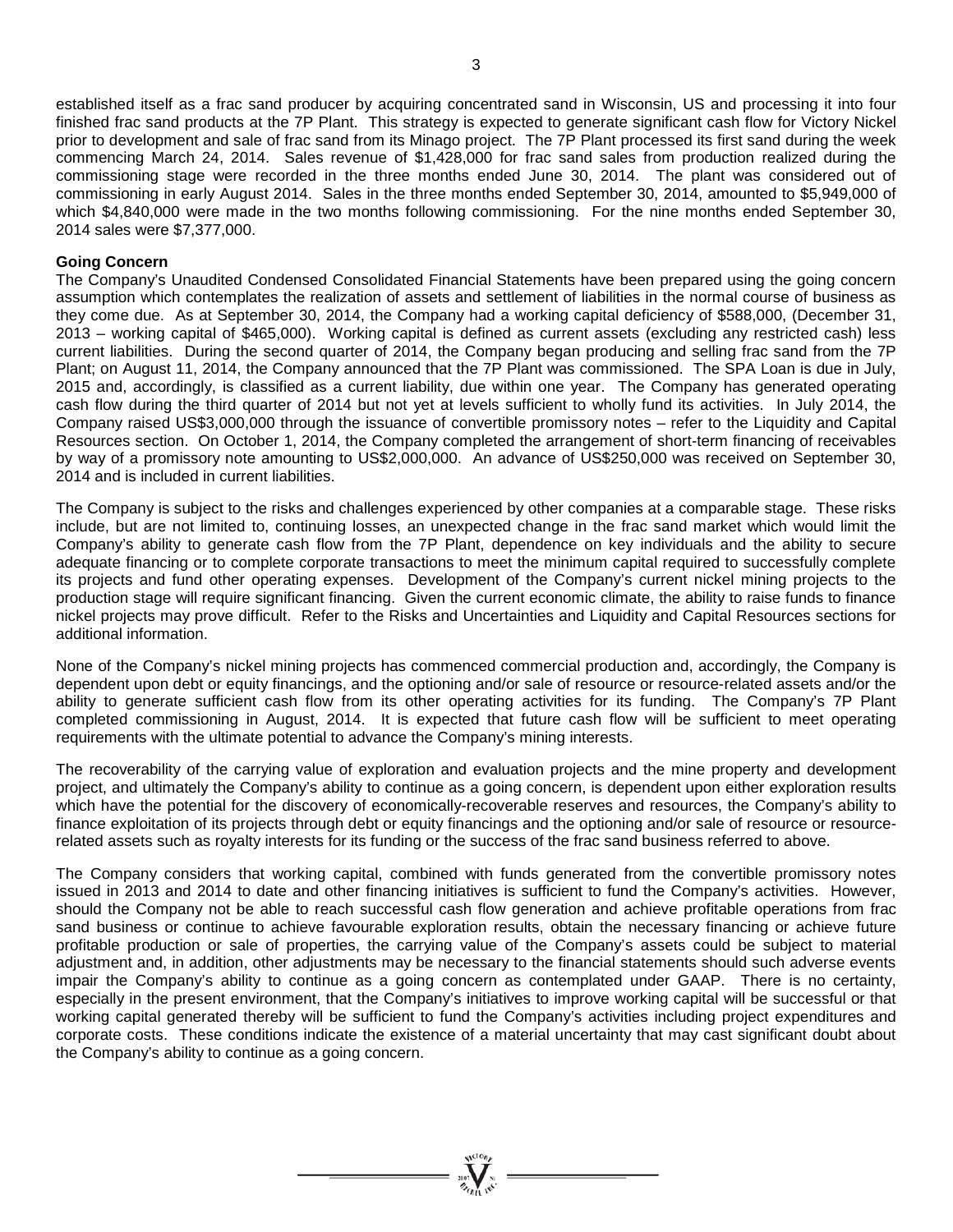## **HIGHLIGHTS**

During and subsequent to the nine months ended September 30, 2014, the Company:

# **Corporate**

- Announced the Conversion of the Amended Loan to a direct interest in net cash flows (the "Participating Interest").
- Completed a securities purchase and line of credit agreement (the "SPA Loan") for US\$4,000,000.
- Completed the issue of convertible notes in the aggregate of US\$5,000,000.
- Completed a share consolidation on a one-for-ten basis (the "Share Consolidation").
- Completed the arrangement of short-term financing by way of a promissory note amounting to US\$2,000,000 to fund accounts receivable.

## **Frac Sand and Victory Silica**

- Completed the acquisition of the 7P Plant.
- Completed the upgrade and construction of the 500,000 tpa 7P Plant frac sand processing facility
	- Completed the start-up and commissioning stage of the 7P Plant
	- Completed key agreements for: sand purchase, sand washing, transload in Winona, rail transport, rail siding, railcar leasing, Seven Persons trucking, mobile equipment leasing.
- Continued discussions to create a joint venture on a sand resource in Wisconsin as part of Phase Two.
- Produced 62,740 tons of frac sand at the 7P Plant to September 30, 2014.
- Sold 46,202 tons of frac sand at the 7P Plant to September 30, 2014.
- Entered into contract for 20% of production.
- Optioned Wisconsin frac sand property and began due diligence thereon.
- Added a fourth crew making the 7P Plant a 24/7 operation.

### **Minago**

• Applied for amendment to Minago Environmental Act Licence ("EAL") to relocate the tailings impoundment.

### **Lynn Lake**

- Regained 100% ownership of the Lynn Lake project.
- Optioned its Lynn Lake project to Corazon in early November, 2014.

### **OUTLOOK**

This year is a decisive one for Victory Nickel. As a typical junior resource company with superior nickel projects but no access to financial and capital markets necessary to move these projects forward, the Company had to find an alternative. Waiting for the resource markets to turn around was not considered to be an acceptable option. So in June 2012, the Company announced its intention to enter the frac sand business with a plan that was certainly considered very aggressive and a vision at best. With the efforts of the talented team that was put together under the leadership of Ken Murdock, CEO of Victory Silica, that vision is now a reality. Victory Nickel, through its wholly owned subsidiary Victory Silica is now a producer and distributor of high-quality northern white frac sand for sale into the northern markets of Canada and the U.S. Victory Silica's product has received universal acceptance in the oil and gas service industry and the Company now boasts a list of leading companies in the industry.

Choosing to enter the frac sand business was not without reason. The strong market fundamentals for frac sand suggested continuing growth of the industry and new public information and strong peer group valuations indicated the availability of near-term cash flow. But the main reason for turning to frac sand was the large domestic resource of frac sand available at the Company's Minago deposit in Manitoba. The FS completed in 2010 indicated that the frac sand component of the Minago open pit contributed approximately \$2.90 per pound of nickel; a very significant co-product. The sand resource at Minago is not restricted to the footprint of the open pit but extends beyond the pit limit such that it is not unreasonable to expect that there is sufficient sand to last in excess of 100 years at the million ton per year rate of extraction; this would be a new industry for Manitoba.

Phase One of that vision is now complete and the 7P Plant is now staffed with the four crews necessary to operate 24 hours per day seven days a week. The third quarter of 2014 was the first operating quarter and was not without its hurdles. However, the plant is now running at levels which should generate the high returns that are expected. The third quarter was a period of learning and for training of staff as we hired four crews to bring the plant to full production.

Having completed Phase One, we can now move forward to Phase Two of the Company's three-phase business plan. Today, Victory Nickel has completed the foundation on which to move forward and grow in this exciting and rewarding industry. The third quarter of 2014 has proven that Victory's business model works and that we are able to produce,

 $\sum_{\alpha}$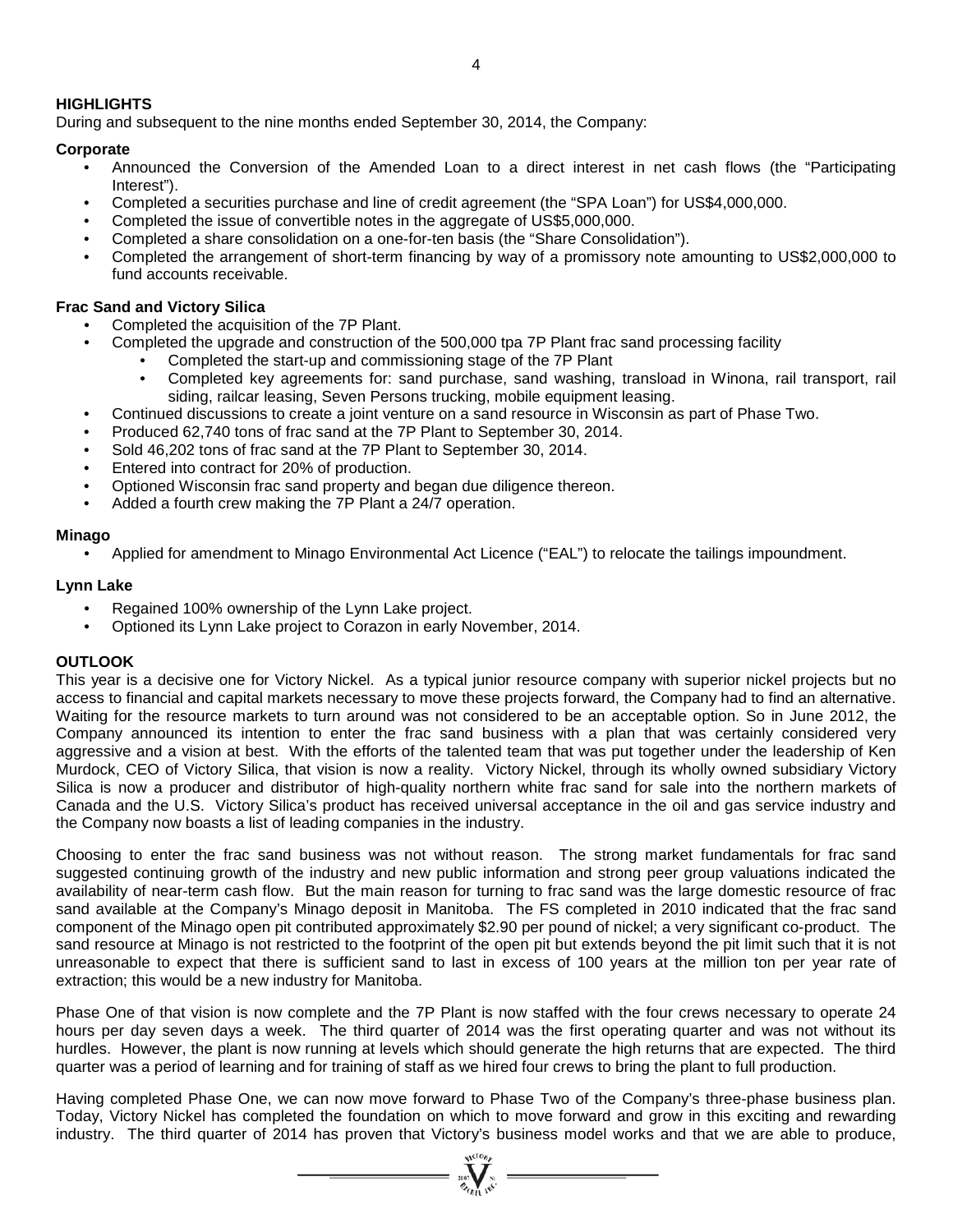supply and distribute frac sand to markets that would not otherwise have access to the highest quality sand from Wisconsin. We are the only company producing this sand located in centre of the Alberta Bakken. Customers no longer need to move large quantities of sand from Wisconsin by rail but can now have truck access directly to the wellhead, where they need it.

Northern White sand is noted for its purity and strength and, as a result, is in extremely-high demand regardless of the state of the market. Not that the market is a concern. Forecasted growth continues to expand. The amount of sand being used per well continues to increase as oil and gas companies realize that using more sand results in extracting more oil and gas. The increasing number of wells, increasing frac intensity and increasing sand intensity suggest an annual growth rate in excess of almost 22% going into 2017. As of yet, all indications are that reductions in oil prices have had minimal impact on the frac sand business.

Phase Two of the Company's three phase plan is to build a wash plant on a Wisconsin sand resource. Frac sand production is a two-stage process; the wet stage and the dry stage. The Company now contracts out the wet stage which is completed in Wisconsin prior to shipping the wet sand to its plant in Alberta. The wet stage removes the fines and clays, allowing transport of only the coarser fractions. The dry stage, where the sand is dried and separated into four products of different sizes, is completed at the Company's 7P Plant a 500,000 tpa dry processing facility. This is of great advantage in maintaining the high quality of the sand. By dry processing and finishing close to markets, where customers can ship directly to the wellhead by truck, Victory Nickel's finished product is only handled once rather than five or six times as is the case with most Wisconsin sand. Every time finished product is handled, the quality deteriorates. Our customers have recognized the need to maintain the high quality which, importantly, makes quality one of Victory Nickel's key competitive advantages.

The three-phase approach to entry into the business was designed to minimize risk to Victory Nickel shareholders. The cost of entry with Phase One was approximately \$5,570,000, or less than \$12 per ton of annual production. This represents approximately 30% of the expected capital required to build a plant. The capital recovery period is generally in excess of two years. In Victory Nickel's case, this period is approximately six months at full production levels.

Phase Three of the business plan is to build a second dry processing facility in Winnipeg, Manitoba. Several sites have been identified and the Company is working with YES! Winnipeg to select the most appropriate location. The Company is targeting a site which is serviced by multiple rail carriers. This gives the Company more flexibility in accessing only the highest quality sand from the Wisconsin/Minnesota region. The plan is to build a 1,000,000 tpa plant which would initially be fed with Northern White sand. However, the ultimate plan is to provide customers with a variety of qualities which would include domestic sand, possibly from the Company's Minago project in Manitoba which has been permitted and is ready for development when the price of nickel recovers. The Minago project is a nickel project overlain by overburden which includes sand meeting the frac sand specs. The Winnipeg formation sand is the highest-quality domestic sand and would be a welcome addition to the Company's mix of products. Not all of our customers' applications require the best quality sand.

The future is here and these three projects represent only a small segment of the numerous opportunities for Victory Nickel to expand its presence in the highly lucrative frac sand industry. The industry is relatively new and the requirements of our customers are changing every day. Our goal is to provide the sand they need, where they need and when they need it. Victory Nickel will continue to work closely with its customers with a view to meeting our customers' changing needs together.

### **Nickel Assets**

The Company owns four advanced sulphide nickel projects; three in Manitoba and one in Quebec. A feasibility study of Minago, our main project, was completed in 2009 and permits for development were received in 2011. The Minago project is ready for development. As we await improvement in the price of nickel, forecasted to occur in the 2015-2016 period, the Company is reviewing the FS with a view to improving the model for development. Three improvements have been identified to date including the relocation of the tailings impoundment facility, drainage of surface water and removal of 11 million tonnes of muskeg overburden by conventional means rather than by the more expensive dredging method included in the FS. We continue to look for improvements. Discussions are ongoing with potential nickel partners to assist in the financing and development of Minago. Quantifying the value of the frac sand by getting into the business in advance of the Minago development should add certainty to the value of the frac sand co-product at Minago and make financing possible.

The Company recently announced the optioning out of its Lynn Lake nickel project in northern Manitoba. The project is being combined with another adjacent project with a view to increasing the value of both projects. The Lynn Lake project will now receive more focused attention than Victory Nickel was prepared to give it in the near term.

 $\sum_{\alpha}$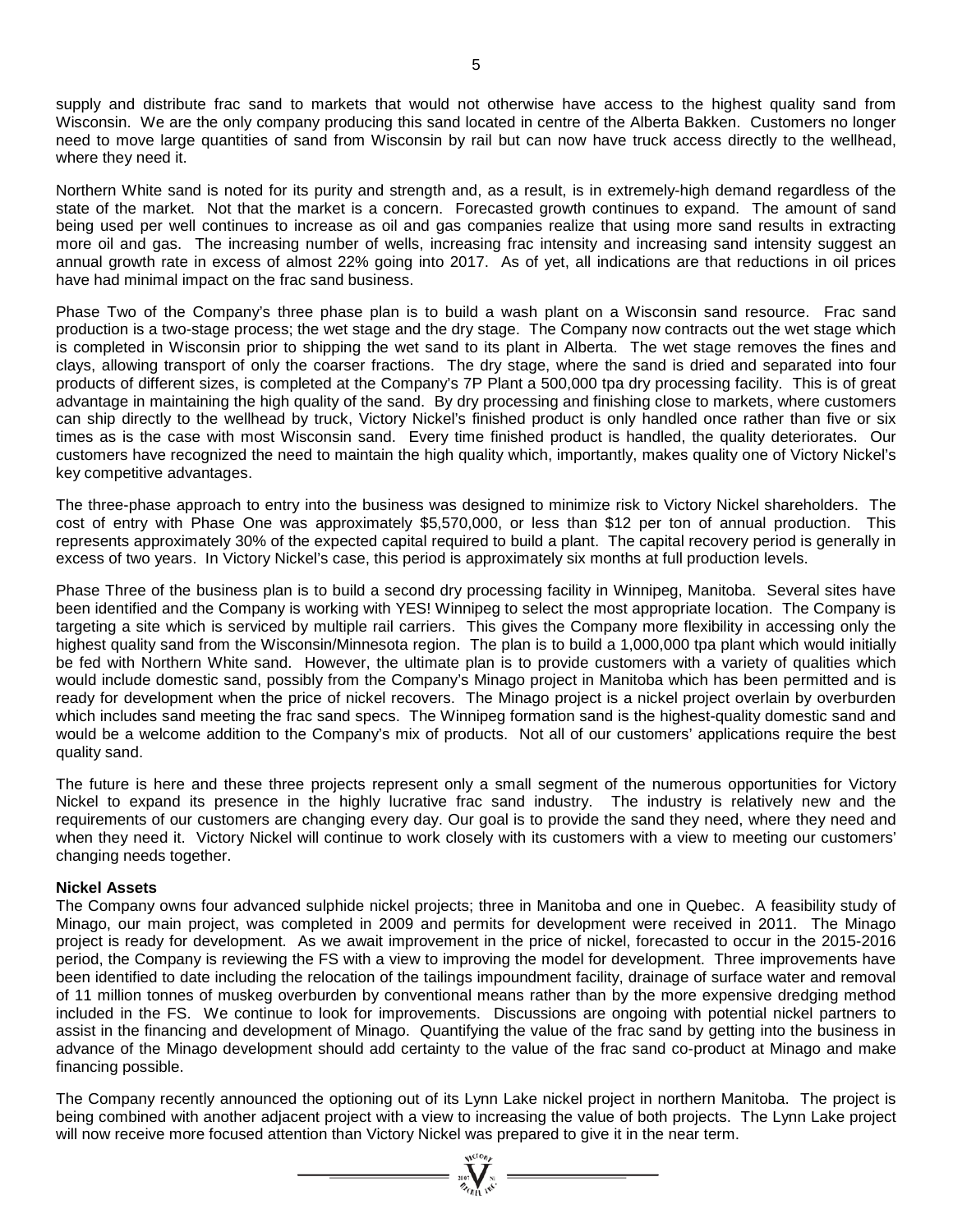# **RESULTS OF OPERATIONS**

# *Three Months Ended September 30, 2014 Compared with Three Months Ended September 30, 2013*

| Three months ended September 30, 2014                                                     | <b>Exploration and</b><br>Development<br>Corporate |                |                   | <b>Frac Sand</b> | <b>Total</b>      | 2013<br>Total |
|-------------------------------------------------------------------------------------------|----------------------------------------------------|----------------|-------------------|------------------|-------------------|---------------|
| <b>Revenues</b><br>Cost of goods sold                                                     | \$<br>- \$                                         | - \$           | 5,949<br>(5, 199) | \$               | 5,949<br>(5, 199) | \$            |
| Gross margin                                                                              | ۰                                                  | ٠.             | 750               |                  | 750               |               |
| <b>Operating expenses</b><br>General and administrative                                   | (470)                                              | (8)            | (153)             |                  | (631)             | (238)         |
| Share-based payments:<br>Options                                                          | (256)                                              |                |                   |                  | (256)             | (45)          |
| Share Bonus plan                                                                          |                                                    |                |                   |                  |                   | (26)          |
| Amortization of property, plant and equipment<br>(Writedown) recovery of E and E projects | (4)                                                | (26)           | (186)             |                  | (190)<br>(26)     | (10)<br>148   |
| Pre-exploration costs<br>Net frac sand pre-operating costs                                |                                                    | (4)            |                   |                  | (4)               | (346)         |
| Operating (loss) income                                                                   | (730)                                              | (38)           | 411               |                  | (357)             | (517)         |
| Finance income<br>Finance costs                                                           | 1,074<br>(1, 344)                                  |                | (9)               |                  | 1,074<br>(1, 353) | (76)          |
| Net finance costs                                                                         | (270)                                              | $\blacksquare$ | (9)               |                  | (279)             | (69)          |
| (Loss) income before income taxes                                                         | (1,000)                                            | (38)           | 402               |                  | (636)             | (586)         |
| Income tax recovery                                                                       | 228                                                |                | ۰                 |                  | 228               | 65            |
| Net (Loss) Income for the Period                                                          | \$<br>(772) \$                                     | $(38)$ \$      | 402               | \$               | (408)             | \$<br>(521)   |

### **Overall**

For the three months ended September 30, 2014, the Company had a net loss of \$408,000, or a loss of \$0.01 per share, (September 30, 2013 – net loss of \$521,000 or a loss of \$0.01 per share (after giving retroactive effect to the Share Consolidation)). This narrative discusses the relevant operations of the Frac Sand and Exploration and Development segments first, then addresses more general and Corporate activities.

#### **Frac Sand**

The commissioning of the Company's 7P Plant was completed during the third quarter and, during the three-month period, produced 39,121 tons of various grades of frac sand. The first sand was produced in March, 2014, consequently, there is no comparative information for operating items in the Frac Sand Segment in 2013; pre-operating costs of \$346,000 were incurred in the three months ended September 30, 2013.

#### *Revenues*

Revenues of \$5,949,000 for the three months ended September 30, 2014 were generated from the sale of 34,892 tons of frac sand. The Company was not in production for the comparable quarter of 2013. The three-month period included approximately one month of commissioning. The average sales price per ton of frac sand was \$170.50 for the period – which includes transportation to the wellhead on certain sales. Eliminating the transportation element of revenue, the adjusted sales price per ton of sand was \$149.98.

### *Cost of goods sold*

The cost of goods sold includes the cost of concentrated sand purchased in Wisconsin, the cost of delivery to the 7P Plant including handling and transloading costs and the operating cost to dry and screen the concentrated sand into four dry products. Direct plant operating costs are inventoried and charged to cost of goods sold when title to the product passes to the customer. Costs are capitalized as a component of inventory on a normalized basis and are reflected in costs of goods sold when inventory is sold.

The cost of goods sold was \$5,199,000, or \$149.00 per ton of frac sand sold for the three months ended September 30, 2014; this also includes transportation costs to the wellhead. Included in the three month period is approximately one month of commissioning during which time production and sales were below full capacity levels as the plant was not operating at its design level. Training of additional crews continued during the quarter and on October 29, 2014, the Company announced that staffing and training of the fourth and final crew was completed and from that time the plant will operate 24/7.

 $=\bigvee_{\stackrel{1}{\alpha}\in\mathcal{N}_{\alpha}}\bigvee_{\stackrel{1}{\alpha}\in\mathcal{N}_{\alpha}}=$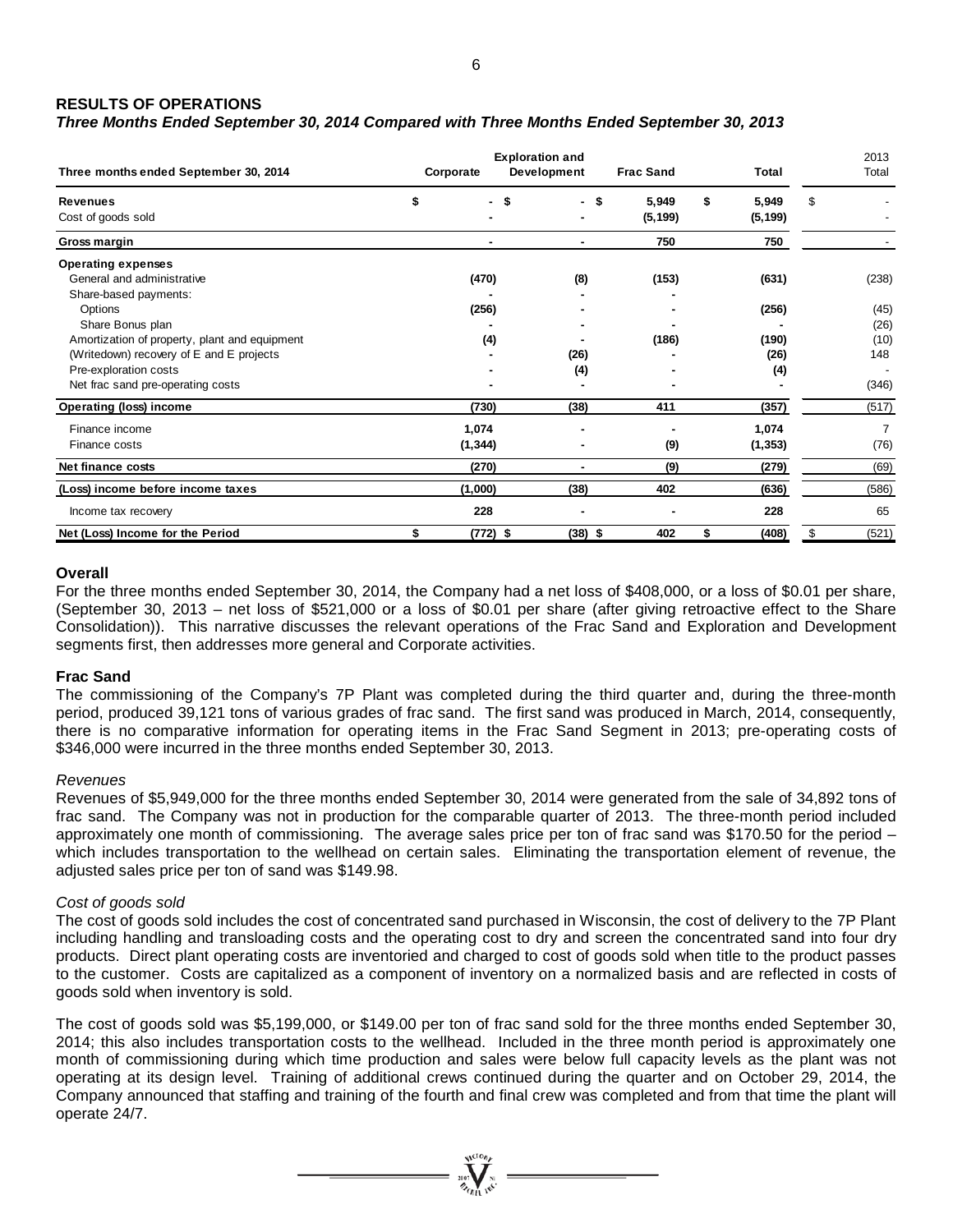Concentrated sand is purchased through a long-term supply agreement with a third party at a specified price per ton. For the three months ended September 30, 2014 the cost of washed, concentrated sand included as a component of inventory was \$35.50. Transportation costs including freight charges and fuel surcharges when transporting our sand from Wisconsin to the 7P Plant, transload costs at the source and at the 7P Plant were \$59.70 for the three months ended September 30, 2014. Other elements of cost of goods sold were \$26.55 during the three months ended September 30, 2014 and were primarily comprised of railcar lease payments, operating expenditures at the plant and mobile equipment lease payments. This adds to a finished goods inventory cost of \$121.75 per ton. The difference from that to the cost of goods sold per ton of \$27.25 essentially represents a combination of transportation costs to the wellhead (included in both sales and cost of goods sold) and costs due to start-up such as training of new hires.

All costs other than the plant operating costs included in cost of goods sold are subject to long-term contracts; most of which are denominated in US dollars, therefore average costs include a foreign exchange component.

#### *Gross margin*

The resulting gross margin was \$750,000 for the three months ended September 30, 2014. For the reasons described above, the margin is lower than to be expected once the plant is running consistently at its design levels. The gross margin per ton sold is approximately \$21.49.

#### *Other items*

General and administrative costs for the segment amounted to \$153,000 in the quarter and include a provision for inventory writedown of \$92,000 which was determined by management to be a prudent course of action. We are experiencing some challenges with inventory management controls combined with the impact of newly-trained operators which is not uncommon for operations at early stages in the lifecycle. This is not expected to be a recurrent situation and a provision against inventory was felt to be appropriate. Other costs include senior management remuneration.

Amortization of property, plant and equipment of \$186,000 was recorded in the quarter for items in use at the plant including owned and leased equipment. The plant assets came into use primarily in the second quarter of 2014, at which time amortization commenced. There was no plant in operation in the third quarter of 2013.

#### *Net income*

All of the above items combine to produce net income for the frac sand segment of \$402,000 in the period, after interest expense related to equipment leases of \$9,000.

### **Exploration and Development**

There were no write-downs necessary for impairment of projects in 2013, however, expenditures of \$26,000 on non-core projects were written off in the three months ended September 30, 2014. In addition, there were pre-exploration expenditures of \$4,000 incurred in the three months ended September 30, 2014 (2013 – \$nil). In the quarter ended September 30, 2013, the Company received \$150,000 in receipts under the Lynn Lake option; net of expenditures, \$148,000 was recorded as recovery of exploration and evaluation project. As described above, Wellgreen has relinquished the Lynn Lake option and no further option payments will be received. On November 5, 2014, the Company announced that it had optioned the Lynn Lake project to Corazon, an Australian listed public company with assets in the Lynn Lake area.

### **Net loss for the period – Corporate and Total**

The net loss for the three months ended September 30, 2104 for the Company as a whole was \$408,000 compared to \$521,000 for the same period of 2013 after operating expenses totalling \$1,107,000 (2013 - \$517,000), net finance costs of \$279,000 (2013 - \$69,000) and income tax recovery of \$228,000 (2013 - \$65,000). These costs were offset in 2013 by a \$148,000 recovery with respect to the Lynn Lake property as a result of option amounts received in excess of the recorded value of the property; as explained above, the option was terminated in March 2014.

General and administrative expenses ("G&A") increased by \$393,000, to \$631,000 from \$238,000, for the three months ended September 30, 2014 and 2013, respectively. G&A expenses directly attributable to the Company's new frac sand business amounted to \$153,000 and, along with indirect costs attributed to the frac sand business but recorded at Corporate, are the main reason for the increase. In particular, the CEO became a full-time direct employee of the Company effective January 1, 2014 and 100% of his remuneration is charged directly to G&A rather than through cost allocations under Nuinsco Resources Limited's ("Nuinsco") Management Agreement as occurred in 2013.

Other cost increases relate to general investor relations and consulting, again, mostly related to growing the frac sand business. Slightly offsetting the increase are costs under the Management Agreement with Nuinsco which have

 $= \prod_{\text{red}}^{\text{red}} \sum_{\text{red}}^{\text{red}}$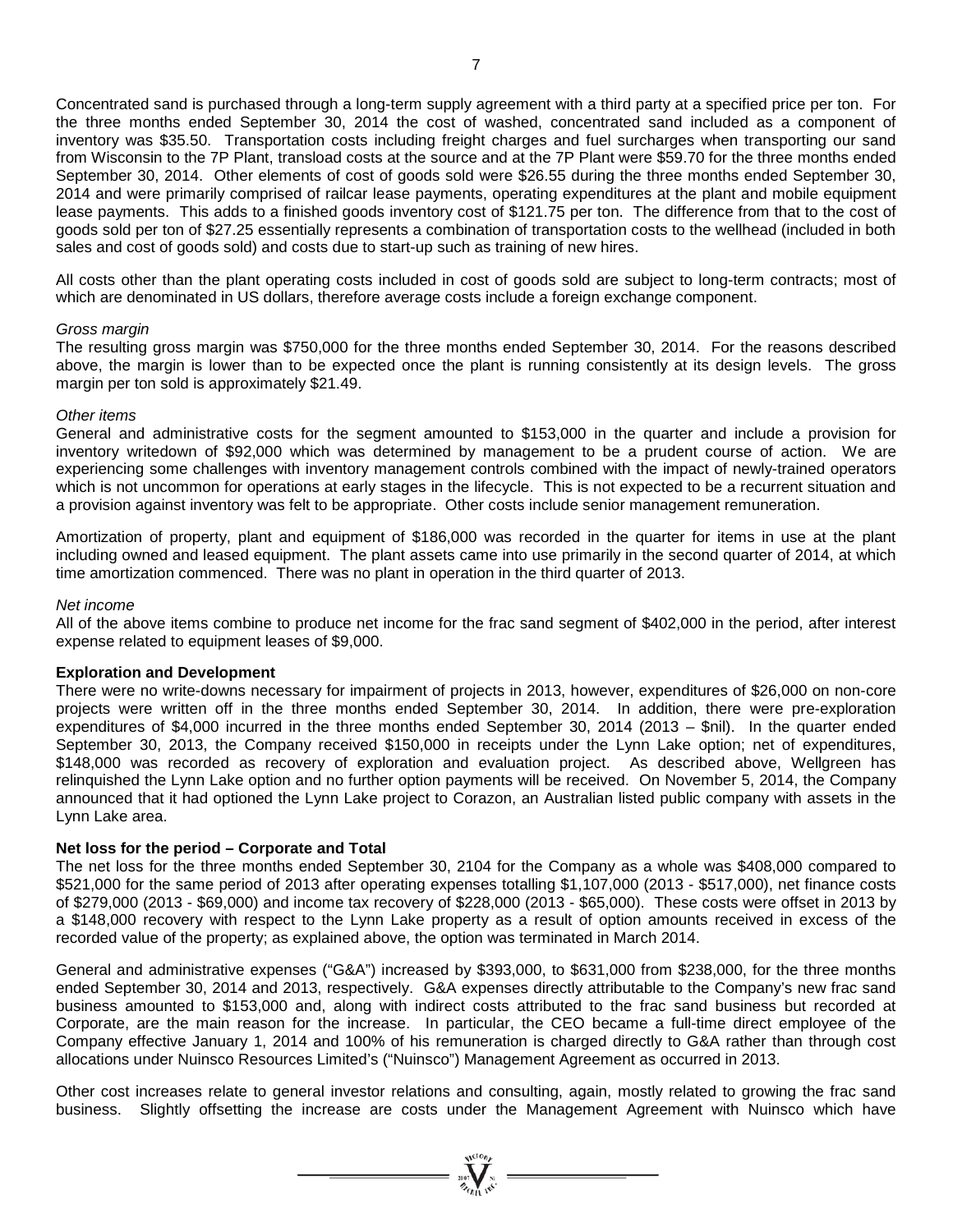decreased by \$14,000 reflecting a slight change in activity. In addition, there were lower expenses associated with securing financing.

As mentioned above, G&A expenses include costs charged by Nuinsco for administrative services, partly offset by costs charged to Nuinsco by Victory Nickel as described under Transactions with Related Parties and Management Agreement with Nuinsco below; these amounted to \$190,000 and \$nil (2013 - \$204,000 and \$2,000 respectively). Costs allocated from Nuinsco pursuant to the Management Agreement are activity related. This arrangement with Nuinsco allowed both companies to have access to disciplines which would otherwise be cost-prohibitive to a junior company.

The Company has given termination notice to Nuinsco in accordance with the terms of the Management Agreement. However, it expects to replace it with a cost-sharing agreement with Nuinsco.

The costs of public company compliance for Victory Nickel for the three months ended September 30, 2014 are estimated to be approximately \$205,000, compared with \$176,000 in the three months ended September 30, 2013, calculated on a comparable basis. As described above, costs have increased because of additional investor relations support relating to the frac sand business and increase in directors' fees as a result of increase in meetings. Furthermore, given the increase and change in business activity, the Company elected to engage its auditors to perform a quarterly review on its quarterly financial statements commencing the second quarter.

*Net finance costs*

|                                                      | Three months ended<br>September 30, |      |  |  |  |
|------------------------------------------------------|-------------------------------------|------|--|--|--|
|                                                      | 2014                                | 2013 |  |  |  |
| Interest income on bank deposits                     | \$<br>-\$<br>$\blacksquare$         | 6    |  |  |  |
| Net change in fair value of financial liabilities at |                                     |      |  |  |  |
| fair value through operations                        | 1,074                               |      |  |  |  |
| Net foreign exchange gain                            |                                     |      |  |  |  |
| <b>Finance income</b>                                | 1,074                               |      |  |  |  |
| Interest expense on loans                            |                                     |      |  |  |  |
| Cash settled                                         | 410                                 | 30   |  |  |  |
| Amortization of loan fees                            | 302                                 | 43   |  |  |  |
| Amortization of embedded option derivatives          | 192                                 |      |  |  |  |
| Commitment fee                                       |                                     | 3    |  |  |  |
| Loss on adjustment of estimated cash flows           | 22                                  |      |  |  |  |
| Net foreign exchange loss                            | 426                                 |      |  |  |  |
| <b>Finance costs</b>                                 | 1,353                               | 76   |  |  |  |
| <b>Net Finance Costs</b>                             | (279)<br>\$                         | (69) |  |  |  |

For the three months ended September 30, 2014, net finance costs were \$279,000 (for the three months ended September 30, 2013, net finance costs were \$69,000). The Company considers financing activities, other than those related to equipment leased in the frac sand segment, to be part of the corporate segment.

Finance income increased to \$1,074,000 from \$7,000 in the comparative period; primarily due to the reduction in the value of the embedded option derivatives related to the Company's convertible debt of \$894,000 combined with a \$180,000 reduction in the fair value of the warrants issued in connection with the SPA Loan which have a cashless exercise feature.

Finance costs increased to \$1,353,000 from \$76,000 in the comparative period, mainly due to the interest expense on the loans and convertible notes and related items which are described in more detail below. Cash interest expense was \$410,000 and \$30,000 for the three months ended September 30, 2014 and 2013, respectively. The increase in interest expense during the 2014 period was primarily attributable to interest on the SPA Loan and the Convertible Notes issued to fund the construction and working capital for the frac sand business. Trade accounts receivable and inventory attributable to the frac sand business amounted to an aggregate of \$7,972,000 as at September 30, 2014.

The Company recorded an increase in the fair value of the Participating Interest of \$22,000 as it moves closer to the period when payments will begin due to the passage of time. Changes in assumptions with offsetting effects were made in the quarter: it is expected that the frac sand business will move into Phase Two which has a reduced cap of

 $\sum_{\substack{n=1\\ \sigma_n\in\mathbb{N}}}$   $\sum_{n=1}^{\infty}$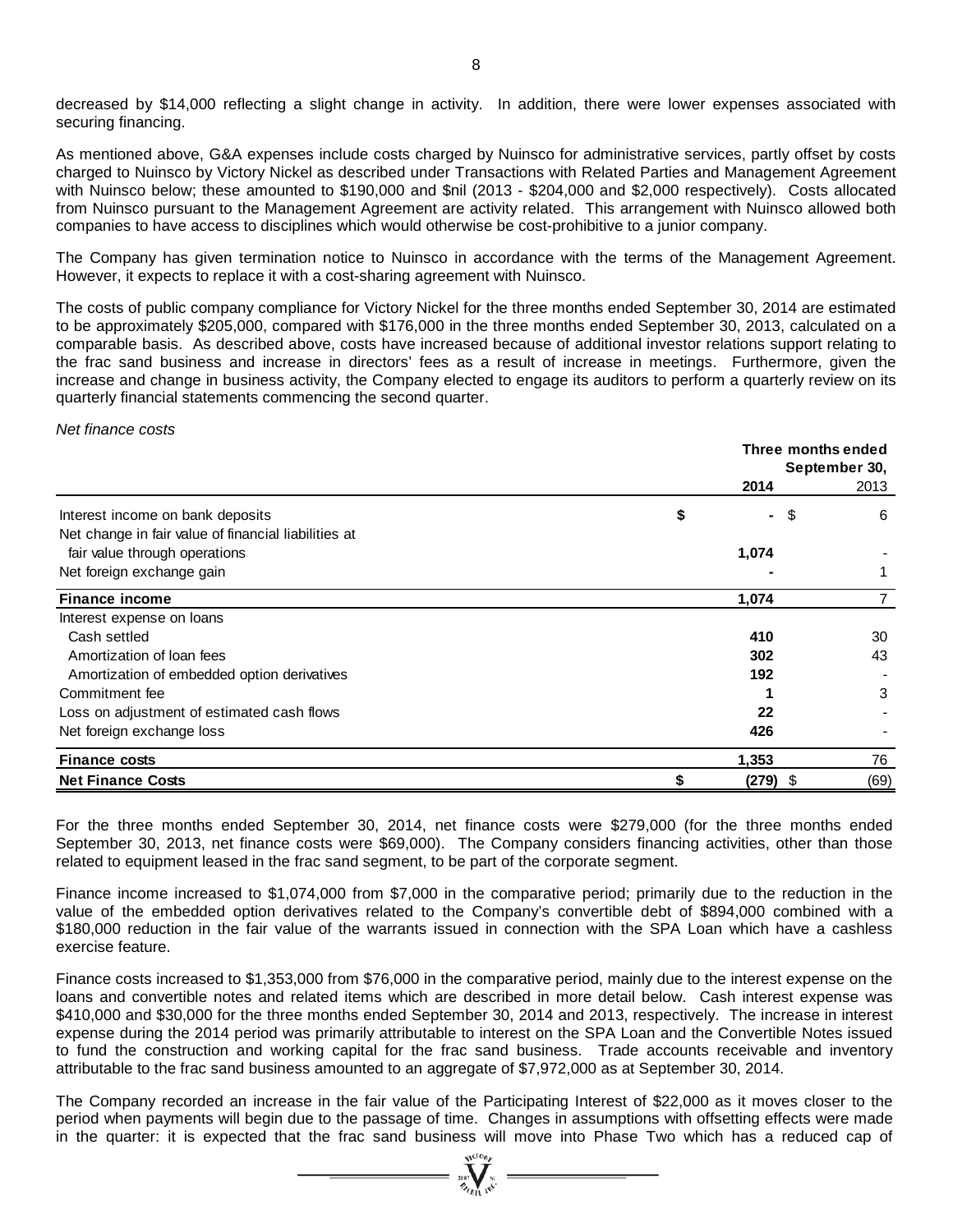\$7,667,124 on the payment of cash flows, however, the probability of those cash flows being required has increased – refer below. As well, the Company incurred \$426,000 in net foreign exchange loss on transactions and balances denominated in US Dollars.

The conversion feature of the Amended Loan requires the classification of the loan as a financial liability at fair value through operations. During the fourth quarter of 2013, the plant construction was well underway and the probability of conversion increased substantially. Accordingly, the estimated future cash flows were determined using a probabilityweighted estimation of future expected cash flow scenarios from the frac sand business based on current expectations of business results, capital costs and pre-operating expenditures. These cash flows were on the basis of Phase One completion only. The Company also included probability weightings of 34%, 16% and 50% as risk factors applied to varying levels of expected cash flows – being zero, 50% and 100% of the ceiling maximum of \$10,222,831.

Effective September 30, 2014, certain adjustments were made to the expected cash flows to reflect more current business expectations due to advances in the business, the change in the anticipated date of positive cash flows and the passage of time. In particular, the Company revised the probability weightings to 5%, 40% and 55% to the levels of expected cash flows as described above.

As described earlier, the percentage participation in net cash flows is 52.16%; net cash flows are calculated after recoupment of Phase One capital and pre-operating costs and the applicable ceiling for Phase One is \$10,222,831. The Company expects to commence Phase Two of the frac sand plan, in which case, the applicable ceiling of cash flows reduces to \$7,677,124 as explained above. Based on the estimated cash flows described above, payments could commence by October, 2015. Combined with the changes in probabilities, these assumptions resulted in a revised amortized cost carrying amount of the Participating Interest of \$4,524,000 effective September 30, 2014 and, accordingly \$22,000 was recorded as a *loss on adjustment of estimated cash flows* through the statement of operations for the quarter. This is a Level 3 methodology and is subject to the highest level of uncertainty. In the third quarter of 2014, the Company reviewed and revised its estimates of expected future cash flows as the expectations of payments of the Participating Interest have changed. This amount and future changes in that estimate was and will be recorded through operations with appropriate adjustment for actual cash flows paid.

The Company has issued several tranches of convertible notes. There are several elements of finance expense associated with these: cash-settled interest expense paid on a calendar quarter basis, non-cash amortization of loan fees, non-cash amortization of the embedded derivative related to the value of the convertibility feature at inception and the change in the value of that embedded derivative at the end of a reporting period. All amortizable elements are calculated using the effective interest rate method. Convertible notes were issued in 2013 and 2014 with similar terms and requiring similar accounting treatments. Collectively, these are termed the "Convertible Notes". On July 7, 2014, the Company issued another convertible note under similar terms in the amount of US\$3,000,000.

Aggregate interest settled in cash for the three months ended September 30, 2014 amounted to \$410,000, of which \$242,000 relates to Convertible Notes and \$159,000 relates to the SPA Loan. The balance of interest is on leased mobile equipment and other items. In the prior comparative quarter, \$30,000 of interest was incurred entirely relating to the Amended Loan prior to its conversion to a Participating Interest during the second quarter of 2014.

Amortization of loan fees in the period amounted to \$302,000 with an additional \$192,000 for amortization of a portion of the embedded option derivatives in the Convertible Notes remaining of \$1,617,000 calculated at inception (\$168,000 of which was recorded in 2013). The value of the embedded option derivatives at September 30, 2014 increased by \$226,000 to \$952,000 due to the addition of the convertible note in July partially offset by reductions in the value of the embedded option derivatives and, accordingly, \$894,000 was credited through operations as finance income in the third quarter of 2014.

The embedded option derivatives are calculated using the Black-Scholes option-pricing methodology and are a function of share price, the \$1.00 conversion price (after the retroactive effect of the Share Consolidation), risk-free interest rate, length of time to expiry and share price volatility as well as the US dollar exchange rate for loans denominated in US dollars but convertible using a Canadian price. All other things being equal, one would expect the value of the option to decline as time approaches the expiry date. However, because of the volatility of exchange rates and the Company's share price, this may not always be the case. Further, since one Convertible Note was exchanged into a portion of the SPA Loan in the second quarter of 2014, a portion of the embedded option derivative was de-recognized. The SPA Loan does not contain an embedded option derivative feature, however, the warrants which were issued therewith may be exercised on a cashless basis. The value of the warrants is considered to be debt rather than equity and changes in the fair value of the warrants is recorded through net finance income. For the three months ended September 30, 2014, this amounted to \$180,000 in finance income. We remarked in the first quarter MD&A that whether the increase in value

 $\sum_{\substack{n\in\mathcal{N}\\ \mathcal{H}_{GL}(n^{\mathcal{N}})}}^{\infty}$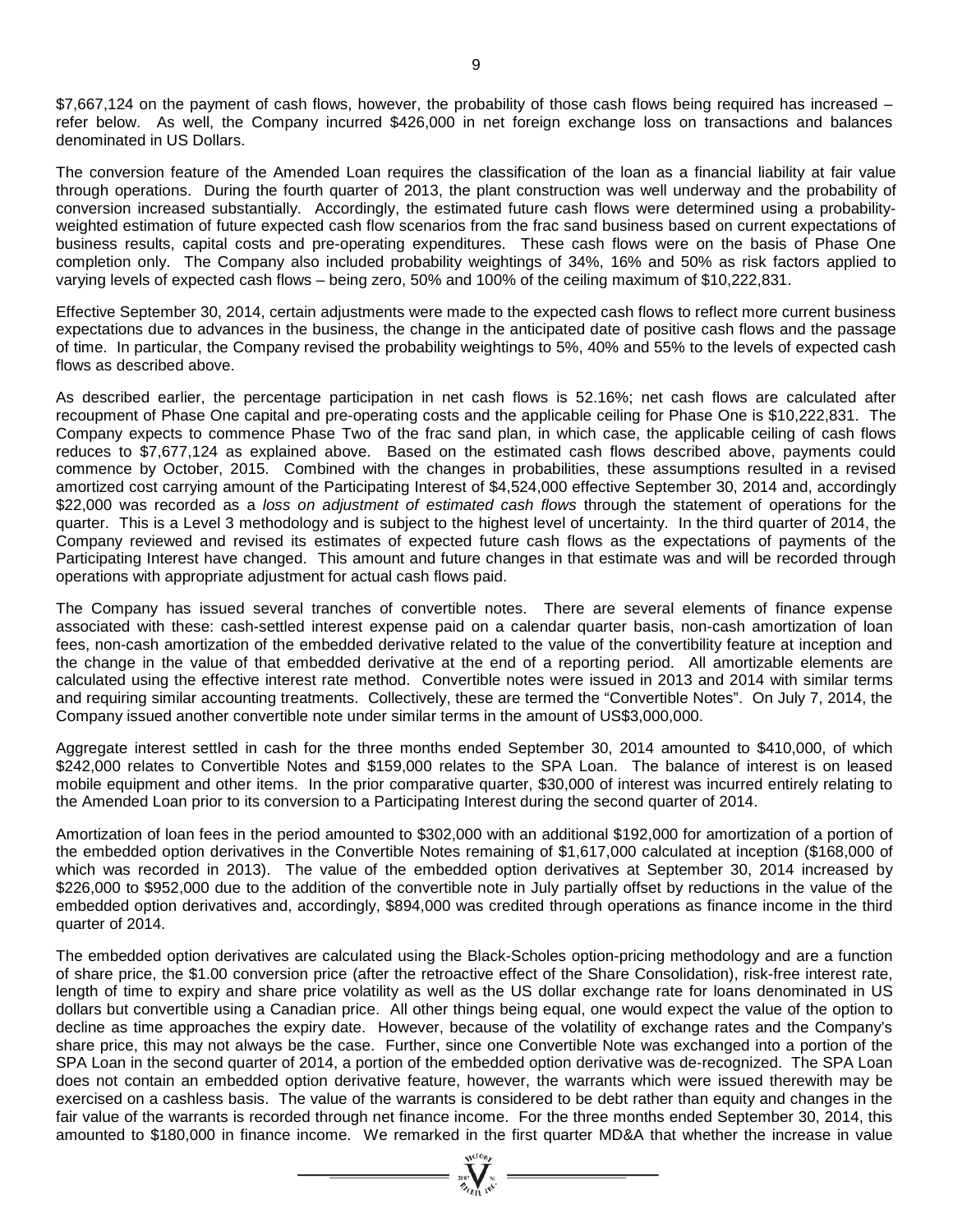#### *Income tax recovery*

The Company does not allocate income taxes between segments. In the three months ended September 30, 2014, the Company recorded an income tax recovery of \$228,000 (2013 – income tax recovery of \$65,000). This is primarily a function of higher taxable losses. Furthermore, because the losses are expected to be used to shelter frac sand income in a lower tax rate jurisdiction, the income tax rate in place is expected to be 25%; this was adjusted at the end of 2013. The Company has estimated it has \$241,000 in unrecognized deferred tax assets in relation to Victory Silica; given this subsidiary company has not yet become profitable, it is not currently assessed as more-likely-than-not that losses and costs incurred in Victory Silica will be realized prior to their expiry.

#### *Other comprehensive income*

Other comprehensive income ("OCI") in the three months ended September 30, 2014 relates to a decrease of \$116,000 (2013 – decrease of \$19,000) in the market value of the Company's financial assets at fair value through OCI along with an income tax recovery recorded through OCI of \$15,000 (2013 – income tax recovery of \$3,000). These changes are a result of net market value changes in the Company's marketable securities.

#### *Other significant changes*

The changes in other balances not specifically addressed in other sections of this MD&A are described herein.

Cash and cash equivalents have decreased from \$1,423,000 to \$148,000 excluding restricted deposits of \$305,000 which support several letters of credit provided to facilitate its frac sand business with certain vendors. The Liquidity and Capital Resources section describes the cash flows in the period in detail.

Receivables and prepaids as at September 30, 2014 increased from \$381,000 to \$4,699,000 and primarily include \$4,573,000 trade accounts receivable from frac sand sales compared with \$nil as at December 31, 2013. While some balances are in excess of 30-day terms, we do not expect to experience any losses given the quality of our customers. The Company has received payments to date for the majority of its trade accounts receivable outstanding as at September 30, 2014.

Inventory of \$3,399,000 comprises concentrated sand and various grades of finished product at various locations from the transload facility in Wisconsin, in transit and at the 7P Plant itself. Valuation of the inventory is based on normalized cost anticipated during normal production levels. Unit costs are approaching normalized levels since the plant is operating steadily.

Property, plant and equipment increased to \$6,785,000 from \$5,279,000 as at December 31, 2013 primarily due to expenditures on the 7P Plant and related leased mobile equipment. The mobile equipment is in use and is being depreciated; amortization on the plant commenced in the second quarter given its availability for use in production. The first sand was processed through the 7P Plant in March, 2014 and commissioning occurred during the second quarter of 2014.

Project expenditures are described below in Mine Property and Development Activities ("MP&D") and Exploration and Evaluation Activities ("E&E").

The increase in trade and other payables of \$3,258,000 to \$4,875,000 relates primarily to an increase in trade payables of \$2,318,000 for supplies, transportation and property, plant and equipment for the 7P Plant as well as an increase in accrual for transportation costs of \$278,000. Other payables includes an advance of US\$250,000 (\$280,000) received on September 30, 2014 relating to the short-term financing completed on October 1, 2014.

Victory Nickel has several loans and borrowings; current amounts due within one year amount to \$4,179,000 and longterm liabilities aggregate \$6,178,000; a total increase of \$8,078,000 over the loans and borrowings as at December 31, 2013, of \$2,279,000. In the second quarter, a convertible note with principal of US\$1,000,000 was extinguished and replaced with a SPA Note as part of the SPA Loan. The SPA Loan of US\$4,000,000 was entered into in the second quarter and was fully drawn as at September 30, 2014; the SPA Loan is due on July 30, 2015 and is accordingly now classified as a current liability due within one year. An additional convertible note of US\$3,000,000 was also entered into in the third quarter of 2014. Most of the Company's debt is denominated in US dollars and that currency strengthened against the Canadian dollar over the period. That strengthening, combined with changes in the embedded option derivatives described earlier, account for the remaining changes in loans and borrowings.

 $\sum_{n=1}^{\text{qtd}(D)}\sum_{n=1}^{\text{qtd}(D)}$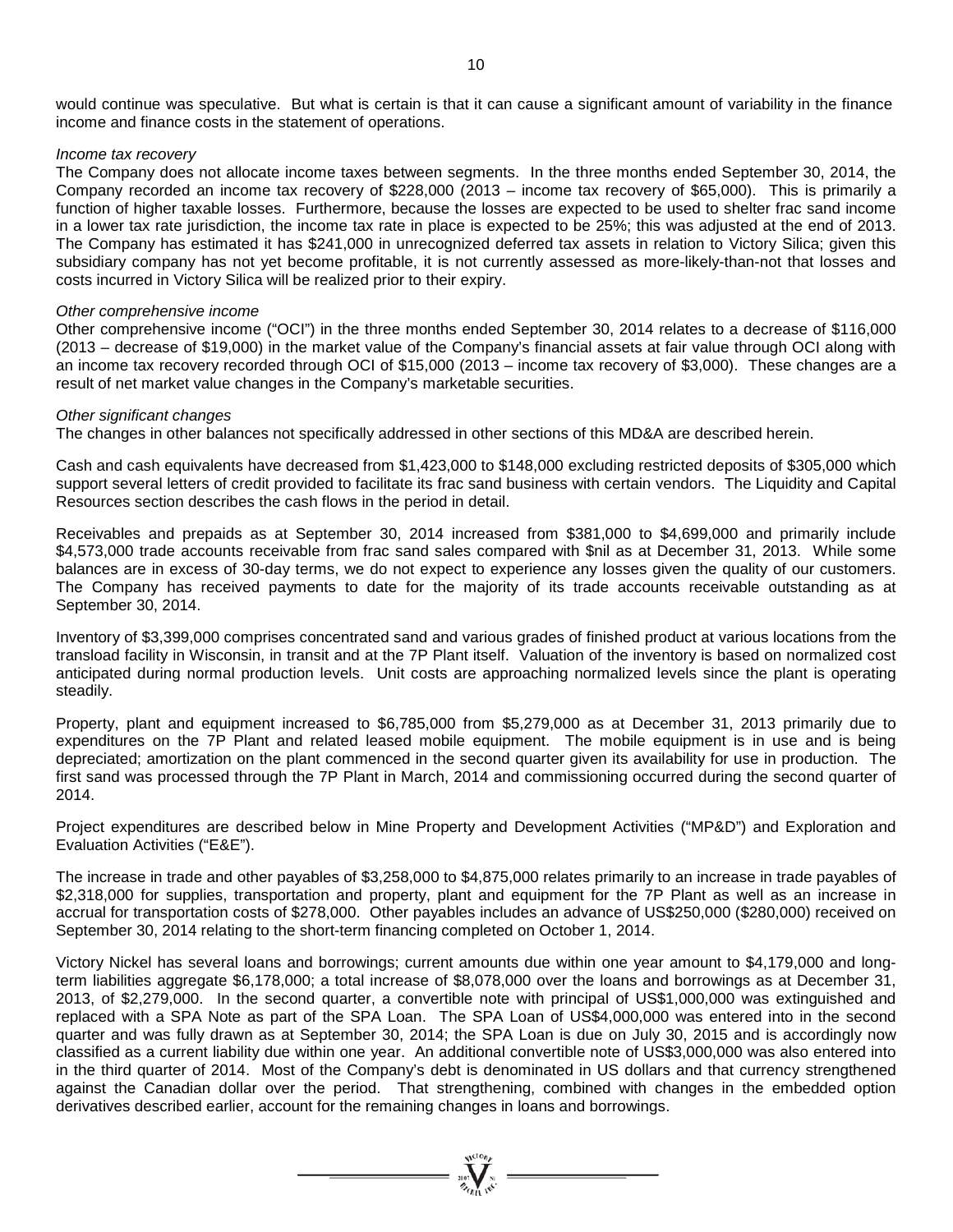Note 14 to the Unaudited Condensed Consolidated Financial Statements includes an analysis of the loans and borrowings balances. Refer to the Liquidity and Capital Resources section for additional discussion.

The Company has entered into several finance leases to purchase mobile equipment with a total fair value of \$703,000 at the various acquisition dates; the long-term portion of the related obligation is \$347,000 (December 31, 2013 - \$408,000) and the short-term lease obligation of \$151,000 (December 31, 2013 - \$160,000) is included in *Trade and other payables* as described above. Note 16 to the Unaudited Condensed Consolidated Financial Statements includes an analysis of the lease obligation.

The deferred tax liability balance amounts to \$514,000 as at September 30, 2014 (December 31, 2013 - \$1,521,000). The main components of the balance relate to the tax effects of E&E projects and the MP&D project, offset by the tax value of net operating tax losses carried forward. Due to changes in the expected future income tax rate because of the frac sand activity in Alberta, the deferred tax liability amount reflects a rate of 25%. The Company estimates that it has approximately \$241,000 (December 31, 2013 - \$183,000) in unrecognized deferred tax assets in relation to Victory Silica.

The share capital balance has increased to \$52,470,000 as at September 30, 2014 (December 31, 2013 - \$51,907,000). On September 12, 2014, the Company consolidated its common shares on a one-for-ten basis (the "Share Consolidation"); any reference to the numbers of common shares, options and warrants, weighted average number and per share information has been adjusted retroactively to be comparable using that basis as if the Share Consolidation had been effective on the first day of the reporting period referred to in this MD&A.

The increase in share capital of \$563,000 was primarily due to the exercise of 463,000 options (after giving retroactive effect to the Share Consolidation) in the first quarter of 2014 generating cash of \$220,000 and requiring a transfer from contributed surplus to share capital of \$158,000. As well, 443,071 shares (after giving retroactive effect to the Share Consolidation) were issued during the third quarter upon the exercise of warrants issued as part of the rights offering completed in July 2013 generating cash of \$155,000 and requiring a transfer from contributed surplus to share capital of \$32,000.

Contributed surplus has increased to \$5,592,000 from \$5,441,000 primarily as a result of options vesting and warrants granted during the period of \$340,000 and \$620,000, respectively, partly offset by transfers to share capital as mentioned above for options and warrants exercised during the period.

| Nine months ended September 30, 2014          | <b>Exploration and</b><br><b>Frac Sand</b><br>Development<br>Corporate |               |           |         | <b>Total</b>   | 2013<br>Total  |
|-----------------------------------------------|------------------------------------------------------------------------|---------------|-----------|---------|----------------|----------------|
| <b>Revenues</b>                               | \$                                                                     | - \$          | - \$      | 7,377   | \$<br>7,377    | \$             |
| Cost of goods sold                            |                                                                        |               |           | (6,786) | (6, 786)       |                |
| Gross margin                                  |                                                                        | ٠             | ۰         | 591     | 591            |                |
| <b>Operating expenses</b>                     |                                                                        |               |           |         |                |                |
| General and administrative                    |                                                                        | (1, 573)      | (19)      | (426)   | (2,018)        | (981)          |
| Share-based payments:                         |                                                                        |               |           |         |                |                |
| Options                                       |                                                                        | (341)         |           |         | (341)          | (188)          |
| Share Bonus plan                              |                                                                        |               |           |         |                | (43)           |
| Amortization of property, plant and equipment |                                                                        | (5)           |           | (421)   | (426)          | (13)           |
| (Writedown) recovery of E and E projects      |                                                                        |               | (54)      |         | (54)           | 392            |
| Pre-exploration costs                         |                                                                        |               | (4)       |         | (4)            |                |
| Net frac sand pre-operating costs             |                                                                        |               |           | (214)   | (214)          | (503)          |
| <b>Operating loss</b>                         |                                                                        | (1, 919)      | (77)      | (470)   | (2, 466)       | (1, 336)       |
| Finance income                                |                                                                        | 995           |           |         | 995            | 11             |
| Finance costs                                 |                                                                        | (2, 262)      |           | (24)    | (2, 286)       | (192)          |
| Net finance costs                             |                                                                        | (1, 267)      |           | (24)    | (1, 291)       | (181)          |
| Loss before income taxes                      |                                                                        | (3, 186)      | (77)      | (494)   | (3, 757)       | (1, 517)       |
| Income tax recovery                           |                                                                        | 1,000         |           |         | 1,000          | 252            |
| Net Loss for the Period                       | \$                                                                     | $(2, 186)$ \$ | $(77)$ \$ | (494)   | \$<br>(2, 757) | \$<br>(1, 265) |

#### *Nine Months Ended September 30, 2014 Compared With Nine Months Ended September 30, 2013*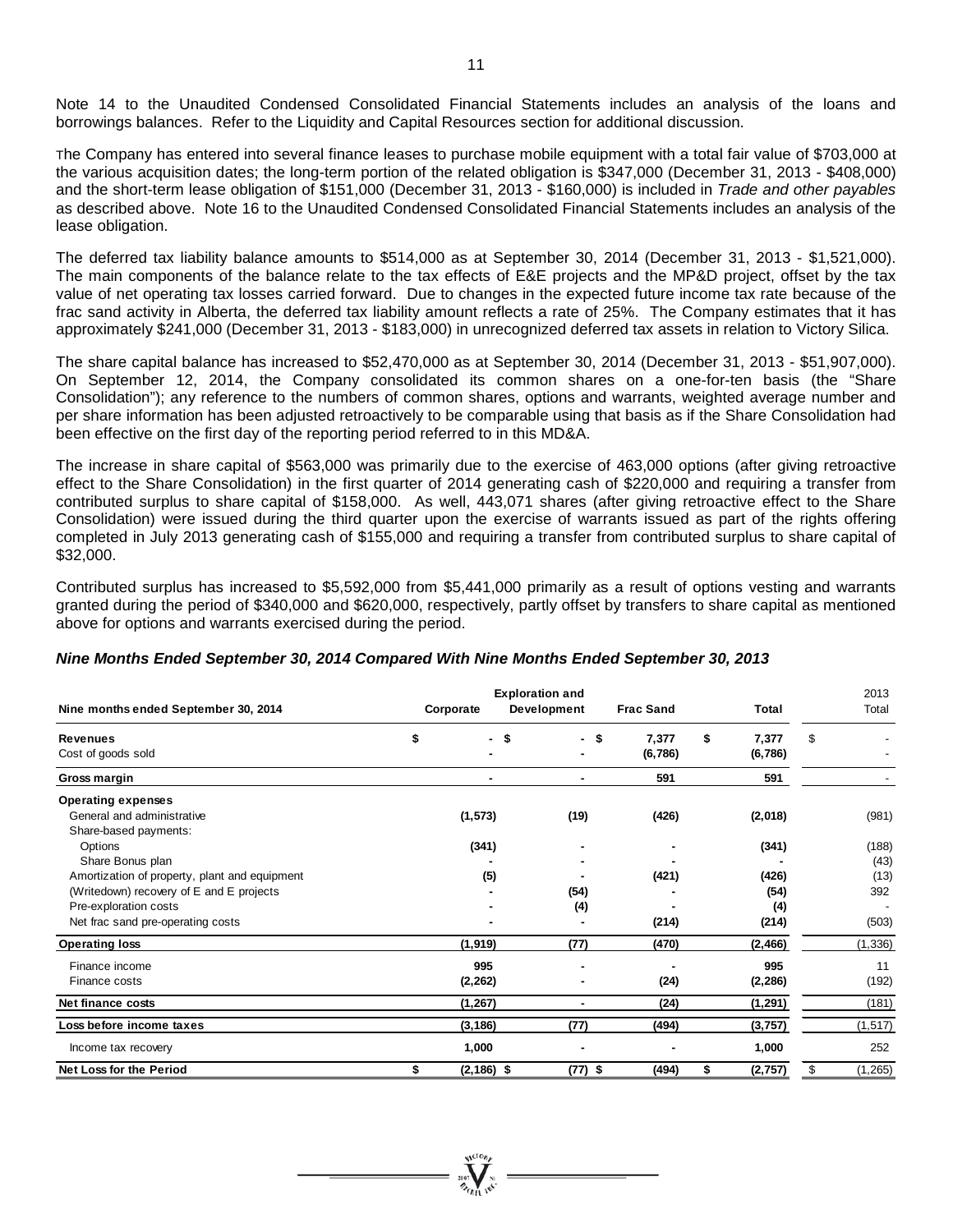### **Overall**

For the nine months ended September 30, 2014, the Company had a net loss of \$2,757,000, or a loss of \$0.05 per share compared with a net loss of \$1,265,000 or \$0.03 per share (after giving retroactive effect to the Share Consolidation) for the nine months ended September 30, 2013. This narrative discusses the relevant operations of the Frac Sand and Exploration and Development segments first, then addresses more general and Corporate activities.

#### **Frac Sand**

The commissioning of the Company's 7P Plant was completed during August 2014 and, during the nine-month period ended September 30, 2014, produced 62,740 tons of various grades of frac sand.

#### *Revenues*

The Company recognized revenue on frac sand sales in the second and third quarter aggregating \$7,377,000; \$274,000, representing 1,840 tons, was billed to customers in the first quarter of 2014 but was netted against pre-operating expenditures in that period, however, it must be considered in any analysis of per ton information and has been adjusted from the analysis reported below. During the commissioning stage, until August of 2014, the 7P Plant operated at below capacity levels. As a result, the cost of goods sold per ton is likely higher than it would be under normal operating parameters. However, a gross margin of \$591,000 was realized for the period. Inventories of finished sand are priced using normalized costs thus do not bear an inordinate proportion of costs.

Production at the 7P Plant ramped up during the plant commissioning and significantly increased during the third quarter after plant commissioning was completed in August of 2014. The plant produced 59,565 tons during the second and third quarters, resulting in sales revenue of \$7,377,000 (on 44,362 tons sold) and increasing inventory holdings. In the first quarter of 2014, pre-operating costs for the period of \$214,000 were recorded net of sales revenue of \$274,000 which represented 1,840 tons of billings with production of 3,175 tons.

The average sales price per ton of frac sand sold in the period and recorded as revenue was \$166.29 for the period  $$ which includes transportation to the wellhead on certain sales.

#### *Cost of goods sold*

The cost of goods sold was \$6,786,000, or \$152.97 per ton of frac sand sold for the nine months ended September 30, 2014; this also includes transportation costs to the wellhead of \$751,000. As reported earlier, included in the period is approximately one month of commissioning during which time production and sales were below full capacity levels as the plant was not operating at its design level.

As at September 30, 2014, based on third quarter information, finished goods inventory cost was \$121.75 per ton. The balance of the cost of goods sold per ton of \$31.22 essentially represents a combination of transportation costs to the wellhead (included in both sales and cost of goods sold) and start-up costs including training. Note that the same balance per ton reported for the third quarter was \$27.25 thereby confirming the assertion that improvements in operating costs are being achieved.

All costs other than the plant operating costs included in cost of goods sold are subject to long-term contracts; most of which are denominated in US dollars, therefore average costs include a foreign exchange component.

#### *Gross margin*

The resulting gross margin was \$591,000 for the nine months ended September 30, 2014. For the reasons described above, the margin is lower than to be expected once the plant is running consistently at its design levels. The gross margin per ton sold is approximately \$13.32 (note that the margin achieved in Q3 alone was \$21.49, reflecting the move from commissioning towards regular operations).

#### *Other items*

G&A expenses of \$426,000 include a provision for inventory writedown of \$92,000 was determined by management to be a prudent course of action. We are experiencing some challenges with inventory management controls combined with the impact of newly-trained operators which is not uncommon for operations at early stages in the lifecycle. This is not expected to be a recurrent situation and a provision against inventory was felt to be appropriate. Other costs include senior management remuneration including an accrued bonus dependent on the success of Phase One of the frac sand operations.

Amortization of property, plant and equipment of \$421,000 was recorded in the period for items in use at the plant including owned and leased equipment. The plant assets came into use primarily in the second quarter of 2014, at which time amortization commenced. There was no plant in operation in the third quarter of 2013.

=  $\sum_{i=1}^{N} \sum_{j=1}^{N}$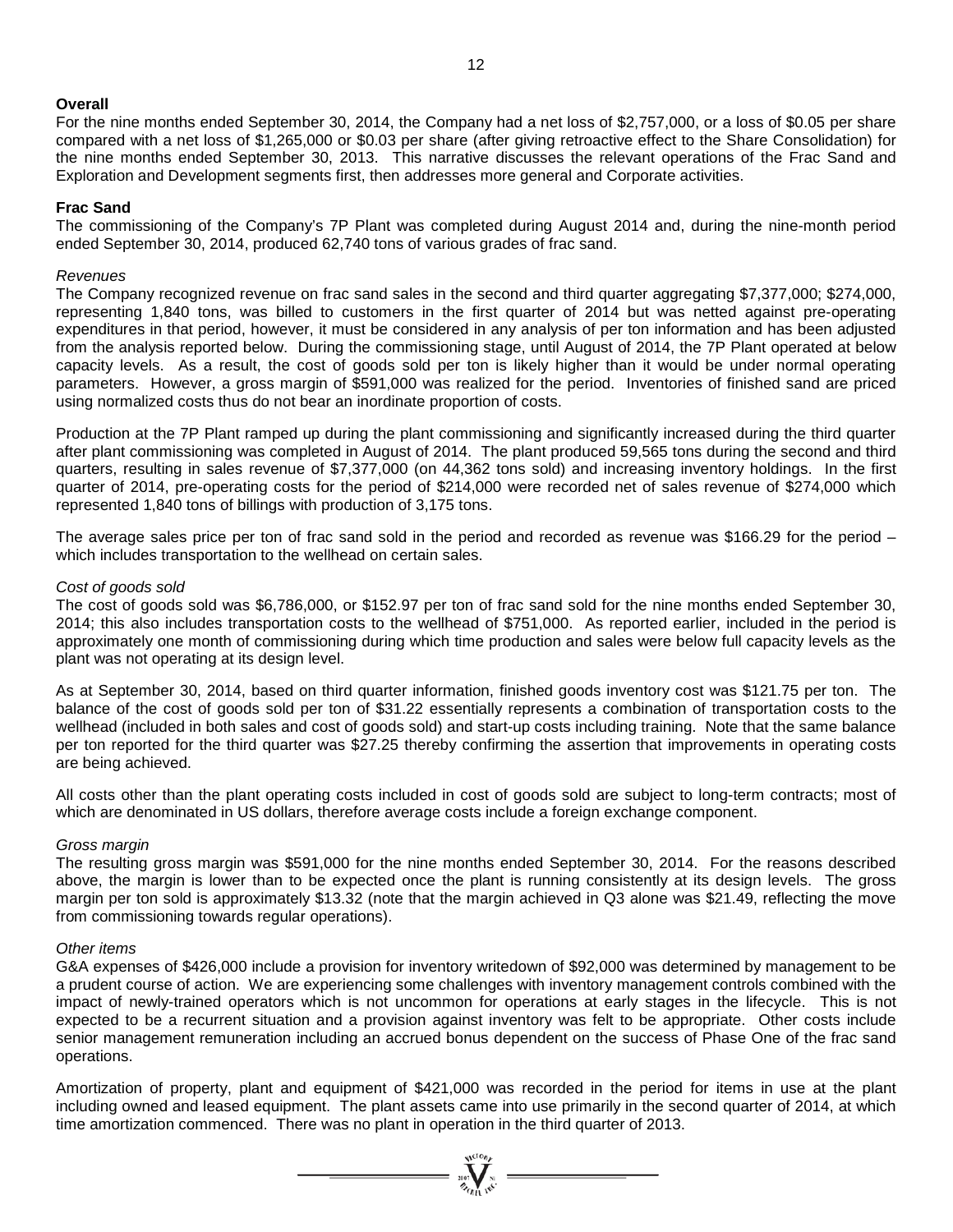#### **Exploration and Development**

There were no write-downs necessary for impairment of projects in 2013, however, expenditures of \$54,000 on non-core projects were written off in the nine months ended September 30, 2014. In addition, there were pre-exploration expenditures of \$4,000 incurred in the period (2013 – \$nil). In the nine months ended September 30, 2013, the Company received \$400,000 in receipts under the Lynn Lake option; net of expenditures, \$392,000 was recorded as recovery of exploration and evaluation project. On November 4, 2014, the Company announced that it had optioned the Lynn Lake project to Corazon, an Australian listed public company with assets in the Lynn Lake area.

#### **Net loss for the period – Corporate and Total**

The net loss for the nine months ended September 30, 2104 for the Company was \$2,757,000 compared to \$1,265,000 for the same period of 2013 after operating expenses totalling \$3,057,000 (2013 - \$1,336,000), net finance costs of \$1,291,000 (2013 - \$181,000) and income tax recovery of \$1,000,000 (2013 - \$252,000). These costs were offset in 2013 by a \$392,000 recovery with respect to the Lynn Lake property as a result of option amounts received in excess of the recorded value of the property; as explained above, the option was terminated in March 2014.

G&A expenses increased by \$1,037,000 in 2014 to \$2,018,000 compared to the same period of 2013. The main reason for the increase is for staff costs; as described earlier, the CEO salary is now borne fully by Victory Nickel and bonuses of approximately \$260,000 related to the frac sand business. This compares to bonuses of \$54,000 in 2013. The overhead allocation from Nuinsco, despite the change in how the CEO's salary was charged, has increased by \$32,000 to \$549,000 as a result of increased activity supporting Victory Nickel and its frac sand initiative. Other increases were in general investor relations, consulting, travel costs, health benefits, and director costs, offset by lower costs of securing financing.

The costs of public company compliance for Victory Nickel are mitigated by sharing arrangements under the Management Agreement with Nuinsco but are still significant. In the nine months ended September 30, 2014 they are estimated to be \$708,000 compared with \$602,000 for 2013 on a comparable basis. The increase is due to higher investor relations support involved in educating stakeholders about the frac sand business as well as increased compliance costs as the Company engaged its auditors to perform a review on its interim financial statements effective with second quarter reporting.

*Net finance costs*

|                                                      |          | Nine months ended |      |       |  |  |
|------------------------------------------------------|----------|-------------------|------|-------|--|--|
|                                                      |          | September 30,     |      |       |  |  |
|                                                      | 2014     |                   |      | 2013  |  |  |
| Interest income on bank deposits                     | \$       | 1                 | \$   | 11    |  |  |
| Net change in fair value of financial liabilities at |          |                   |      |       |  |  |
| fair value through operations                        |          | 994               |      |       |  |  |
| <b>Finance income</b>                                |          | 995               |      | 11    |  |  |
| Interest expense on loans                            |          |                   |      |       |  |  |
| Cash settled                                         |          | 837               |      | 90    |  |  |
| Amortization of loan fees                            |          | 510               |      | 90    |  |  |
| Amortization of embedded option derivatives          |          | 303               |      |       |  |  |
| Commitment fee                                       |          |                   |      | 9     |  |  |
| Loss on adjustment of estimated cash flows           |          | 294               |      |       |  |  |
| Net foreign exchange loss                            |          | 339               |      | 3     |  |  |
| <b>Finance costs</b>                                 | 2,286    |                   |      | 192   |  |  |
| <b>Net Finance Costs</b>                             | (1, 291) |                   | - \$ | (181) |  |  |

For the nine months ended September 30, 2014, net finance costs were \$1,291,000 (for the nine months ended September 30, 2013, net finance costs were \$181,000). The Company considers financing activities, other than those related to equipment leased in the frac sand segment, to be part of the corporate segment.

Finance income increased to \$995,000 from \$11,000 in the comparative period; primarily due to the reduction in the value of the embedded option derivatives related to the Company's convertible debt of \$834,000 combined with a \$160,000 reduction in the fair value of the warrants issued in connection with the SPA Loan which have a cashless exercise feature. Both of these instruments and their accounting are described above and most of the changes in the period were incurred in the third quarter.

 $\sum_{\substack{i=1\\ \text{for } i\neq j}}^{\text{qtd},\text{rbd},\text{rbd}} =$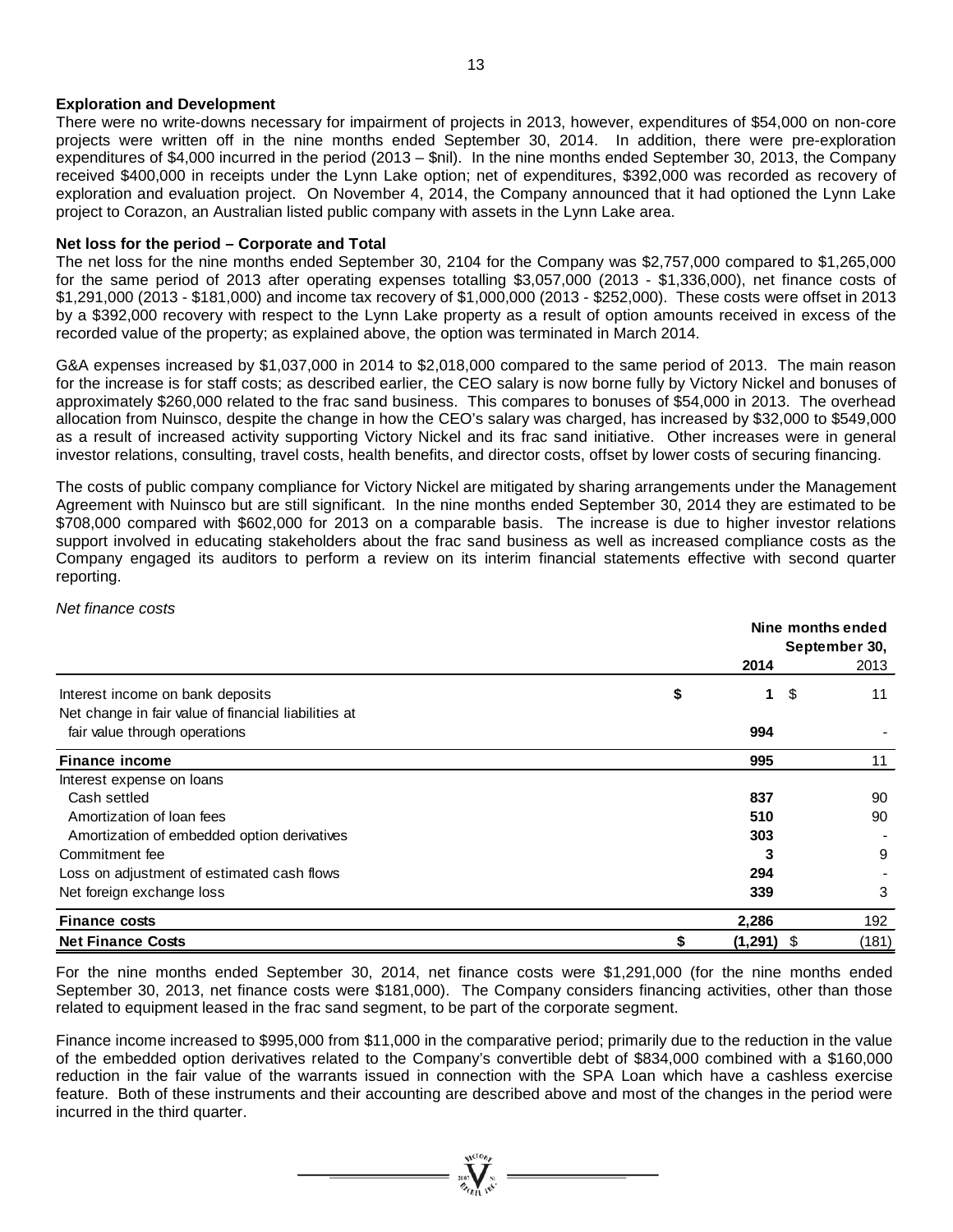Finance costs increased to \$2,286,000 from \$192,000 in the comparative period, mainly due to the interest expense on the loans and convertible notes and related items which are described in more detail below. Cash interest expense was \$837,000 and \$90,000 for the nine months ended September 30, 2014 and 2013, respectively. The increase in interest expense during the 2014 period was primarily attributable to interest on the SPA Loan and the Convertible Notes issued to fund the construction and working capital for the frac sand business. Trade accounts receivable and inventory attributable to the frac sand business amounted to an aggregate of \$7,972,000 as at September 30, 2014. In 2013, the only debt related to the predecessor loan to the Participating Interest.

The Company recorded an increase in the fair value of the Participating Interest of \$294,000 to \$4,524,000 as it moves closer to the period when payments will begin due to the passage of time; the accounting for this item is described fully in the discussion on the three months ended September 30, 2014. The estimated cash flows are now based on the Company commencing Phase Two of the frac sand plan and a significantly changed probability-weighted estimate of cash flows to approximately 73% from 55%. This is a Level 3 methodology and is subject to the highest level of uncertainty. As well, the Company incurred \$339,000 in net foreign exchange loss on transactions and balances denominated in US Dollars.

We remarked in the first quarter MD&A that whether any increases in values of financial instruments would continue was speculative. But what is certain is that it can cause a significant amount of variability in the finance income and finance costs in the statement of operations.

#### *Income tax recovery*

The Company does not allocate income taxes between segments. In the nine months ended September 30, 2014, the Company recorded an income tax recovery of \$1,000,000 (2013 – income tax recovery of \$252,000). This is primarily a function of higher taxable losses. Furthermore, because the losses are expected to be used to shelter frac sand income in a lower tax rate jurisdiction, the income tax rate in place is expected to be 25%; this was adjusted at the end of 2013.

#### *Other comprehensive income*

Other comprehensive income ("OCI") in the nine months ended September 30, 2014 relates to a decrease of \$58,000 (2013 – decrease of \$254,000) in the market value of the Company's financial assets at fair value through OCI along with an income tax recovery recorded through OCI of \$7,000 (2013 – income tax recovery of \$35,000). These changes are a result of net market value changes in the Company's marketable securities. There were no sales of securities in the nine months ended September 30, 2014; sales generated \$59,000 of proceeds during the comparative period.

#### **SUMMARY OF QUARTERLY RESULTS**

Selected financial information for each of the last eleven quarters ended September 30, 2014 is as follows:

| Fiscal year 2014                                   |                         |      |     | 3 <sup>rd</sup> Quarter |      |          | $2nd$ Quarter |      |                 | 1 <sup>st</sup> Quarter  |      |
|----------------------------------------------------|-------------------------|------|-----|-------------------------|------|----------|---------------|------|-----------------|--------------------------|------|
| Revenue                                            |                         |      |     | 5,949                   | (1)  | \$       | 1,428         | (1)  | \$              |                          |      |
| Gross margin (loss)                                |                         |      |     | 750                     | (2)  |          | (159)         | (2)  | \$              |                          |      |
| Net finance costs                                  |                         |      |     | (279)                   | (3)  |          | (51)          | (5)  | \$              | $(961)$ $(7)$            |      |
| Net loss                                           |                         |      |     | (408)                   | (4)  | \$       | (754)         | (6)  | \$              | $(1,595)$ <sup>(8)</sup> |      |
| Total comprehensive loss                           |                         |      |     | (509)                   |      | \$       | (787)         |      | \$              | (1, 512)                 |      |
| Loss per share - basic and diluted (18)            |                         |      | \$  | (0.01)                  |      | \$       | (0.01)        |      | \$              | (0.03)                   |      |
| Fiscal year 2013                                   | 4 <sup>th</sup> Quarter |      |     | 3 <sup>rd</sup> Quarter |      |          | $2nd$ Quarter |      | 1 <sup>st</sup> | Quarter                  |      |
| Net finance costs                                  | \$<br>(3,614)           | (9)  |     | (69)                    |      | \$       | (75)          |      | \$              | (37)                     |      |
| Net loss                                           | \$<br>(3,839)           | (10) | \$. | (521)                   |      | \$       | (429)         |      | \$              | (315)                    |      |
| Total comprehensive loss                           | \$<br>$(3,810)$ $(11)$  |      | \$  | (537)                   |      | \$       | (507)         |      | \$              | (440)                    |      |
| Loss per share - basic and diluted (18)            | \$<br>(0.07)            |      | \$  | (0.01)                  |      | \$       | (0.01)        |      | \$              | (0.01)                   |      |
| Fiscal year 2012                                   | 4 <sup>th</sup> Quarter |      |     | 3 <sup>rd</sup> Quarter |      | $2^{nd}$ | Quarter       |      | 1 <sup>st</sup> | Quarter                  |      |
| Net finance (costs) income                         | \$<br>(9)               |      | \$  | (2)                     |      | \$       | 2             |      | \$              | (4)                      |      |
| Net (loss) income                                  | \$<br>(139)             |      | \$  | 60                      | (13) | \$       | (571)         | (14) | \$              | 467                      | (16) |
| Total comprehensive (loss) income                  | \$<br>(193)             | (12) | \$  | 6                       |      | \$       | (1, 252)      | (15) | \$              | 689                      | (17) |
| (Loss) earnings per share - basic and diluted (18) | \$<br>(0.00)            |      | \$  | 0.00                    |      | \$       | (0.01)        |      | \$              | 0.01                     |      |

(1) Revenue represents sales of frac sand (first sales were recognized in the second quarter).

(2) Gross loss includes cost of goods sold which include operating costs for a full period despite production being at less-than-full capacity.

(3) Net finance costs include \$894,000 change in the fair value of the embedded option derivatives related to the Convertible Notes as well as \$22,000 loss on adjustment of estimated cash flows for the Participating Interest.

(4) Includes the effects noted above.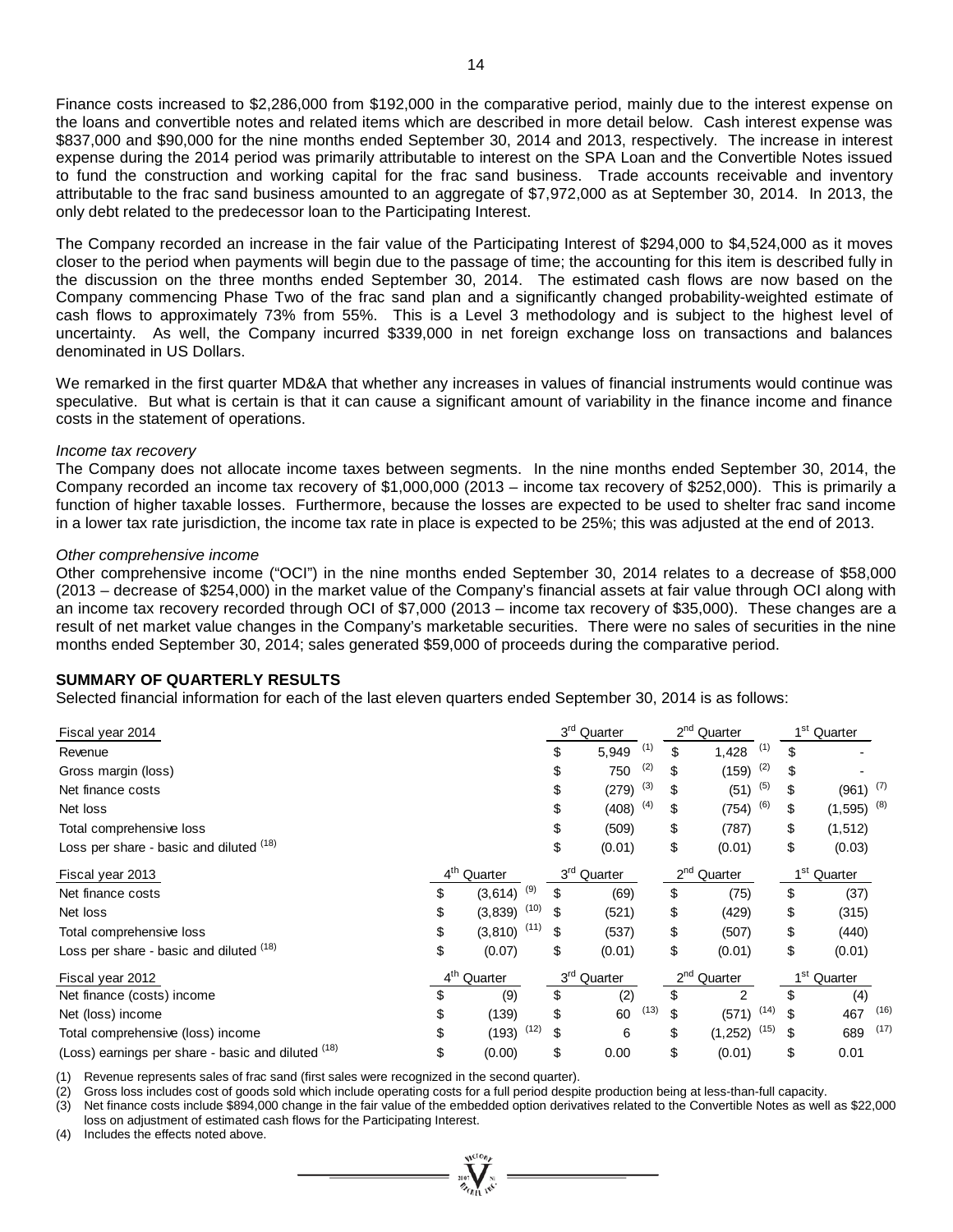- (5) Net finance costs include \$485,000 change in the fair value of the embedded option derivatives related to the Convertible Notes as well as \$165,000 loss on adjustment of estimated cash flows for the Participating Interest.
- Includes the effects noted in  $(1)$ ,  $(2)$ , and  $(5)$ .
- $(7)$  Net finance costs include \$545,000 change in the fair value of the embedded derivatives related to the Convertible Notes as well as \$107,000 loss on adjustment of estimated cash flows for the Long-term liability with Nuinsco.
- (8) Includes the effects noted above combined with increase costs relating to the frac sand business and net frac sand pre-operating costs of \$214,000.
- (9) Net finance costs for the period includes \$3,289,000 for the loss on adjustment of estimated cash flows for the Long-term liability with Nuinsco and \$173,000 for the increase in value of the embedded derivative related to the convertible promissory note.
- (10) Net loss for the period includes \$240,000 for costs charged under the management agreement with Nuinsco and reflects increased activity on the frac sand business and an income tax recovery of \$558,000.
- (11) Total comprehensive loss for the period includes the effects noted above.
- (12) Total comprehensive loss for the period includes \$49,000 net after-tax decline in the market value of securities.
- (13) Net income for the period includes \$450,000 recovery on the Lynn Lake option with Prophecy Platinum.
- (14) Includes an increase in income taxes of approximately \$150,000 which was reversed in the fourth quarter as it was not necessary.
- (15) Total comprehensive loss for the period includes \$681,000 net after-tax decline in the market value of securities.
- (16) Net income for the period includes \$1,000,000 recovery on the Lynn Lake option with Prophecy Platinum.
- (17) Total comprehensive income for the period includes the recovery noted above as well as \$222,000 net after-tax improvement in the market value of securities.
- (18) After the retroactive effect of the Share Consolidation.

#### **LIQUIDITY AND CAPITAL RESOURCES**

As at September 30, 2014, the Company had a working capital deficiency of \$588,000, including cash and cash equivalents (but not restricted cash), receivables and prepaids, marketable securities and inventory and the SPA Loan and accounts payable. As at December 31, 2013, the Company had working capital of \$465,000.

Working capital has decreased from the end of the year despite the fact that the frac sand operation is generating revenue. This is largely because the SPA Loan amounting to \$4,179,000 has been classified as current – due within one year as at September 30, 2014. The Company closed the SPA Loan during the second quarter - refer to Note 14 to the Unaudited Condensed Consolidated Financial Statements and it is due July 30, 2015. On July, 7, 2014, the Company closed a US\$3,000,000 financing under its Convertible Note program.

An advance of US\$250,000 was received on September 30, 2014 relating to a short-term financing arrangement completed on October 1, 2014 by way of promissory note amounting to US\$2,000,000. Refer to Note 25 to the Unaudited Condensed Consolidated Financial Statements. The advance is included in other payables.

These financings were used to fund the construction and upgrading of the 7P Plant as well as to fund the working capital for the frac sand business comprised of receivables from sales of frac sand and inventory.

The 500,000 tpa frac sand plant cost \$4,867,000 and mobile equipment related thereto acquired under leases cost \$703,000. Inventory and trade accounts receivable related to the frac sand business amounted to \$3,399,000 and \$4,573,000, respectively, as at September 30, 2014.

The main financings occurring during the period and related events are described in the following sections.

**The Loan and Amended Loan with Nuinsco of up to \$3,000,000** was entered into in 2012 and was amended in March 2013. Under the loan agreement with Nuinsco, \$1,000,000 was advanced prior to December 31, 2012; the Amended Loan provided additional funds of up to \$2,000,000 by way of loan or backstop for a unit issue. This amount was capped at \$1,707,584. The backstop to the rights offering was \$1,207,584. By providing the backstop and participating in the rights offering to the extent of its existing share position, Nuinsco increased its ownership in the Company to approximately 12.24% as at July 30, 2013 and made Nuinsco a related party of the Company.

Prior to June 1, 2014, Nuinsco, had the right to convert the outstanding balance of the Amended Loan into a participating interest (the "Conversion") whereby Nuinsco is entitled to receive a share of net cash flows, calculated after recoupment of Phase One capital and pre-operating costs, earned from the sale of frac sand from the 7P Plant. Nuinsco's participation is capped at \$10,222,831, with a minimum of \$7,667,124 under certain circumstances. Conversion would constitute payment in full of the loan.

On April 22, 2014, Nuinsco exercised its conversion option and converted its loan to a participating interest (the "Participating Interest"); at the same time, it relinquished its security over the assets of the Company. This obligation will be settled through a 52.16% participation in net operating cash flows from the frac sand business after recoupment of capital costs for Phase One and pre-operating expenses.

=  $\sum_{i=1}^{N^{(10)}}$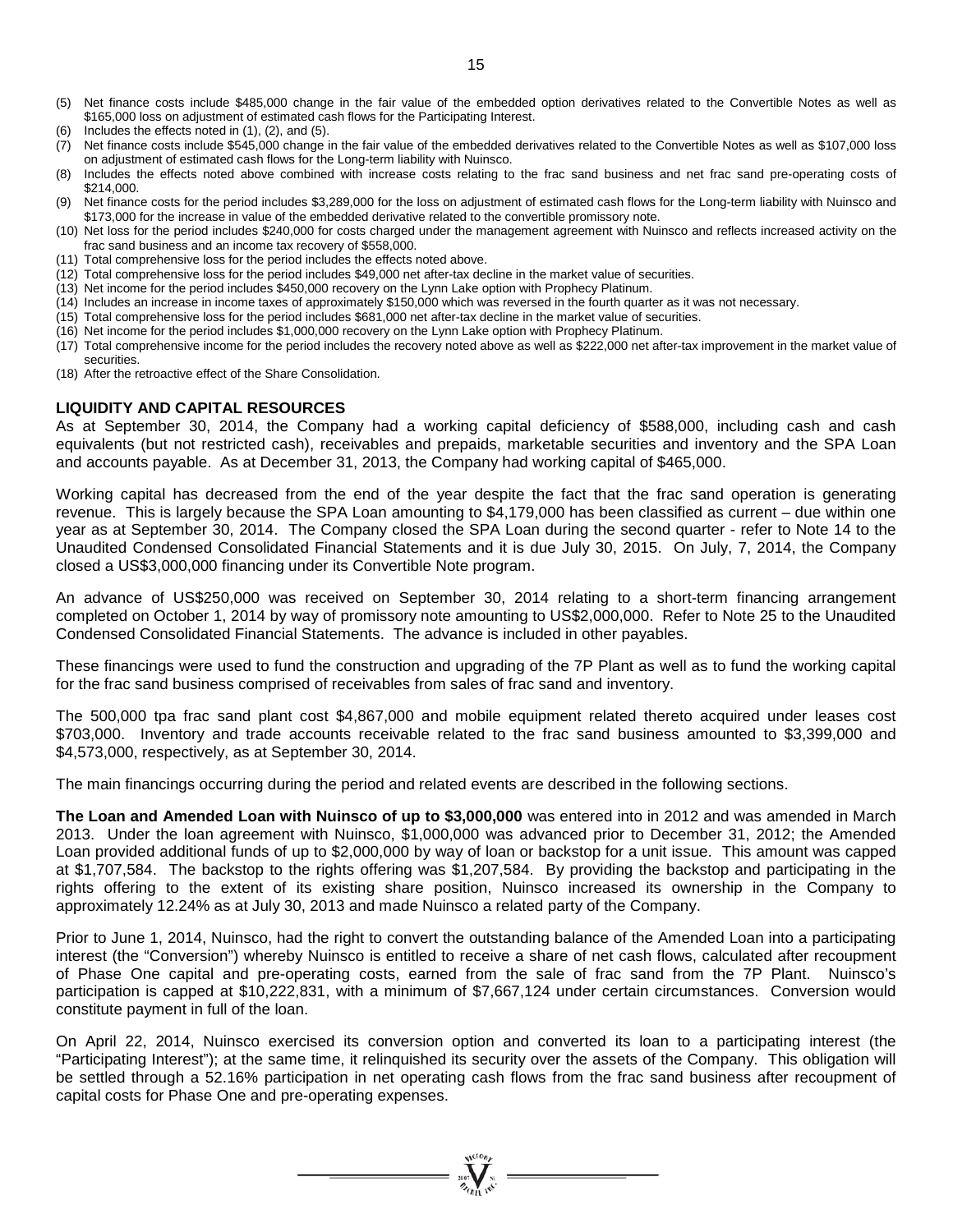Cash payments of \$nil and \$50,000 for interest expense were made in the three and nine months ended September 30, 2014 (2013 - \$30,000 and \$90,000); interest was due in cash at the end of each calendar quarter. Non-cash amortization of loan fees is also included in interest expense on the loan with Nuinsco.

As at December 31, 2013, the carrying value of the Amended Loan was revalued to take into account future expected cash flows. The amortized cost at that time was estimated to be \$4,100,000. The Company has reviewed the expected future cash flows along with assumptions and has revalued the obligation at \$4,524,000 as at September 30, 2014. The change in value of \$294,000 in 2014 has been recorded through *Finance Costs* in the statement of operations.

These amounts were determined as described earlier and will be subject to ongoing revaluation as the frac sand business develops and cash flow amounts become more certain. Under present assumptions and business expectations, contractual payments to Nuinsco would not commence until approximately October 2015 when Phase 1 capital costs and pre-operating expenditures are expected to have been recovered. The Company significantly increased the probabilityweighted estimates applied to varying cash flows to approximately 73% in the period from 55% as well as reducing the cash flow ceiling to \$7,667,124 since it expects to commence Phase Two of the frac sand business plan. The net effect of these assumption changes in the third quarter required an increase in the Participating Interest.

The Company will continue to reassess the carrying value of the Participating Interest as circumstances warrant.

**Convertible Notes** – a convertible promissory note for US\$2,000,000 was issued on November 11, 2013. Additional Convertible Notes were issued in 2014 of US\$4,750,000 and \$265,000 under similar terms; US\$1,000,000 was extinguished and reissued as a SPA Note. The aggregate principal amount outstanding as at September 30, 2014 is \$6,705,000. The accounting complexities have been described earlier. The Convertible Notes have terms of two years, bear interest at 14.8% calculated on a monthly basis and settled quarterly and may be converted in whole or in part, at any time, at the option of the holders into Victory Nickel shares at a conversion price of \$1.00 per share (after giving retroactive effect to the Share Consolidation). Issuance of the Convertible Notes occurred in tranches.

**SPA Loan** - on May 15, 2014, the Company announced that it had executed a securities purchase and senior secured line of credit agreement (the "SPA Loan") in the amount of US\$4,000,000. The SPA Loan bears interest of 14.8% per annum and matures on July 30, 2015; accordingly, the SPA Loan is classified as a current liability due within one year. The lender previously purchased a convertible note in the amount of US\$1,000,000 and this was extinguished and became a SPA Note on the initial closing date of May 15, 2014 (the "Initial Closing Date").

As part of the SPA Loan, the Company issued 2,000,000 common share purchase warrants (after giving retroactive effect to the Share Consolidation). For each US\$1,000,000 advanced under the SPA Loan, the lender is entitled to exercise 500,000 common share purchase warrants (after giving retroactive effect to the Share Consolidation) to acquire shares at \$1.00 per share (after giving retroactive effect to the Share Consolidation) for a period of three years. The number of warrants is subject to an increase to 1,000,000 Warrants (after giving retroactive effect to the Share Consolidation) for each US\$1,000,000 drawn under the SPA Loan if the loan is prepaid and the closing price of the Company's common shares is \$2.00 or lower (after giving retroactive effect to the Share Consolidation) on the trading day preceding the date of such prepayment. The Company has valued the prepayment right at \$nil given that there is a cost to issue additional warrants upon prepayment of any of the SPA Loan.

The terms of the SPA warrants contain a cashless exercise feature which requires the warrants to be recognized as a liability rather than as equity within contributed surplus. Accordingly, the fair value of the warrants at inception of \$620,000 is recorded as a liability with the balance of the SPA Loan. Any change in the fair value of the warrants is also recorded as a component of the SPA Loan and charged to finance income or costs in the statement of operations. The fair value change amounted to a decrease of \$180,000 in the three months ended September 30, 2014 (a net decrease of \$160,000 since inception) bringing the fair value of the cashless warrants to \$460,000 as at September 30, 2014.

In the three and nine months ended September 30, 2014, the Company paid \$159,000 and \$241,000, respectively, in cash for interest and amortized \$232,000 and \$343,000, respectively, in loan fees into interest income.

**Loan Facility** – on October 1, 2014, the Company completed an arrangement of short-term financing by way of a promissory note amounting up to US\$2,000,000. An advance of US\$250,000 pursuant to that financing was received on September 30, 2014 and is included in other payables. The promissory note bears interest at 28%, calculated and settled monthly, and is due on December 1, 2014. The remaining US\$1,750,000 available was drawn during October 2014.

**Cash flows in the first nine months of 2014** - Cash and cash equivalents as at September 30, 2014 and December 31, 2013 were held with major Canadian banks. The Company has a policy of investing its available cash in Canadian

=  $\sum_{y \in V} \sum_{y \in V} x^y$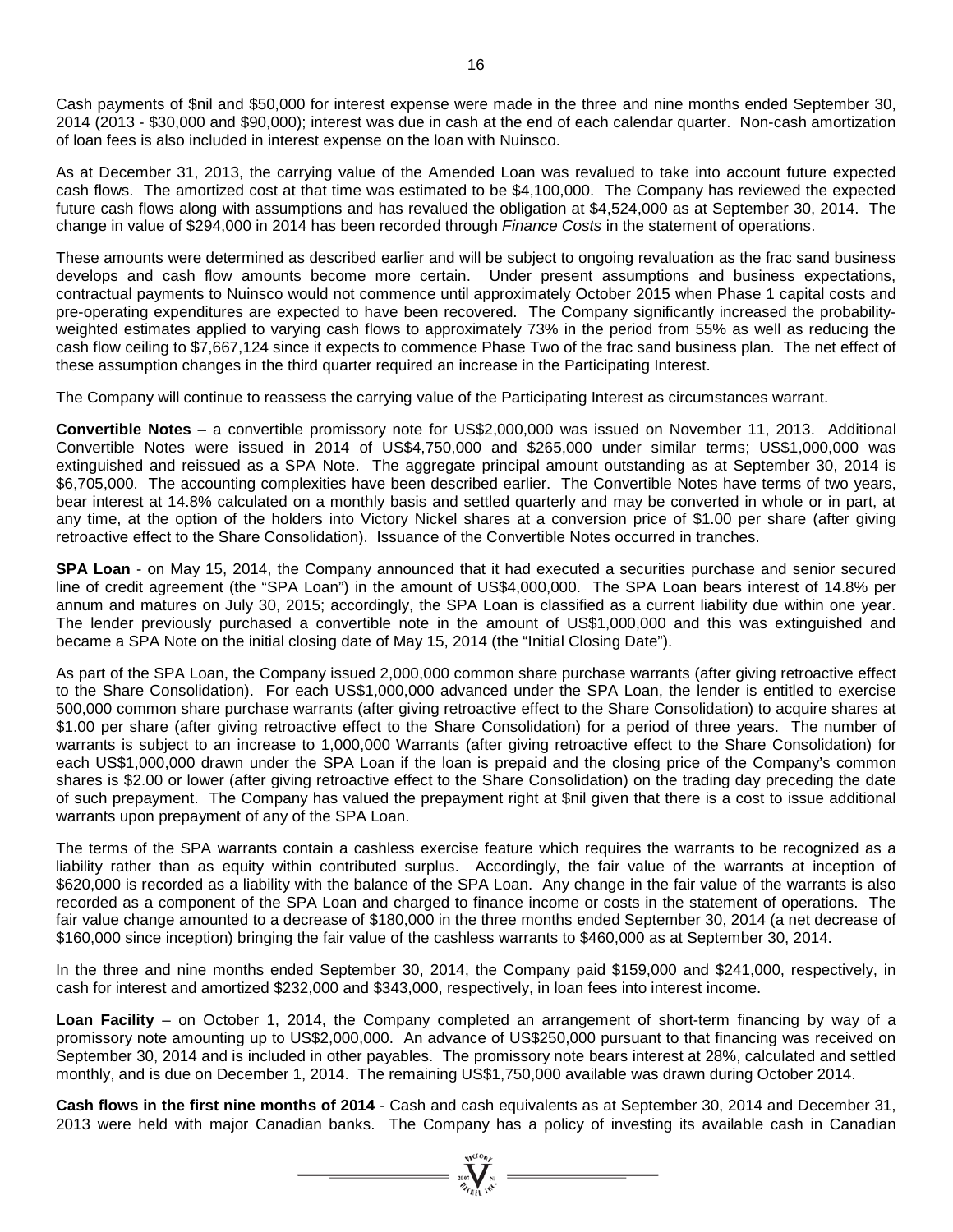government instruments and certificates of deposit or other direct obligations of major Canadian banks, unless otherwise specifically approved by the Board. Marketable securities are available to be sold for liquidity purposes, as the Company requires, providing funds for its operations and activities.

For the nine months ended September 30, 2014, the Company used cash in operating activities of \$6,477,000 (2013 - \$1,131,000). As the Company is in the exploration, evaluation and development stage and continues to ramp up to produce commercial quantities of frac sand at the 7P Plant, there are limited revenues to recover expenses and the operating activities represent the corporate and administrative costs incurred mostly to maintain a public company and to set up the frac sand operations, including building inventory and paying in advance for sand purchases.

The Company estimates that public company costs in the nine months ended September 30, 2014 amounted to \$708,000. Many of these costs are incurred in the early part of the year. In the same period of 2013, such costs were approximately \$602,000, calculated on a comparable basis. Consequently, the Company's liquidity is reduced unless and until there are significant increases in revenues, financing activities or sales of assets to provide funds. Note that the costs cited above do not include the costs of financing arrangements which are deducted directly from equity – these can be significant. Costs incurred to advance the Company's exploration, evaluation and development projects are capitalized, as summarized below under the discussion of investing activities. Costs to set up the Company's frac sand operations and operating costs are recorded either as part of pre-operating expenditures net of sales revenue in the case of the first three months or are part of cost of goods sold or other expense lines. In the nine months ended September 30, 2014, \$6,786,000 was charged to cost of goods sold and \$214,000 to pre-operating expenses, compared with \$503,000 in the comparative period (with no offsetting revenue). Revenue in 2014 amounted to \$7,377,000 to date.

The adjustment for net finance costs of \$822,000 primarily relates to the non-cash change in the carrying value of the Participating Interest and the embedded option derivatives on the Convertible Notes as described above. While the adjustment on the Participating Interest is a fair value adjustment it is an estimation of future cash flows to be paid under the Participating Interest created on Conversion which occurred in April, 2014. Distributions under the Participating Interest terms are calculated based on operating cash flow after recovery of capital and pre-operating costs and take into account working capital. It is presently anticipated that the first payment under the Participating Interest could occur in October 2015.

As operating activity has begun to ramp up, receivables, inventory and trade and other payables have also grown. Receivables – mostly trade accounts receivable from frac sand sales – used \$4,318,000 in working capital and the buildup of inventory used \$3,491,000. The Company is looking to find cost-effective ways of financing future receivables growth and may consider factoring receivables or similar financing tools to manage this growth rather than relying on trade and other payables which provided a source of funds of \$3,408,000 in the period.

During the nine months ended September 30, 2014, net cash used by investing activities was \$2,686,000, compared with cash used of \$1,560,000 in the prior comparable period. Aggregate amounts of \$296,000 and \$86,000 were used to advance the MP&D project and E&E projects, respectively, during the periods (2013 - \$733,000 and \$81,000). In the first nine months of 2014, \$2,250,000 was used for expenditures on the 7P Plant acquisition, equipment and improvements  $(2013 - $1,088,000)$ .

During the first nine months of 2013, the Company sold shares for aggregate proceeds of \$59,000. Funds of \$400,000 were received with respect to the option agreement with Wellgreen for the Lynn Lake property in 2013; as described above, the option agreement has been terminated and no additional funds are forthcoming. Deposits on transformers of \$54,000 were made in 2014, \$152,000 in 2013.

The Company generated \$7,888,000 in financing activities during the nine months ended September 30, 2014 compared with \$4,487,000 in 2013. In 2014, the main source of funds, \$8,797,000, was from the Convertible Notes and the SPA Loan; in 2013, \$2,500,000 was raised in equity pursuant to a private placement and another \$2,400,000 was raised through a rights offering. Loan interest of \$837,000 was paid during 2014; \$9,000 in 2013 that relates to interest accrued in 2012. Aggregate payments under leases for deposits and other principal payments totalled \$140,000 for mobile equipment used in the frac sand business; there were no such payments in 2013. The Company also deposited \$305,000 of funds to support letters of credit issued to facilitate the Company's frac sand business.

There were no equity financings completed during 2014 to date other than \$220,000 received through the exercise of options and \$155,000 received through the exercise of warrants issued as part of the rights offering in July 2013; expenses of \$2,000 were incurred related to the warrants.

=  $\sum_{n=1}^{\infty} \frac{1}{n!}$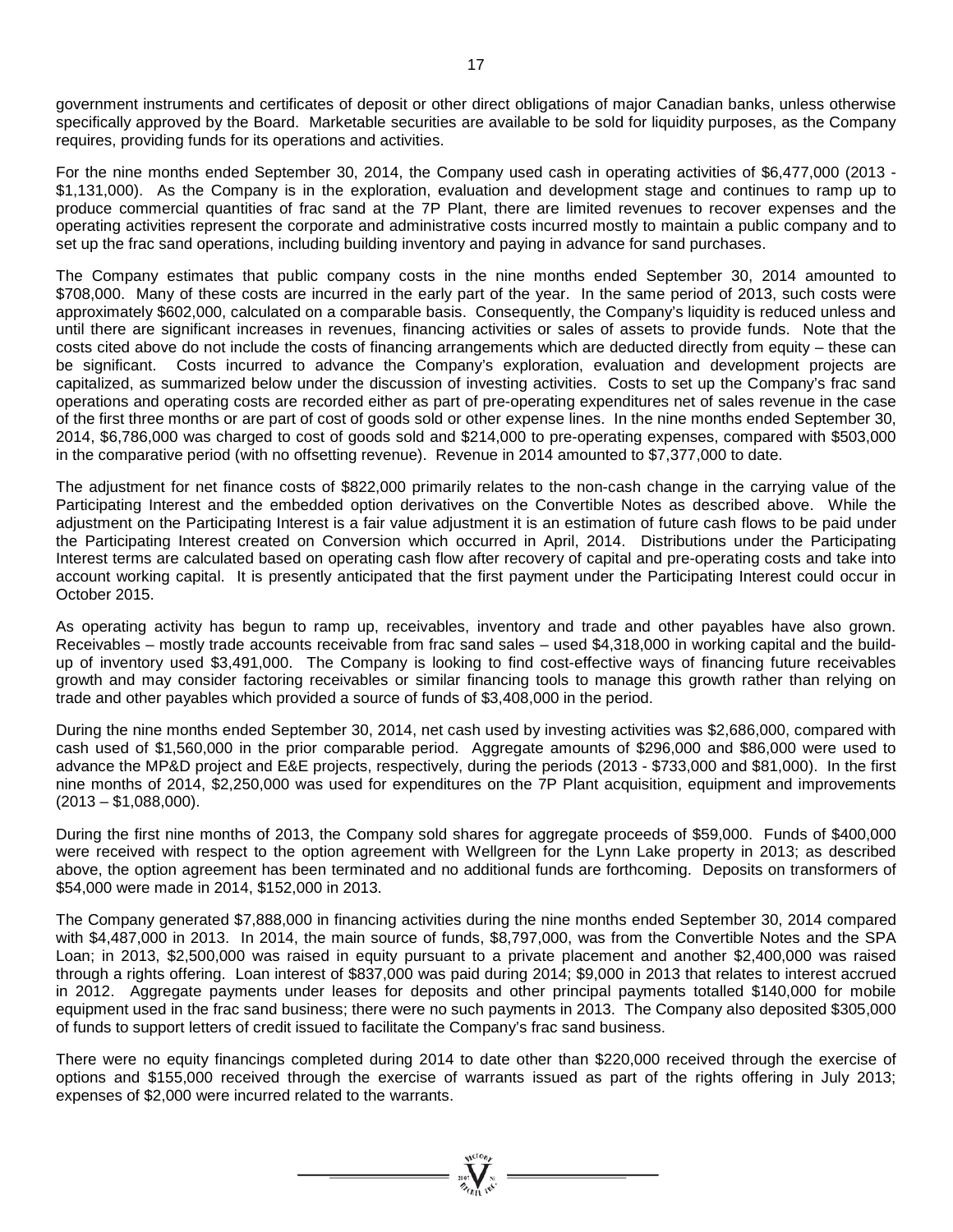The Company's activities during the nine months ended September 30, 2014 used cash and cash equivalents of \$1,275,000, compared with a net increase in cash of \$1,796,000 during the first nine months of 2013.

The Company's remaining portfolio of marketable securities had a market value of \$220,000 as at September 30, 2014 (\$278,000 as at December 31, 2013). An advance of US\$250,000 was received on September 30, 2014 as part of the short-term financing arrangement for US\$2,000,000 completed on October 1, 2014.

#### **Table of Contractual Commitments**

|                                                          | Due Date                            | <b>Currency</b>  |    |                  | September 30, 2014 December 31, 2013 |
|----------------------------------------------------------|-------------------------------------|------------------|----|------------------|--------------------------------------|
|                                                          |                                     |                  |    |                  |                                      |
| Transformer and electrical equipment                     | On shipping                         | <b>US Dollar</b> | \$ | $1,346$ \$       | 1,396                                |
| Loans and borrowings (including unpaid accrued interest) |                                     |                  |    |                  |                                      |
| Amended Loan                                             | January 31, 2015                    | Canadian Dollar  |    | - \$             | 1,000                                |
| Participating Interest                                   | Refer to note below Canadian Dollar |                  |    | - \$             |                                      |
|                                                          | November 11, 2015                   |                  |    |                  |                                      |
| <b>Convertible Notes</b>                                 | to March 24, 2016 US Dollar         |                  |    | $5,750$ \$       | 2,000                                |
|                                                          | January 30, 2016                    |                  |    |                  |                                      |
| <b>Convertible Notes</b>                                 | to March 13, 2016 Canadian Dollar   |                  |    | $265 \quad $$    |                                      |
| SPA Loan                                                 | July 30, 2015                       | <b>US Dollar</b> |    | $4,000$ \$       |                                      |
| <b>Promissory Note</b>                                   | December 1, 2014 US Dollar          |                  |    | - \$             |                                      |
| Purchase of 7P Plant                                     | Refer to note below Canadian Dollar |                  |    | - \$             |                                      |
| Leased mobile equipment                                  | Within one year                     | Canadian Dollar  |    | 179 \$           | 190                                  |
|                                                          | One to five years                   | Canadian Dollar  |    | 373 <sup>5</sup> | 447                                  |
|                                                          |                                     |                  |    |                  |                                      |

Note that the final acquisition of the 7P assets was subject to conditions precedent, including the transfer of leases which requires regulatory approval. Effective May 20, 2014, through the acquisition of 100% of BG Solutions, the company which owned the leases, the Company completed the purchase of the 7P assets including the land lease and the Asset Purchase Agreement was cancelled. Further note that the Amended Loan was contractually payable on January 31, 2015 but, in April 2014, was converted to the Participating Interest which has no specific payment dates but is dependent upon cash flows from the frac sand business after having recouped the capital cost of the 7P Plant and the pre-operating expenses. The Convertible Notes may also be settled in part or in whole through the issuance of the Company's shares at the holders' option.

During the first quarter of 2014, 463,000 stock options were exercised (after giving retroactive effect to the Share Consolidation) which generated \$220,000 in cash for the Company. Also note that all 11,250,000 of the Company's warrants issued in 2013 (after giving retroactive effect to the Share Consolidation) are "in-the money" although 10,000,000 (after giving retroactive effect to the Share Consolidation) could not be exercised until July 31, 2014. The 2,000,000 warrants (after giving retroactive effect to the Share Consolidation) issued in 2014 under the SPA Loan are three year warrants exercisable at \$1.00 (after giving retroactive effect to the Share Consolidation); furthermore, these warrants have .a cashless exercise feature which, if selected, would cause shares to be issued but without a cash infusion to the Company. Typically, warrants tend not to be exercised until close to their expiry. The "in-the-money" warrants are exercisable at \$0.35 per share (after giving retroactive effect to the Share Consolidation) and could generate \$3,937,500 in cash for the Company. During August and September of 2014, 443,000 warrants (after giving retroactive effect to the Share Consolidation) were exercised which further generated \$155,000 in cash.

The Company will continue to balance its financing choices as a function of availability and market activity. Managing in challenging times takes as much, if not more, senior management effort. More recently, the Company has issued Convertible Notes. The SPA Loan, executed in May, 2014, provided a facility of US\$4,000,000 to be used to fund working capital related to the frac sand initiative. This was supplemented on October 1, 2014 by the completion of a short-term financing by way of a promissory note aggregating US\$2,000,000. This was a preliminary step towards the objective of securing receivables financing through factoring or similar initiatives.

Commissioning of the 7P Plant commenced in March until early August. Approximately \$3,629,000 was collected from customers for these sales in the period and inventories valued at \$3,399,000 were built including \$904,000 of finished product. The Company is now at production levels which should generate positive cash flow sufficient to meet operating requirements in the near future.

Using November 7, 2014 prices, the aggregate market value of the Company's marketable securities held in public company shares is approximately \$197,000.

 $\sum_{\substack{1007 \text{ VU10}}{q_1 q_2 q_3 q_4 q_5}}^{q_1 q_2 q_3 q_4 q_5} =$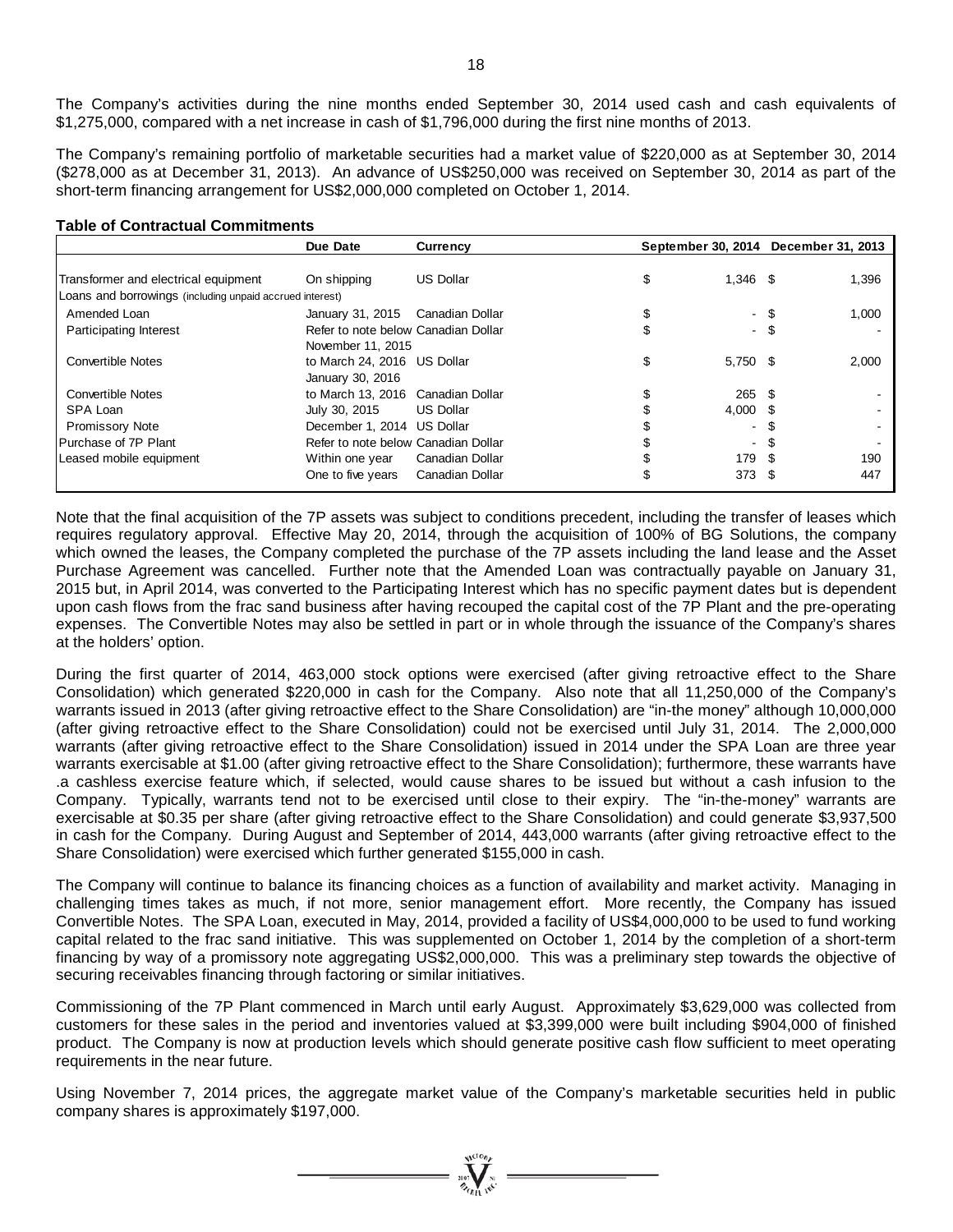As at November 7, 2014, the Company had options outstanding which could bring in additional funds of approximately \$2,513,000. Most of those instruments are not "in-the-money" and the receipt of such funds cannot be relied upon. Furthermore, the remaining warrants issued under the rights offering and private placement could generate additional cash of \$3,353,000. These warrants are "in-the-money", approximately \$157,000 of warrants from the rights offering have been exercised as of the date of this report; the figures exclude potential proceeds from the warrants issued with the SPA Loan which are subject to a cashless exercise feature.

The Company has good title to its projects and will continue to maintain the projects in good standing.

The Company believes that the financing initiatives described above will be adequate to meet the Company's annual administration, operating and frac sand capital requirements on an ongoing basis.

Development of the Minago mine will require considerable financial resources. The Company recognizes that the state of the financial markets and the apparent lack of support for mining projects will make financing this project difficult. However, validating the frac sand portion of the project should provide leverage to get potential partners interested in the nickel portion of the project.

The Company continues to hold discussions with local and overseas financiers and potential business partners with respect to the nickel and frac sand opportunities.

## **BUSINESS UPDATE**

### **Reporting Segment**

The Company is engaged in the exploration, evaluation and development of properties for the mining and production of nickel and associated products. The Company also now produces frac sand for the oil and gas industry in Canada and the northern US. Accordingly, the Company has commenced reporting on a segmented basis in 2014. The Company has three reporting segments: Corporate, Exploration and Development, and Frac Sand.

The Corporate segment supports all of the Company's activities.

Senior management makes decisions with respect to Exploration and Development by considering exploration and development potential and results on a project basis. The exploration and development projects are all located in Canada.

The Frac Sand segment is managed and operated by Victory Silica's executives and employees although the business and operating assets are part of Victory Nickel (refer also to Note 21 in the Unaudited Condensed Consolidated Financial Statements). The segment is located in Canada although sand as raw material is imported from the US.

The following tables provide information on the Company's segmented assets. The segmented Statement of Operations has been presented earlier in the MD&A in the discussion of operating results for the three and nine months ended September 30, 2014.

|                                    | September 30,<br>2014 |     | December 31,<br>2013 |
|------------------------------------|-----------------------|-----|----------------------|
| Canada                             |                       |     |                      |
| Corporate                          | 1,690<br>\$           | S.  | 2,436                |
| <b>Exploration and Development</b> | 55,551                |     | 55,056               |
| Frac Sand                          | 13,554                |     | 3,886                |
| Intersegment elimination           | (1, 303)              |     | (484)                |
| <b>Total Assets</b>                | 69,492                | \$. | 60,894               |

### **EXPLORATION AND DEVELOPMENT ACTIVITIES**

**Paul Jones, Vice-President, Exploration, is a "qualified person" as defined under NI-43-101, and he has supervised and approved the preparation of the information relating to the material mineral projects of the Company described herein.**

### **MINE PROPERTY AND DEVELOPMENT ACTIVITIES**

During the nine months ended September 30, 2014, \$296,000 was incurred on the Minago project (September 30, 2013 - \$695,000).

 $\sum_{\substack{i=1\\ \text{with } i\in I}}^{\text{st}(i)}$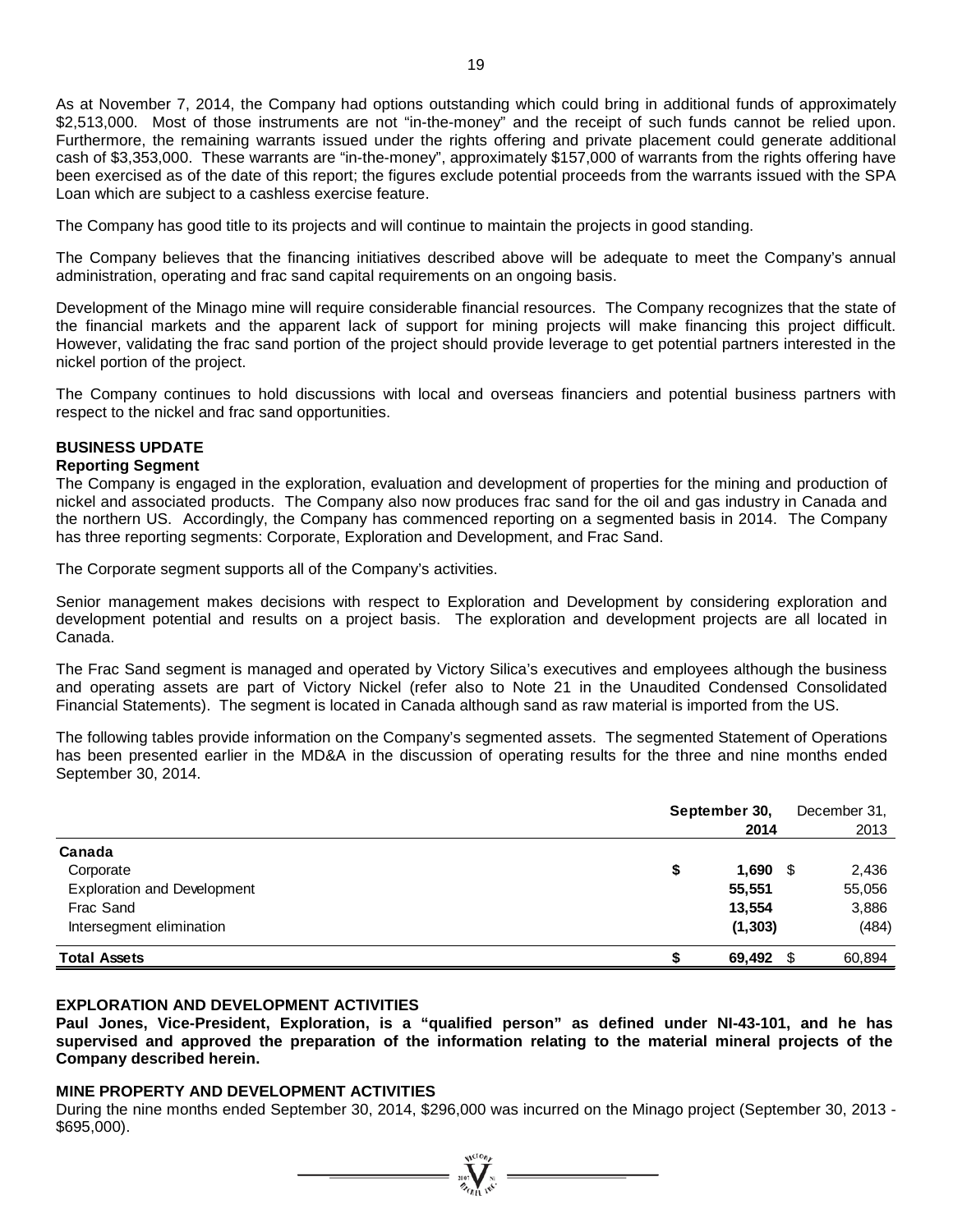### **Minago Project**

The Company's 100%-owned Minago project is a permitted project ready for development. It is located on the unexposed southern part of the Thompson Nickel Belt in Manitoba, and is one of Canada's largest undeveloped sulphide nickel deposits. Minago has been shown to be capable of producing a nickel concentrate grading from 22.3% up to 35.0%, making it reportedly the world's highest grade nickel concentrate. In addition to metal by-products such as copper, cobalt, gold, platinum, palladium, silver and rhodium, a layer of silica sand averaging approximately nine metres thick overlies the nickel mineralization within the open pit. Approximately 84% of the sand is marketable as frac sand. The frac sand forms part of the overburden that must be removed prior to mining the nickel ore. According to the FS, production of frac sand could begin 20 months after the start of mine development.

The analytical data and geological interpretations obtained from a work program in 2010 were incorporated into an updated geological model and resource estimate. The updated resource incorporates a 24% increase (over the previous resource estimate) in the NI-43-101-compliant measured and indicated, pit-constrained, sulphide nickel resource used in the Minago FS. The FS is posted at [www.sedar.com.](http://www.sedar.com/) Note that all resources are contained in the Nose Deposit and the update below does not include the results of the 2011 drilling program.

|                  | April<br><b>Resource</b> | 2011         | <b>Pit-Constrained</b> | March 2010 In-Pit Resource <sup>2</sup> |                   |            | Increase (Decrease) in<br><b>Contained Metal</b> |        |
|------------------|--------------------------|--------------|------------------------|-----------------------------------------|-------------------|------------|--------------------------------------------------|--------|
|                  | Tonnes                   | Grade        | <b>Ni Content</b>      | Tonnes                                  | Grade             | Ni Content | <b>Ni Content</b>                                | Change |
| Category         | Millions                 | $%$ Ni $S^3$ | M Lb                   | <b>Millions</b>                         | %NiS <sup>3</sup> | M Lb       | M Lb                                             | %      |
| <b>Measured</b>  | 8.2                      | 0.473        | 85.0                   | 6.6                                     | 0.488             | 71.4       | 13.7                                             | 19.2   |
| <b>Indicated</b> | 22.8                     | 0.432        | 217.2                  | 19.1                                    | 0.410             | 172.6      | 44.6                                             | 25.9   |
| M&I              | 31.0                     | 0.443        | 302.2                  | 25.7                                    | 0.430             | 243.9      | 58.3                                             | 23.9   |
| <b>Inferred</b>  | 0.2                      | 0.380        | 1.4                    | 1.4                                     | 0.402             | 12.2       | (10.8)                                           | (88.4) |

 $1$  Lerch-Grossman pit optimization shell  $2^2$  Whittle pit optimization shell  $3$  Nickel in sulphide form

A winter work program was conducted at Minago in 2011. The program comprised 8,793m of diamond drilling in 20 drill holes with associated ground and borehole electromagnetic geophysics. The program was intended to evaluate parts of the project that have seen little work to date as well as to build upon the existing data-set of the Nose Deposit nickel mineralization. The entire pit-constrained resource is located within the Nose Deposit. A total of 15 holes were collared to intersect the "North Limb", a domain of nickel-bearing ultramafic rock extending at least 1.5km north from the Nose Deposit. A single deep hole was collared on the Nose Deposit to evaluate the depth extension of the ultramafic host rock and nickel mineralization. The hole was drilled to a total length of 1,527m and intersected approximately 160m of ultramafic rock near the bottom of the hole – confirming the extension of the host rock to depths several hundred metres below that previously tested. A single drill hole was collared in the western part of the property in order to test the thickness of the Winnipeg Formation sand horizon. As anticipated, the hole successfully intersected the Winnipeg Formation sandstone layer (frac sand horizon) immediately above the unconformity with the Thompson Nickel Belt rocks.

A 3,500m winter work program was conducted in early 2012. The program tested a number of targets around the property that have been identified in previous work programs as well as areas that are scheduled for Minago mine infrastructure development. In part, the drilling evaluated the nickel-bearing Ospwagan Group/Pipe Formation rocks in the vicinity of the Minago Nose Deposit. Given the widespread nature of nickel mineralization on the Minago property and the number of targets identified, the possibility of intersecting completely new nickel mineralization was considered good. The drilling intersected magnetite-bearing amphibolite domains, pyrite-pyrrhotite intervals and minor serpentinite.

Importantly, two holes of the 2012 program tested known nickel-bearing serpentinite that underlies mining lease ML-003 approximately 5km south of the Nose Deposit. Thirteen historic drill holes are known to have been drilled by previous operators in the area between 1968 and 1971. Ten of the thirteen holes intersected serpentinized ultramafic rock, while seven of these holes obtained significant intersections of nickel-mineralized serpentinite from within a body interpreted to be >2 km long. The most extensive intersection, in MXB-70-60, was 605m grading 0.3% Ni from 154m down hole. DDHs V-12-07 and V-12-09 completed in the winter of 2012 both intersected significant widths of serpentinite and obtained analytical results consistent with historic results.

No fieldwork has been conducted on the project subsequent to the winter 2012 work program; current work is related to reporting and evaluation of existing results as well as gathering additional geochemical information from existing drill core. An application to renew the Minago mining leases ML-002 and ML-003 was successful and both leases have been renewed for a 21-year term.

 $\sum_{n=1}^{N^{(10)}_{N}}\sum_{n=1}^{N^{(1)}}$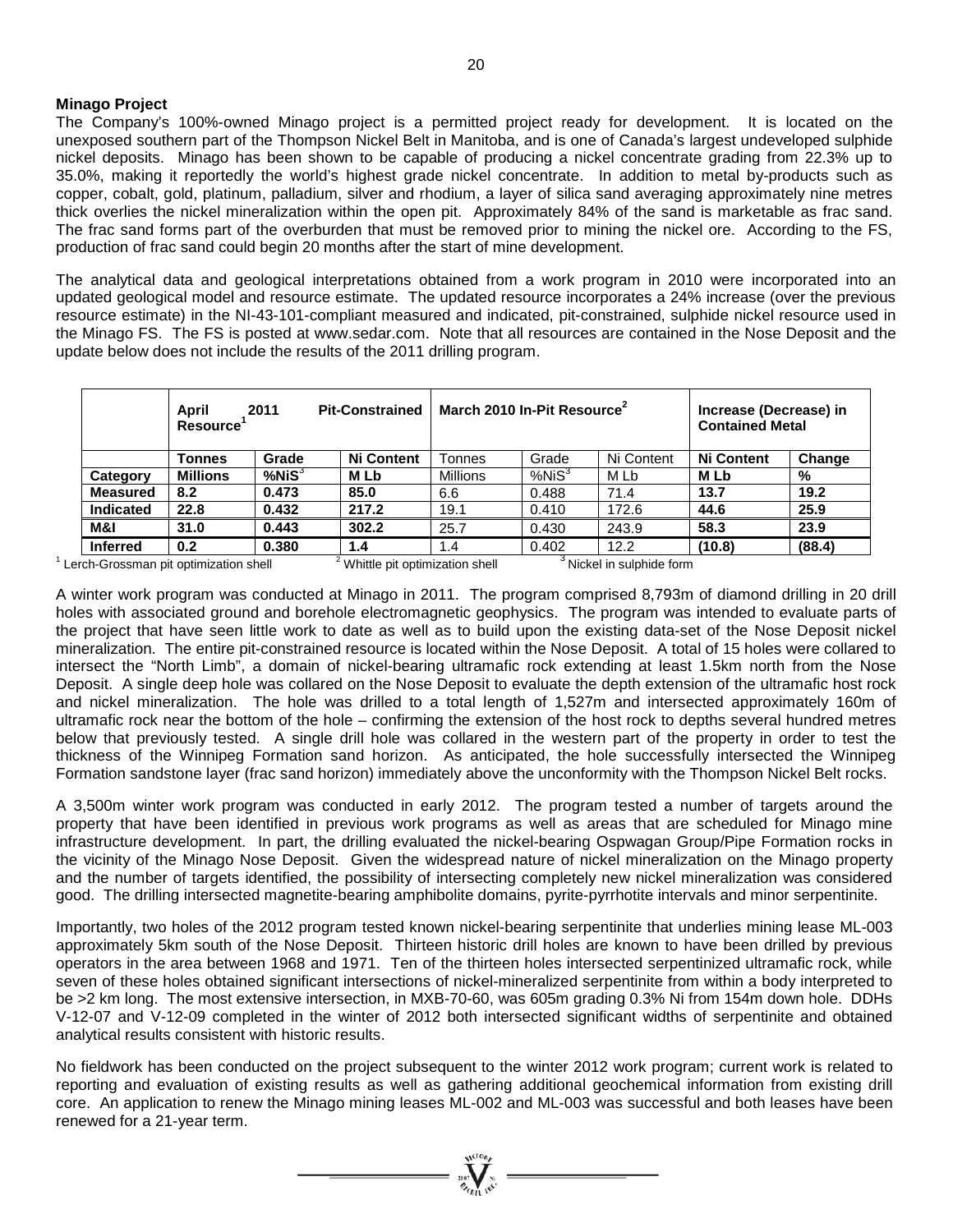On August 23, 2011, the Manitoba Government issued Victory Nickel's final EAL for the Minago project. The licence expires on August 22, 2014 unless the Company completes a certain amount of work to move the project forward. During 2013, the Company has complied with the conditions of the EAL and, in December, filed an Environmental Act Proposal ("EAP") to amend the EAL to relocate the proposed tailings and waste rock management facility. The construction of drainage ditches installed to lower down the water table within the pit shell limits, the installation of Flow Gauging and Telemetry systems and the implementation of a comprehensive environmental monitoring program are considered part of the site development necessary to maintain the EAL which would otherwise expire in August, 2014.

#### *Frac Sand*

An indicated resource of 15 million tonnes of sandstone has been estimated to occur within the current Minago pit shell. The frac sand component of this resource of approximately 11 million tonnes is a significant contributor to the positive economics at Minago. As part of the FS, Outotec produced a feasibility-level design for a frac sand plant complete with capital and operating costs to produce 1,140,000 tonnes of frac sand annually for a ten-year period. Considerable potential exists to expand the resource beyond the limits of the current pit.

#### **EXPLORATION AND EVALUATION ACTIVITIES**

For the nine months ended September 30, 2014, the Company incurred exploration expenditures on its E&E projects of \$161,000 (September 30, 2013 - \$84,000). Expenditures have been minimal due to the tight equity markets and management's focus on Victory Silica and the frac sand business. The 2013 expenditures are shown before the transfer of \$392,000 through operations with respect to the Lynn Lake option receipts in excess of carrying value.

#### **Lac Rocher**

Lac Rocher is located in northwestern Québec and has measured (0.29 million tonnes grading 1.23% Ni) and indicated (0.51 million tonnes grading 1.05% Ni) resources of 0.80 million tonnes grading 1.12% nickel, at a 0.5% nickel cutoff, for approximately 20 million pounds of in-situ nickel located between surface and 125 vertical metres. Additional inferred resources total 0.44 million tonnes grading 0.65% Ni. Mineralization remains open to the southwest. The breakeven price of nickel per lb in the Lac Rocher PEA was US\$9.74 with copper at US\$3.65.

The Lac Rocher property is subject to a discovery incentive plan (the "DIP") to reward certain individuals involved in the discovery of Lac Rocher with a 2% net smelter royalty ("NSR") for mines that were discovered on certain properties prior to the expiry of the DIP. The NSR is payable only on revenues earned after recovery of all development costs for any mine on the property. The terms of the DIP provide the Company with a right of first refusal on any proposed disposition of the NSR. In addition, the DIP contains put/call provisions under which the Company may be required to purchase, or may exercise an option to purchase, the NSR at the value of its discounted cash flows, as defined therein. The Lac Rocher property is the only property subject to the DIP. As the Lac Rocher property is not yet in production, no royalties are currently payable.

Year round access is now available to the site. In December 2009, diamond drilling was conducted to provide geotechnical data deemed necessary for future portal and ramp development. An InfiniTem ground electromagnetic survey was conducted over a portion of the property to test for deeper extensions to the nickel mineralization. At the same time, evaluation of the availability of borrow material was also conducted in the local region. In 2013, a program to retrieve all accessible drill core from the site was conducted. This core will be securely stored in Chibougamau at the Copper Rand mine site before being moved to permanent storage.

#### **Mel Project**

The Mel project is located on the Thompson Nickel Belt, just north of Thompson, Manitoba. It is a large property, approximately 25km east-west by about 6km north-south, and remains underexplored.

Mel has an indicated resource of 4.3 million tonnes grading 0.88% nickel (approximately 83 million pounds in-situ nickel) and an additional inferred resource of one million tonnes grading 0.84% nickel (approximately 19 million pounds in-situ nickel) and offers significant exploration upside as well as near-term production potential.

The Company had earned a 100% ownership of Mel subject to a 51% Vale back-in right. During the third quarter of 2010, the Company announced that Vale had determined that it would not exercise its back-in right. Title to the property has been transferred. Accordingly, the Company is in a position to determine future programs at Mel in its sole discretion.

Ten drill holes, totalling 3,459m, comprised the 2011 winter work program on the Mel Property, the first managed by the Company. Two drill holes, totalling 739m, were collared to test a UTEM geophysical anomaly approximately 700m north of the Mel deposit associated with earlier prospective nickel results; no sulphide mineralization was encountered. Eight

=  $\sum_{i=1}^{n} \sum_{j=1}^{n} \sum_{j=1}^{n}$  =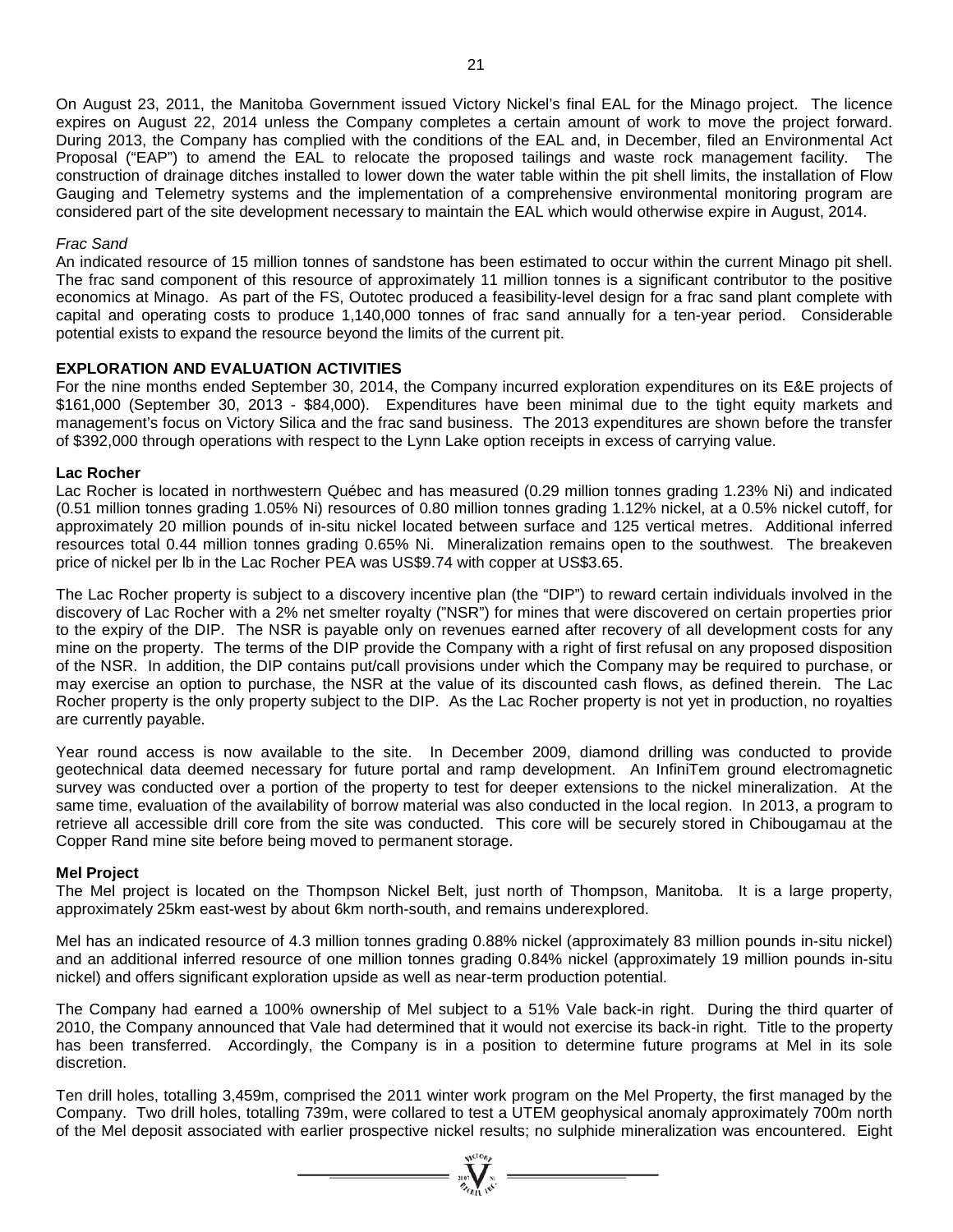The re-evaluation of the Mel dataset is continuing for both the drill hole data on the Mel deposit and the considerable drilling (111 drill holes) conducted of the claims portion of the property. The study has included reinterpretation of the geological context in order to evaluate new or under-tested target areas for future work and that can be incorporated into further, more refined, modelling of the Mel resource. No fieldwork was conducted during 2012 or in 2013 to date. An application to renew Mel mining lease ML-007 was successful and the lease has been renewed for a 21-year term.

Under the terms of the option agreement, Vale must mill ore from the Mel project at cash costs plus 5% subject to capacity availability and metallurgy – this is unaffected by Vale's decision not to exercise its back-in right. Furthermore, in accordance with the terms of the agreement with Vale, they now are entitled to a 10% royalty on "distributable earnings" as defined in the agreement. Distributable earnings is defined as net revenue less operating expenses, before federal and provincial income taxes, after provincial mining taxes and less aggregate pre-production capital but before depreciation.

### **Lynn Lake**

The Lynn Lake property is located in the historic mining town of Lynn Lake in northern Manitoba, about 320km by road northwest of the Thompson mining camp.

As discussed earlier and described in Note 12 to the 2013 Audited Consolidated Financial Statements, the Company had optioned Lynn Lake to Prophecy Coal with subsequent assignment to Wellgreen. In March, 2014, Wellgreen relinquished the option on the property and it has reverted to the Company. On November 4, 2014, the Company announced that it had optioned the Lynn Lake project to Corazon, an Australian listed public company with assets in the Lynn Lake area.

## **FRAC SAND SEGMENT**

As explained above, the Frac Sand segment is managed and operated by Victory Silica's executives and employees although the business and operating assets are part of Victory Nickel (refer also to Note 21 in the Unaudited Condensed Consolidated Financial Statements). The segment is located in Canada although sand as raw material is currently imported from the US. The plan is to eventually produce both domestic and imported sand.

On June 19, 2012, the Company announced this initiative through the creation of Victory Silica and the hiring of Ken Murdock as its CEO. The objective is to establish the Company as a supplier of premium frac sand prior to commencing frac sand sales from the Minago project at the same time as generating significant cash flow. On January 9, 2013, the Company announced that it had completed an asset purchase agreement for the purchase of the 7P Plant assets.

The Company then proceeded to implement Phase One of its three phase business plan. Phase One provided for the refurbishment and upgrading of the 7P Plant to a capacity of 500,000 tpa of high-quality frac sand.

The 7P Plant was completed in March 2014 followed by commissioning until early August. During commissioning and to September 30, 2014, the 7P Plant produced 62,740 tons of frac sand and, to the end of September 2014, 46,202 tons of this sand was sold. In addition, 7,429 tons of finished goods inventory was built up. Production tonnage includes approximately 8,072 tons of sand which have been included in raw materials inventory. The balance of 37 tons represents losses. The cost to purchase and complete the 7P Plant upgrade was approximately \$4,867,000; \$5,570,000 including the cost of leased equipment (and before amortization). The 7P Plant reached full staff complement early in the fourth quarter with the addition of the fourth crew and is expected to generate positive cash flow in the near future.

The first sales of sand were made in March 2014 and sales revenue of \$1,702,000 was realized from commissioning stage production in the second quarter of which \$274,000 was netted against pre-operating expenses in the first quarter. Revenue to September 30, 2014 amounted to \$7,377,000 with associated cost of goods sold of \$6,786,000. To September 30, 2014, the Company achieved a net margin of \$13.32 per ton sold; on an encouraging note, the net margin achieved for the three months ended September 30, 2014 was \$21.49 which is further indication of operating improvements as the 7P Plant moved through commissioning. As explained, the commissioning stage included inefficiencies which are being resolved through training and experience as well as the positive impact of increased volumes through the plant.

Successful completion of Phase One will now lead to Phase Two which provides for the building of a wash plant in Wisconsin, US followed by Phase Three which provides for the construction of a second dry processing facility in Manitoba with a capacity of approximately 1,000,000 tpa.

=  $\sum_{y=0}^{y} \sum_{y=0}^{y}$  =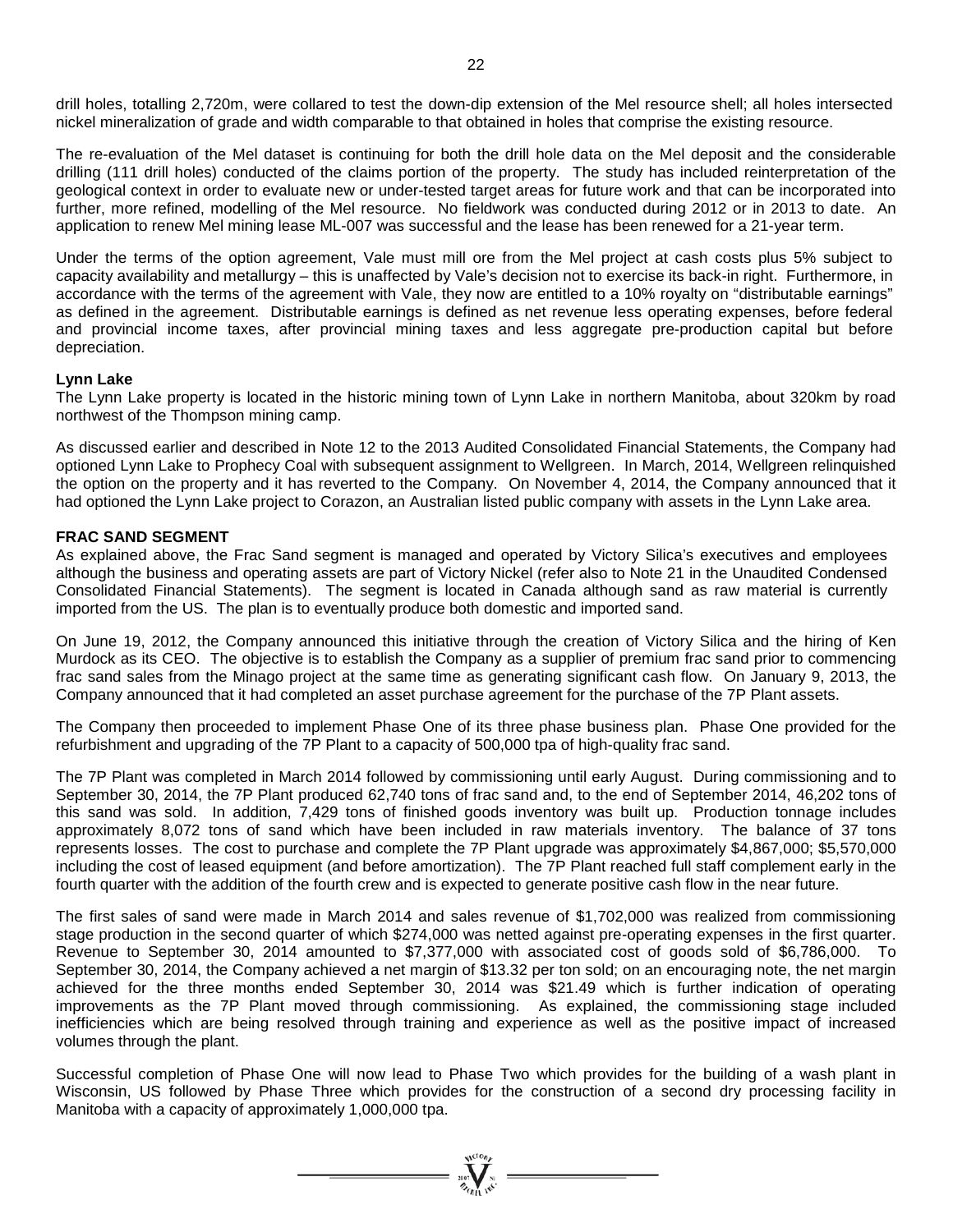### **IMPAIRMENT ANALYSIS UPDATE**

While the metals markets and other general economic factors continue to be relatively stable, there has been no marked recovery except for a strengthening US dollar. The Company performed a detailed impairment analysis on each of its E&E projects and the MP&D project as at December 31, 2013. The Company does not believe that there have been any material changes to date which would adversely affect this analysis. Furthermore there has been no change in management's plans for the projects which would cause a reassessment.

Management concluded that no impairment existed in each of its projects effective September 30, 2014 and that costs incurred to date are recoverable. The Company will continue to monitor developments as they occur in the metals markets and the economy and will update its impairment analysis to take account of any such changes, as appropriate.

#### **CRITICAL ACCOUNTING ESTIMATES AND JUDGEMENTS**

Critical accounting estimates and judgements used in the preparation of the consolidated financial statements include determining the carrying value of investments, MP&D and E&E projects, assessing the impairment and classification of long-lived assets, determining the recoverability of deferred income tax assets, the valuation of the convertibility feature of the loans and promissory notes, the valuation of share-based payments and the disclosure of contingencies and going concern matters. These estimates involve considerable judgement and are, or could be, affected by significant factors that are out of the Company's control.

For a complete list of the significant accounting policies as well as information concerning the use of estimates, judgements and measurement uncertainty, reference should be made to Note 3 to the Company's 2013 Audited Consolidated Financial Statements. The Company's financial statements have been prepared using the going concern assumption; reference should be made to Note 1 to the Company's 2013 Audited Consolidated Financial Statements.

The recorded value of the Company's E&E projects and the MP&D project is based on historic costs that are expected to be recovered in the future. The Company's recoverability evaluation is based on market conditions for minerals, underlying mineral resources associated with the properties and future costs that may be required for ultimate realization through mining operations or by sale. The Company is in an industry that is exposed to a number of risks and there is always the potential for a material adjustment to the value assigned to these assets. Such risks also extend to the evaluation of fair values of net assets upon acquisition.

The fair value of the stock options and warrants, as well as the embedded option derivative in the promissory note, is calculated using the Black-Scholes option-pricing model that takes into account the exercise price, expected life of the option/warrant, expected volatility of the underlying shares, expected dividend yield, and the risk-free interest rate for the term of the option/warrant or embedded option derivative.

The Company has determined that it is highly probable that Victory Nickel will generate returns sufficient to utilize its taxable losses prior to their expiry. This is a significant judgement that, dependent upon future events, may turn out to be incorrect. Presently, since Victory Silica is in its pre-operating phase, a full valuation allowance has been recorded against losses incurred in that subsidiary.

### **NEW ACCOUNTING POLICIES**

IFRS issued by the International Accounting Standards Board ("IASB") have been adopted in the Company's 2013 Audited Consolidated Financial Statements. Note 3 to those statements include the accounting policies that have been applied. Note 3 to the Unaudited Condensed Consolidated Financial Statements includes new accounting policies required for transactions and balances which have arisen from changes in the Company's activities – particularly in relation to the frac sand business. These are as follows:

#### **Revenue recognition**

Revenues from frac sand sales are recognized when legal title passes to the customer which may occur at the Company's production facility, rail origin or at the destination terminal or transload facility. At that point, delivery has occurred, evidence of a contractual arrangement exists and collectability is reasonably assured.

#### **Inventory**

Finished products and raw materials inventories are valued at the lower of cost and net realizable value. Cost comprises all costs of purchase, costs of processing and other costs incurred in bringing inventories to their present location and condition. Net realizable value for finished products and raw materials is generally considered to be the selling price of the finished product in the ordinary course of business less the estimated costs of completion and estimated costs to make the sale. Inventory is reviewed to ensure the carrying value does not exceed net realizable value. A writedown is recognized when carrying cost exceeds net realizable value. The writedown may be reversed if the circumstances which

 $= \sum_{\substack{i=1\\ i\neq j}}^{\infty} \sum_{\substack{i=1\\ i\neq j}}^{\infty}$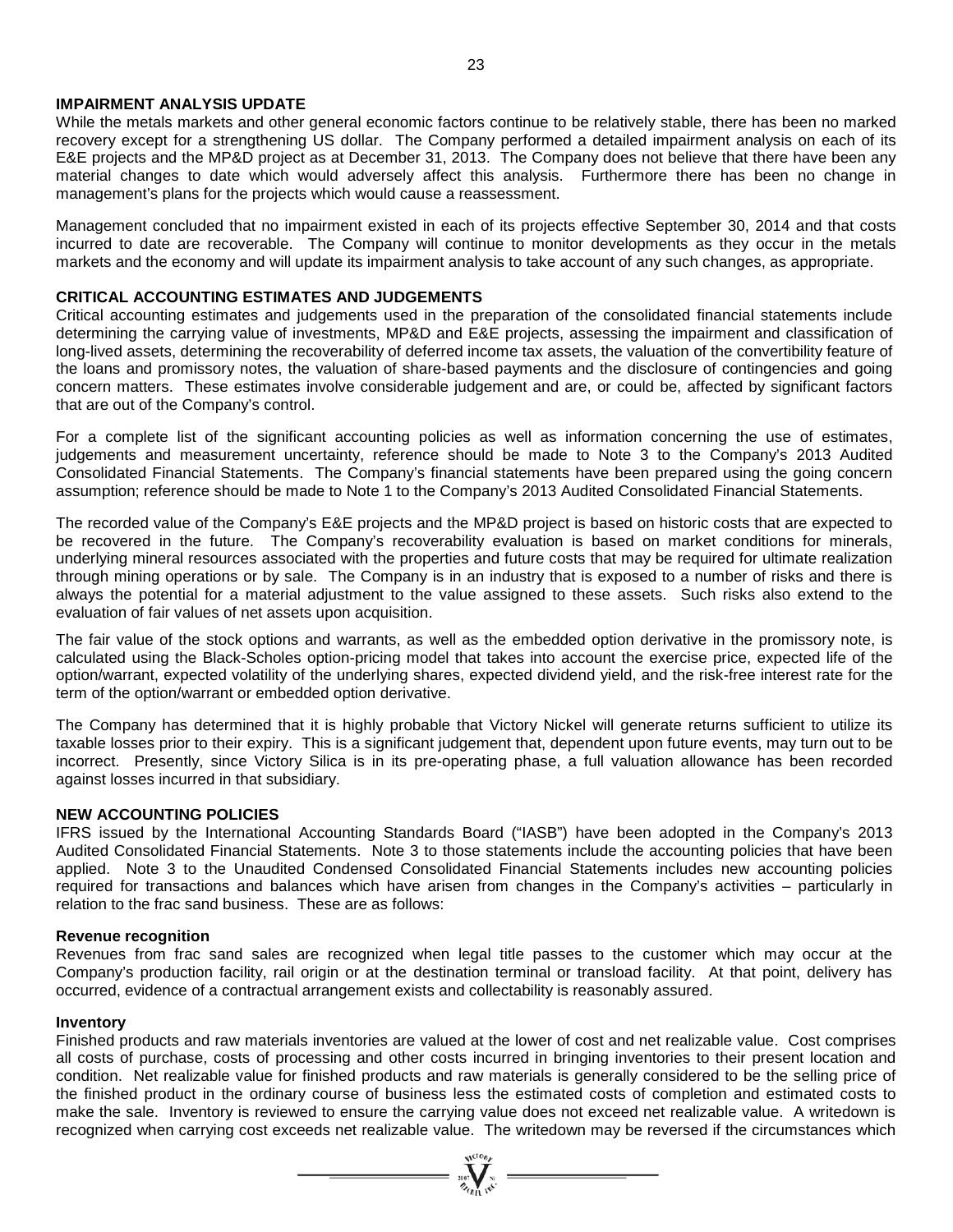caused it no longer exist.

### **Property, plant and equipment**

The 7P Plant has commenced operation and accordingly, amortization of plant equipment commenced during the period. Plant and equipment at the 7P Plant (other than mobile equipment) is being amortized on a straight-line basis based on estimated useful lives of between five and ten years.

# **FUTURE ACCOUNTING CHANGES**

### **New Standards and Interpretations Not Yet Adopted**

Since the issuance of the Company's 2013 Audited Consolidated Financial Statements, the IASB and International Financial Reporting Interpretations Committee ("IFRIC") have issued no new and revised standard and interpretations which are applicable to the Company or which have caused changes to its accounting policies. Refer to Note 3 to those statements.

## **CORPORATE GOVERNANCE**

The Company's Board of Directors is responsible for ensuring that management fulfils its responsibilities for financial reporting and internal control and exercises this responsibility principally through the Audit Committee. The Audit Committee, which is comprised of directors, none of whom are employees or officers of the Company, meets with management to review the Unaudited Condensed Consolidated Financial Statements to satisfy itself that management is properly discharging its responsibilities to the directors who approve the financial statements. The Board of Directors has also appointed compensation and corporate governance and nominating committees composed of non-executive directors.

### **Design of Disclosure Controls and Procedures**

The Company's Chief Executive Officer and Chief Financial Officer, (collectively, the "Certifying Officers"), are responsible for designing a system of disclosure controls and procedures, or causing them to be designed under their supervision, to provide reasonable assurance that information required to be disclosed in reports filed with or submitted to, securities regulatory authorities is recorded, processed, summarized and reported within the time periods specified under Canadian securities laws and that material information relating to the Company is made known to them with respect to financial and operational conditions to allow timely decisions regarding required disclosure. For the fiscal quarter ended September 30, 2014, the Certifying Officers have concluded that the design of the Company's disclosure controls and procedures were effective as at September 30, 2014. Such controls are facilitated by the small size of the Company's senior management team and their access to material information.

There were no changes to the Company's disclosure controls and procedures that occurred during the quarter ended September 30, 2014 that materially affected, or are reasonably likely to affect, the Company's disclosure controls and procedures.

### **Design of Internal Controls over Financial Reporting**

The Company's Certifying Officers are responsible for designing a system of internal controls over financial reporting, or causing them to be designed under their supervision, to provide reasonable assurance regarding the reliability of financial reporting and preparation of consolidated financial statements for external purposes in accordance with Canadian GAAP. The Company used the COSO (1992) control framework and is in the process of updating its methodology to incorporate the COSO (2013) framework into its analyses for 2014. The COSO Board has made the COSO (1992) framework available for use until December 15, 2014 at which date it will be considered superseded. For the fiscal quarter ended September 30, 2014, the Certifying Officers have concluded that the design of the Company's internal controls over financial reporting and procedures were effective as at September 30, 2014. During the period, the Company made improvements to the controls over financial reporting as part of its continuous improvement process and as part of its frac sand initiative. As may reasonably be expected, the entry into a new business requires new processes and controls which evolve as the business matures. As the frac sand business is still in the very early stages of the project initiative, changes in day-to-day operations are being experienced and therefore, the processes and controls required are still evolving. Controls around processes that have material impact to the financial statements such as Sales and Inventory are not operating in accordance to the design of the Company's internal control. As a result, mitigating controls for these processes were implemented and reliance was placed on these mitigating controls by management and will continue to be until the frac sand business matures.

The management of the Company was required to apply its judgement in evaluating the cost-benefit relationship of possible controls and procedures. The result of the inherent limitations in all control systems means no evaluation of controls can provide absolute assurance that all control issues and instances of fraud, if any, have been detected.

=  $\sum_{\substack{300 \text{ N} \text{ odd}}}^{\substack{300 \text{ N} \text{ odd}}}$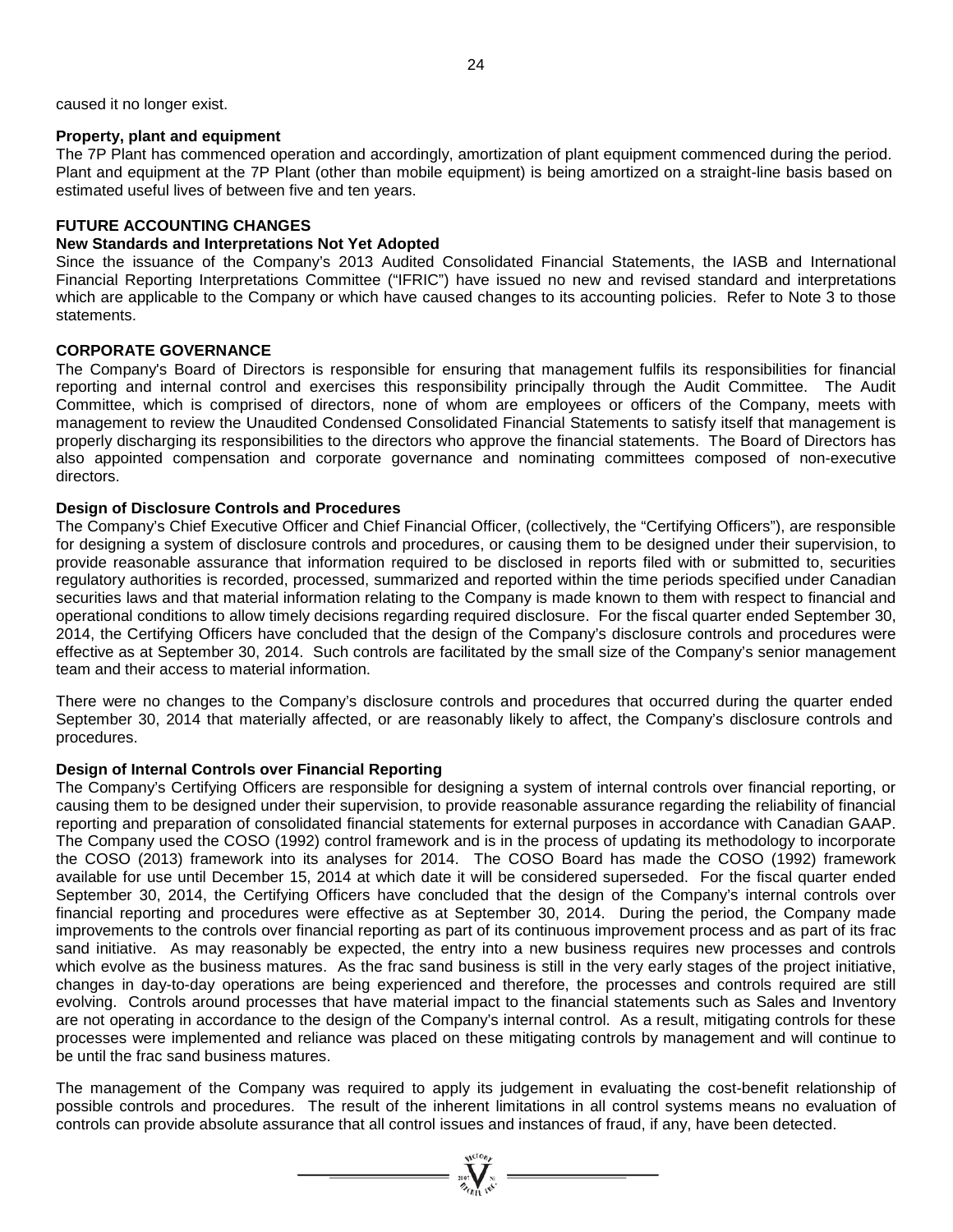## **TRANSACTIONS WITH RELATED PARTIES AND MANAGEMENT AGREEMENT WITH NUINSCO RESOURCES LIMITED**

### **Related Party Balances and Transactions for Services**

Short-term employee benefits provided by the Company to key management personnel include salaries, directors' fees, statutory benefit contributions, paid annual vacation and paid sick leave as well as non-monetary benefits such as medical care. The Company's non-monetary benefit package for key management personnel is the same as that available to all full-time employees. In addition to short-term employee benefits, the Company may also issue options and shares as part of the Stock Option Plan and Share Bonus Plan (Notes 17 and 19 to the 2013 Audited Consolidated Financial Statements). Payables to key management personnel generally relate to directors' fees, consulting fees, and expense reimbursements.

Balances and transactions with related parties as at September 30, 2014 and December 31, 2013 and for the three and nine months ended September 30, 2014 and 2013 are shown in the following tables:

|                                     | September 30, |  |      |
|-------------------------------------|---------------|--|------|
|                                     | 2014          |  | 2013 |
| <b>Balances Outstanding</b>         |               |  |      |
| Payable to key management personnel | 309           |  | 119  |

Key management personnel compensation comprises:

|                                         | Three months ended<br>September 30, |  |      | Nine months ended<br>September 30, |       |  |      |
|-----------------------------------------|-------------------------------------|--|------|------------------------------------|-------|--|------|
|                                         | 2014                                |  | 2013 |                                    | 2014  |  | 2013 |
| Short-term employee benefits            | 234                                 |  | 180  |                                    | 900   |  | 682  |
| Share-based payments - options          | 183                                 |  | 6    |                                    | 254   |  | 124  |
| Share-based payments - Share Bonus Plan | $\blacksquare$                      |  | 49   |                                    | ۰     |  | 66   |
|                                         | 417                                 |  | 235  |                                    | 1.154 |  | 872  |

### **Balances and Transactions with Nuinsco Resources Limited under the Management Agreement**

The Company shares management, administrative assistance and facilities with Nuinsco pursuant to a management agreement; management operates under the supervision of the respective board of directors of each respective company; there is only one common director, being Mr. René Galipeau. As described earlier, Nuinsco became a related party of the Company effective July 30, 2013. The costs charged by Nuinsco are recorded at the cost to Nuinsco of such services plus 10 per cent. The management agreement commenced February 1, 2007 and is terminable by the Company upon 180 days' notice and by Nuinsco upon 90 days' notice. The Company served notice of termination on September 5, 2014; accordingly, the management agreement will cease around the end of February 2015. The Company expects to replace the management agreement with a cost-sharing agreement with Nuinsco.

Balances and transactions with Nuinsco under the management agreement as at September 30, 2014 and December 31, 2013 and for the three and nine months ended September 30, 2014 and 2013 are shown in the following tables:

|                                                            | September 30, |                          | December 31, |
|------------------------------------------------------------|---------------|--------------------------|--------------|
|                                                            |               | 2014                     | 2013         |
| <b>Balances Outstanding under the Management Agreement</b> |               |                          |              |
| Payable to Nuinsco Resources Limited                       |               | $28 \quad$ $\frac{6}{3}$ | 56           |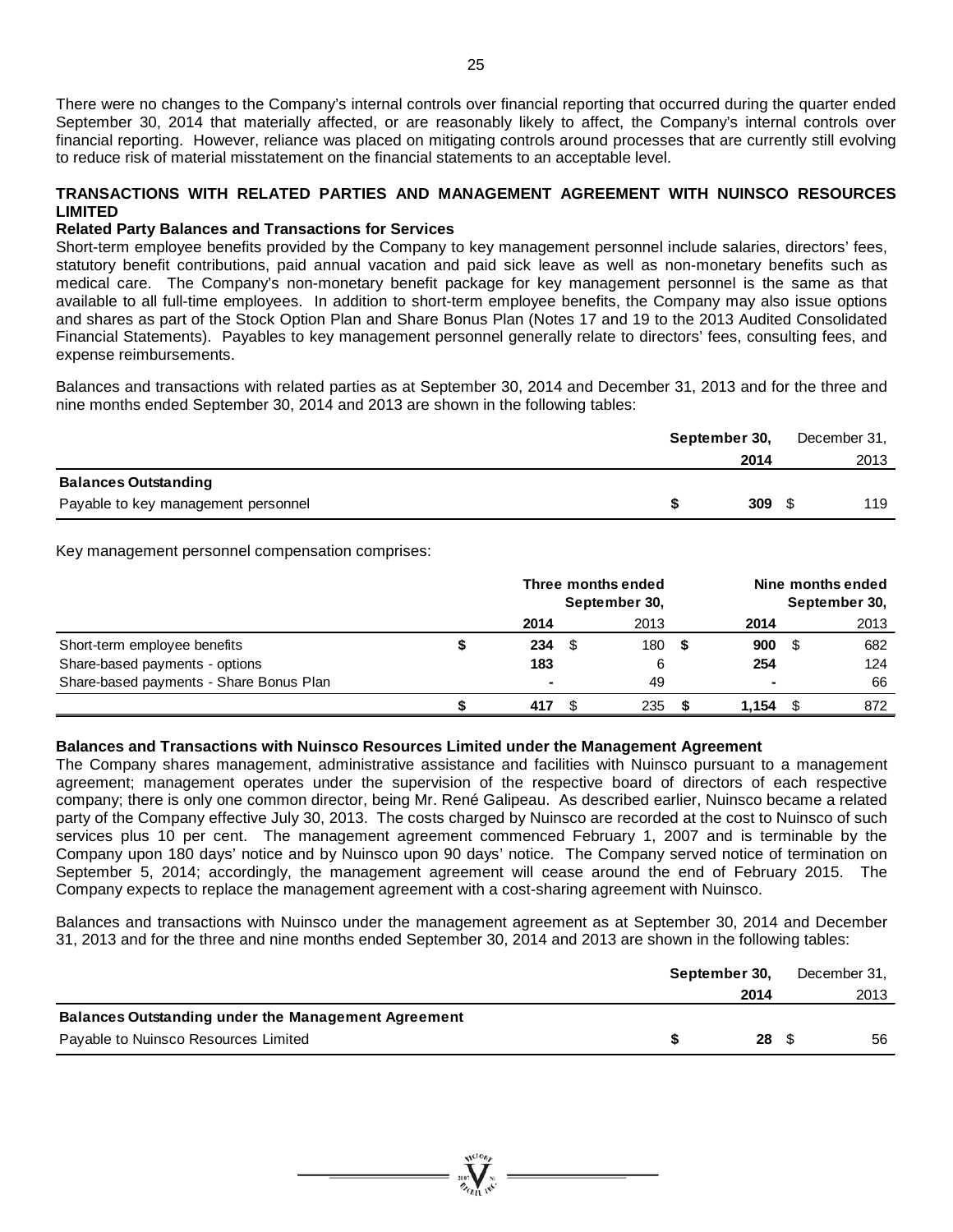|                                                          | Three months ended<br>September 30, |      |      | Nine months ended<br>September 30, |                 |      |      |
|----------------------------------------------------------|-------------------------------------|------|------|------------------------------------|-----------------|------|------|
|                                                          | 2014                                |      | 2013 |                                    | 2014            |      | 2013 |
| <b>Transaction Values under the Management Agreement</b> |                                     |      |      |                                    |                 |      |      |
| Overhead charges from Nuinsco Resources Limited          | 190S                                |      | 204S |                                    | 549 \$          |      | 517  |
| Overhead charges to Nuinsco Resources Limited            |                                     | - \$ |      | 2 S                                |                 | - \$ | 17   |
| Project costs charged to Nuinsco Resources Limited       |                                     | 7 S  |      | 8 S                                | 20 <sup>5</sup> |      | 30   |
| Project recoveries charged by Nuinsco Resources Limited  | 24 S                                |      | 11 S |                                    | 53 S            |      | 14   |

Amounts due to or from Nuinsco under the management agreement are unsecured, non-interest bearing and due on demand. Amounts due to or from Nuinsco thereby are settled on a regular basis.

#### **Balances and Transactions with Nuinsco under the Participating Interest**

The terms of the Participating Interest are described in Note 15 to the Unaudited Condensed Consolidated Financial Statements as well as in the Liquidity and Capital Resources section of this MD&A. A summary of the balances and transactions related thereto is included in the table and accompanying note below:

|                                                   | September 30, | December 31,  |
|---------------------------------------------------|---------------|---------------|
| <b>Participating Interest</b>                     | 2014          | 2013          |
| Advance for working capital                       | \$<br>1,000   | 1,000<br>- \$ |
| Advance under Amended Loan for standby commitment | 1,207         | 1,207         |
| Aggregate advances                                | 2,207         | 2,207         |
| Less: settled in Units of Victory Nickel          | (1, 207)      | (1, 207)      |
| Less: unamortized loan fees                       | (59)          | (189)         |
|                                                   | 941           | 811           |
| Change in fair value                              | 3,583         | 3,289         |
| <b>Participating Interest</b>                     | 4,524         | 4,100<br>-S   |

The Company has accrued \$12,000 for commitment fees payable in shares to Nuinsco with respect to the Amended Loan and these are included in *Finance costs* for the respective period to which they relate. Victory Nickel incurred interest of \$nil and \$50,000 for each of the three and nine months ended September 30, 2014 (2013 - \$43,000 and \$90,000) which amounts were paid in cash at the end of each respective quarter.

### **OUTSTANDING SHARE DATA**

As at November 7, 2014, the Company had 57,615,698 common shares issued and outstanding (after giving retroactive effect to the Share Consolidation). In addition, there were 3,590,000 stock options and 12,800,547 warrants outstanding which, if exercised and issued, would bring the fully diluted issued common shares to a total of 74,006,245 and would generate cash of approximately \$5,866,000 (excluding the warrants from the SPA Loan). However, many of the options are not "in the money" and most of the warrants could not be exercised until July 31, 2014.

### **RECENT DEVELOPMENTS**

### **Financing**

On October 1, 2014, the Company completed the arrangement of short-term financing by way of a promissory note amounting to US\$2,000,000. An advance of US\$250,000 pursuant to that financing was received on September 30, 2014 pending documentation. The promissory note bears interest at an annual rate of 28% and is due on December 1, 2014. The promissory note has been fully drawn down.

### **Option of Lynn Lake**

On November 4, 2014, the Company announced it had optioned its Lynn Lake property to Corazon, an Australian public company (ASX: CZN).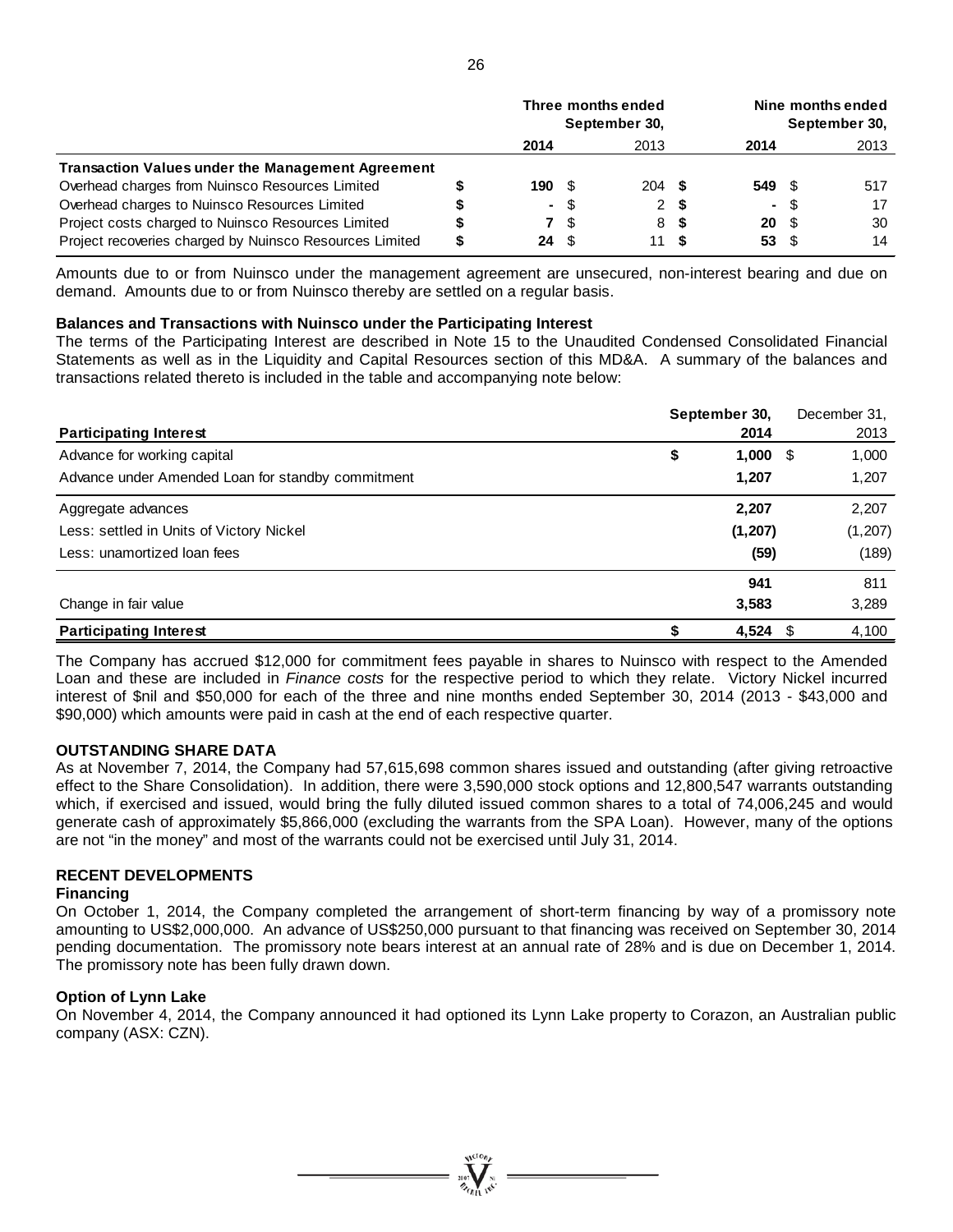### **RISKS AND UNCERTAINTIES**

The exploration and development of natural resources are speculative activities that involve a high degree of financial risk. Additionally, there are specific risks related to the Company's presence in the frac sand market. The risk factors which should be taken into account in assessing Victory Nickel's activities and an investment in its securities include, but are not necessarily limited to, those set out in detail in the Company's 2013 MD&A. A summary is provided below.

The relative significance of each risk described below will vary as a function of several factors including, but not limited to, the state of the economy, the stage of Victory Nickel's projects, the availability of financing on acceptable terms and other matters.

Any one or more of these risks could have a material adverse effect on the value of any investment in Victory Nickel and the business, financial condition, operating results or prospects of Victory Nickel and should be taken into account in assessing Victory Nickel's activities.

### **Industry Risks**

#### *Speculative Nature of Mineral Exploration*

Mineral exploration is highly speculative in nature, involves many risks and frequently is non-productive. There is no assurance that Victory Nickel's exploration efforts will be successful. No assurance can be given that Victory Nickel's exploration programs will result in the establishment or expansion of resources or reserves.

#### *Evaluation and Development Projects*

In general, evaluation and development projects have no operating history upon which to base estimates of future cash operating costs. For evaluation and development projects such as the mineral resource properties owned by Victory Nickel, estimates of proven and probable reserves are, to a large extent, based upon the interpretation of geological data obtained from drill holes and other sampling techniques and feasibility studies. The costs estimated under the FS for Minago differed from the PEA and may differ again upon actual development.

#### *Frac Sand Industry*

Frac sand processing is a new business for Victory Nickel. The industry is closely linked to the oil and gas industry and is therefore affected by economic factors impacting that industry, including the effect of future cycles based on historic experience. Demand for frac sand is influenced by many factors, including: global and regional economic and political events and conditions, fluctuations in pricing and availability of oil and gas and other energy sources, demand for oil and gas products, demand for cars and other vehicles, technological innovation impacting alternative energy sources, changes in the regulatory framework for mining and processing frac sand and the hydraulic fracturing industry. The oil and gas industry can be prone to sudden, unexpected production slowdowns which may impact exploration, development, production and well completion activities. These factors cannot readily be predicted or controlled. Negative developments could cause the demand for frac sand products to decline which could have adverse effects on business, financial condition, results of operations, cash flows and prospects.

With respect to the frac sand industry itself, risks include: changes in transportation availability and pricing, inclement or hazardous weather conditions from flooding or climate change, environmental hazards, industrial accidents, changes in the regulatory framework impacting mining, processing and the fracking industries in both Canada and the US, inability to procure sand in the required quantities or qualities, inability to obtain replacement parts or equipment on a timely basis, reduction in the availability of water for processing, inability to hire, train and retain qualified staff at acceptable rates; and other technical difficulties or failures. Any prolonged downtime could impact deliveries and reputation.

The fracking industry has been hailed as significantly contributing to North America's energy self-sufficiency. A combination of techniques is used, any changes impacting the use of frac sand as a proppant through regulation or technological innovation may negatively impact the frac sand industry. In addition, heightened political, regulatory and public scrutiny of hydraulic fracturing practices could potentially expose us or our customers to increased legal and regulatory proceedings, and any such proceedings could be time-consuming, costly or result in substantial legal liability or significant reputational harm.

### *Competition*

The mineral exploration business is highly competitive in all of its phases. Victory Nickel competes with numerous other companies and individuals, including competitors with greater financial, technical and other resources than Victory Nickel, in the search for and acquisition of exploration and development rights on attractive mineral properties. There is no assurance that Victory Nickel will compete successfully in acquiring exploration and development rights on such other properties or in securing customers, sand supplies or other resources such as transportation.

=  $\sum_{y \in V}$   $\sum_{y \in V}$   $\sum_{y \in V}$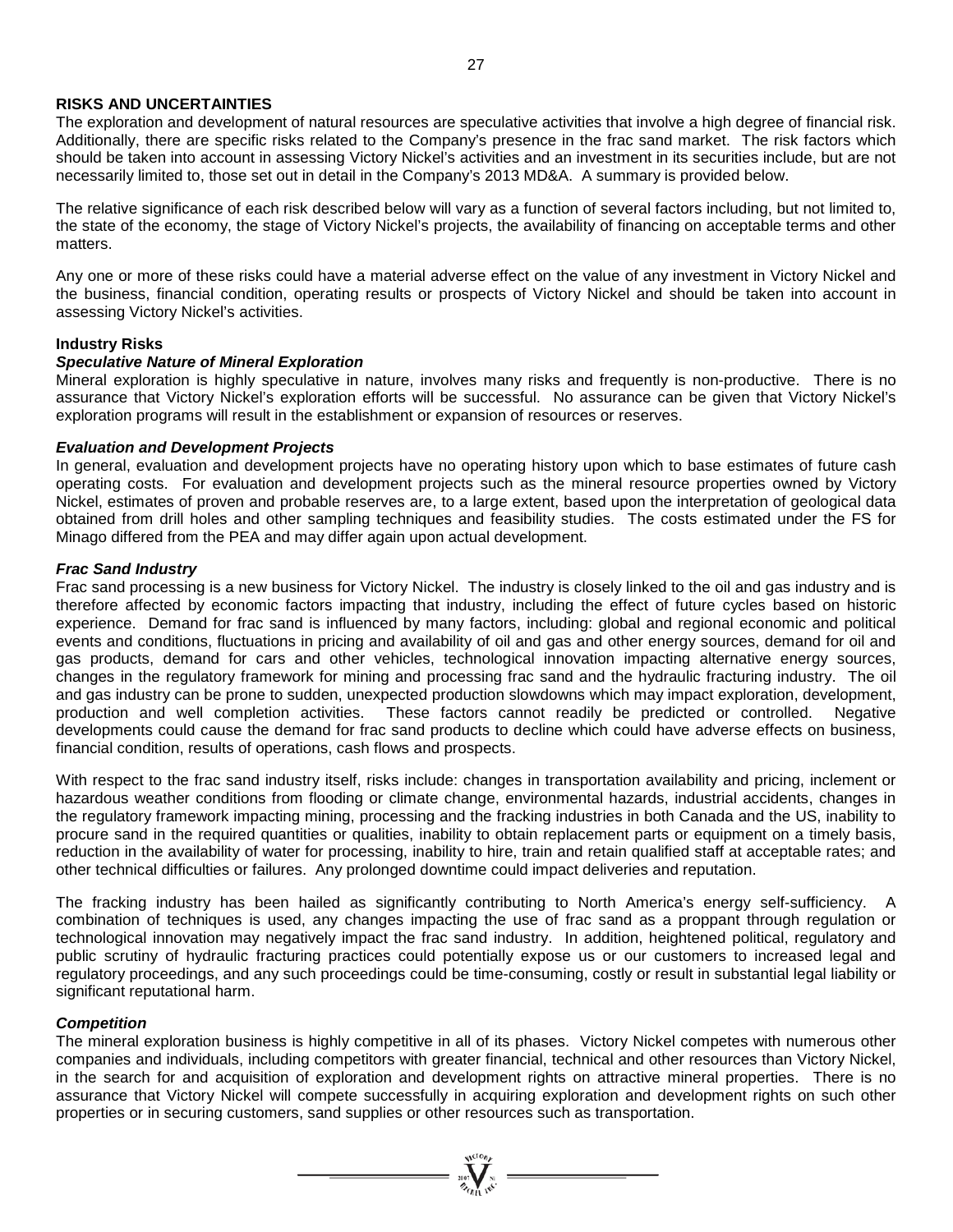Victory Nickel also faces competition in the frac sand market with respect to the frac sand initiative and there is no assurance that Victory Nickel will compete successfully processing and selling frac sand in such market. Frac sand is a proppant used in the completion and re-completion of oil and natural gas wells to stimulate and maintain oil and natural gas production through the process of hydraulic fracturing. Frac sand is the most commonly used proppant and is less expensive than other proppants, such as resin-coated sand and manufactured ceramics. A significant shift in demand from frac sand to other proppants, or the development of new processes to replace hydraulic fracturing altogether, could cause a decline in the demand for the frac sand the Company processes and result in a material adverse effect on the Company's financial condition and results of operations. If significant new reserves of raw frac sand are discovered and developed, and those frac sands have similar characteristics to the raw frac sand processed by the Company, the Company's ability to maintain or acquire contracts may be negatively impacted which could have a material adverse effect on the Company's results of operations and cash flows over the long term. Additionally, quality sand supply is a limited resource and the presently-identified sources are a significant distance away from the 7P Plant which provides logistical challenges in securing timely railcar and other transportation at acceptable prices.

### **Operational Risks**

#### *Limited History of Operations*

Victory Nickel has no history of earnings and limited financial resources. Victory Nickel currently has no operating mines and its ultimate success may depend on the ability of active mining operations to generate cash flow in the future, as well as its ability to access capital markets for its development requirements.

In particular, frac sand processing represents a new initiative for Victory Nickel which is expected to generate significant cash flow for the Company, if successful. While the Company believes it has mitigated the risks of entering a new market through the hiring of experienced personnel, there is no assurance that this initiative will be successful.

#### *Frac Sand Processing Operations*

The 7P Plant is newly-built and has just completed commissioning. Production risks might be expected to be higher for a new operation than one which has been in operation routinely. However, a new plant may have a reduced risk profile as far as reliability is concerned. Despite hiring experienced management, many new operators will be hired, while risks will be mitigated by training, it is possible that early production may experience excessive downtime. The availability of suitably-qualified staff at acceptable prices also represents a risk.

The procurement, production and delivery of frac sand can be logistically complex – transportation costs represent a significant portion of frac sand costs. Unavailability of appropriate transportation and rail cars or lines on a timely basis may impact turnaround and cause delays in deliveries. Changes in respective transportation costs or decreases in dependability may also impair the Company's ability to receive and/or deliver product with adverse effects on costs, revenues and reputation.

Processing frac sand includes substantial costs for energy – electricity and gas – as well as water. Problems in securing sufficient energy supply at appropriate prices would have impact on operating costs and the ability to recover those increased costs may be impaired.

The specifications for frac sand are detailed; maintaining a robust quality control process is key to producing a high-quality product. Failure to do so could cause lost revenues and lost reputation.

### *Development Targets, Permitting and Operational Delays*

There can be no assurance that Victory Nickel will be able to complete the planned development of its projects on time or on budget due to, among other things, delays in receiving required consents, permits and registrations, the delivery and installation of plant and equipment and cost overruns, or that the current personnel, systems, procedures and controls will be adequate to support Victory Nickel's operations. Any failure to meet development targets or other operational delays or inadequacies could have a material adverse effect. In particular, the Minago EAL was granted for a three-year period and expired on August 22, 2014. There is no guarantee that other development work will commence or that an extension will be granted. The Company believes that it has mitigated this risk through work performed on relocating tailings impoundments and the regulatory filings related thereto should either represent development or should extend the expiry.

The Company's frac sand business in its present phase, is reliant upon a third-party supplier of sand; any difficulties the supplier experiences with respect to securing, maintaining or extending permits for its properties and operations including appropriate water rights, may have adverse effects on the supply of sand.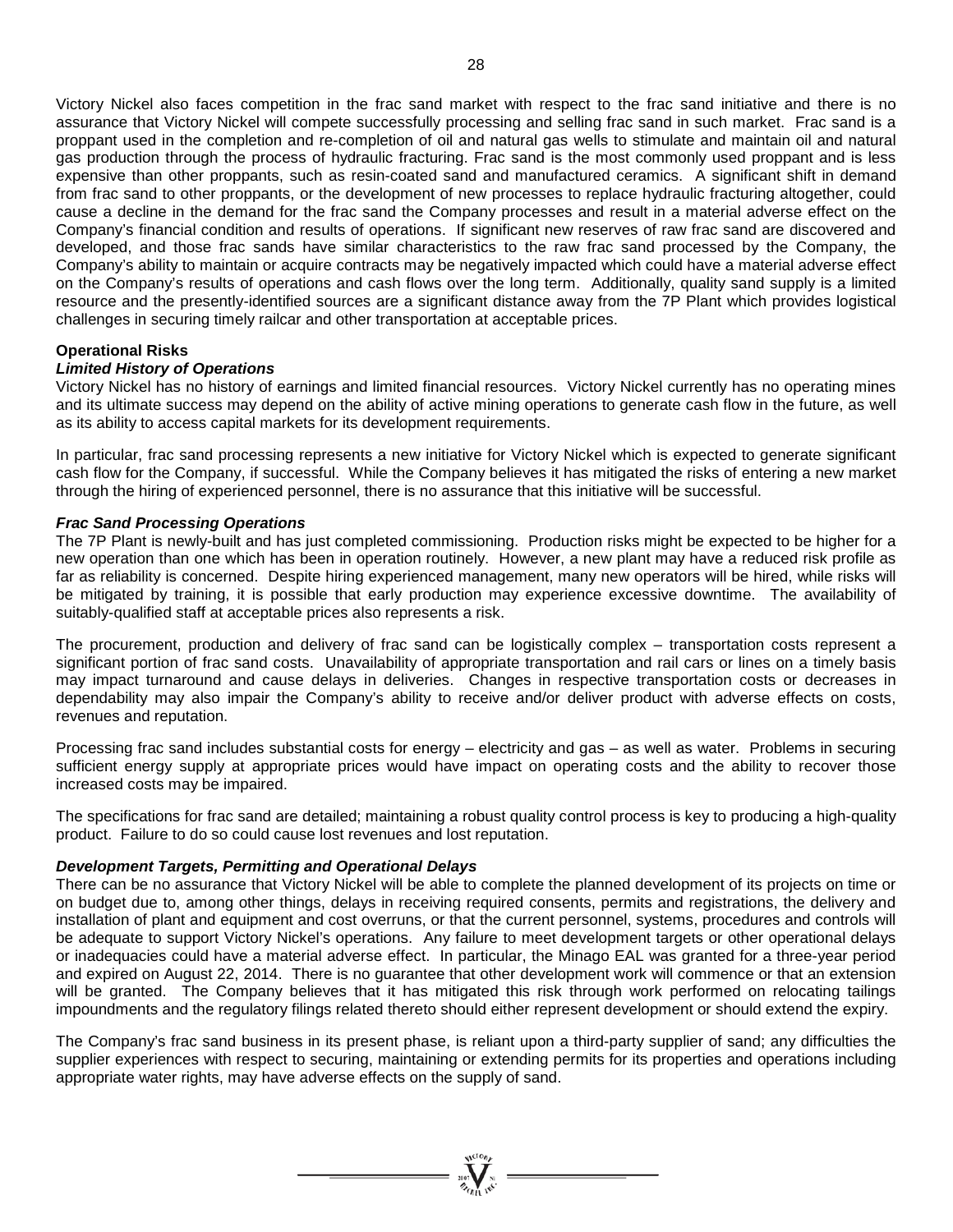#### *Resources and Reserves*

The figures for mineral resources and mineral reserves are estimates and no assurance can be given that the anticipated level of recovery and/or grades of mineral reserves or mineral resources will be realized.

The Company's frac sand business in its present phase is reliant upon one supplier for its product. The Company has no resources or reserves of its own that can presently be exploited. The frac sand resource at Minago is not contemplated to be developed until either Phase Three of the frac sand initiative or as part of the Minago FS which requires significant financing to be developed.

#### *Title Risks*

Victory Nickel's ability to hold various mineral rights require licences, permits and authorizations and, in some cases, renewals of existing licences, permits and authorizations from various governmental and quasi-governmental authorities. However, Victory Nickel's ability to obtain, sustain or renew such licences, permits and authorizations on acceptable terms is subject to changes in regulations and policies and to the discretion of the applicable governmental and quasigovernmental bodies.

#### *Insurance Risk*

Victory Nickel faces all of the hazards and risks normally incidental to the exploration and development of base metals, any of which could result in damage to life or property, environmental damage and possible legal liability for any or all such damage caused. Victory Nickel's activities may be subject to prolonged disruptions due to weather conditions depending on the location of operations in which Victory Nickel has interests; not all such risks are insurable.

Similarly, the frac sand processing plant faces many hazards and risks arising from the transportation and processing of frac sand materials, any of which could result in the matters described above. Again, not all such risks are insurable.

#### **Financial and Investment Risks** *Going Concern*

None of the Company's mining projects has commenced commercial production and, accordingly, the Company is dependent upon debt or equity financings, and the optioning and/or sale of resource or resource-related assets and/or the ability to generate sufficient cash flow from its other operating activities for its funding. The Company's 7P Plant completed commissioning during the third quarter 2014. It is expected that cash flow will be generated in the future sufficient to meet operating requirements with the ultimate potential to advance the Company's mining interests.

The recoverability of the carrying value of exploration and evaluation projects and the mine property and development project, and ultimately the Company's ability to continue as a going concern, is dependent upon either exploration results which have the potential for the discovery of economically-recoverable reserves and resources, the Company's ability to finance exploitation of its projects through debt or equity financings and the optioning and/or sale of resource or resourcerelated assets such as royalty interests for its funding or the success of the frac sand business referred to above.

However, should the Company not be able to reach successful cash flow generation and achieve profitable operations from frac sand business or continue to achieve favourable exploration results, obtain the necessary financing or achieve future profitable production or sale of properties, the carrying value of the Company's assets could be subject to material adjustment and, in addition, other adjustments may be necessary to these financial statements should such adverse events impair the Company's ability to continue as a going concern as contemplated under GAAP. There is no certainty, especially in the present environment, that the Company's initiatives to improve working capital will be successful or that working capital generated thereby will be sufficient to fund the Company's activities including project expenditures and corporate costs. These conditions indicate the existence of a material uncertainty that may cast significant doubt about the Company's ability to continue as a going concern.

#### *Substantial Capital Requirements*

Victory Nickel will have to make substantial capital expenditures for the development of and to achieve production from its nickel projects. Production will only be reached a number of years following the start of development. Until that time, the Company is reliant on cash flows generated by its nascent frac sand business, on the equity markets and asset sales to generate cash for ongoing operations and programs. There can be no assurance that any debt or equity financing or cash generated by operations or asset sales will be available or sufficient to meet these requirements or for other corporate purposes or, if debt or equity financing is available, that it will be on terms acceptable to Victory Nickel. Moreover, future activities may require Victory Nickel to alter its capitalization significantly. The inability of Victory Nickel to access sufficient capital for its operations could have a material adverse effect on its financial condition, results of operations or prospects. Flow-through financing cannot be used to fund the Company's corporate costs.

 $\sum_{\substack{\text{2007}}{\text{N}\text{UCDB}_2}}^{\text{NLOB}_2}$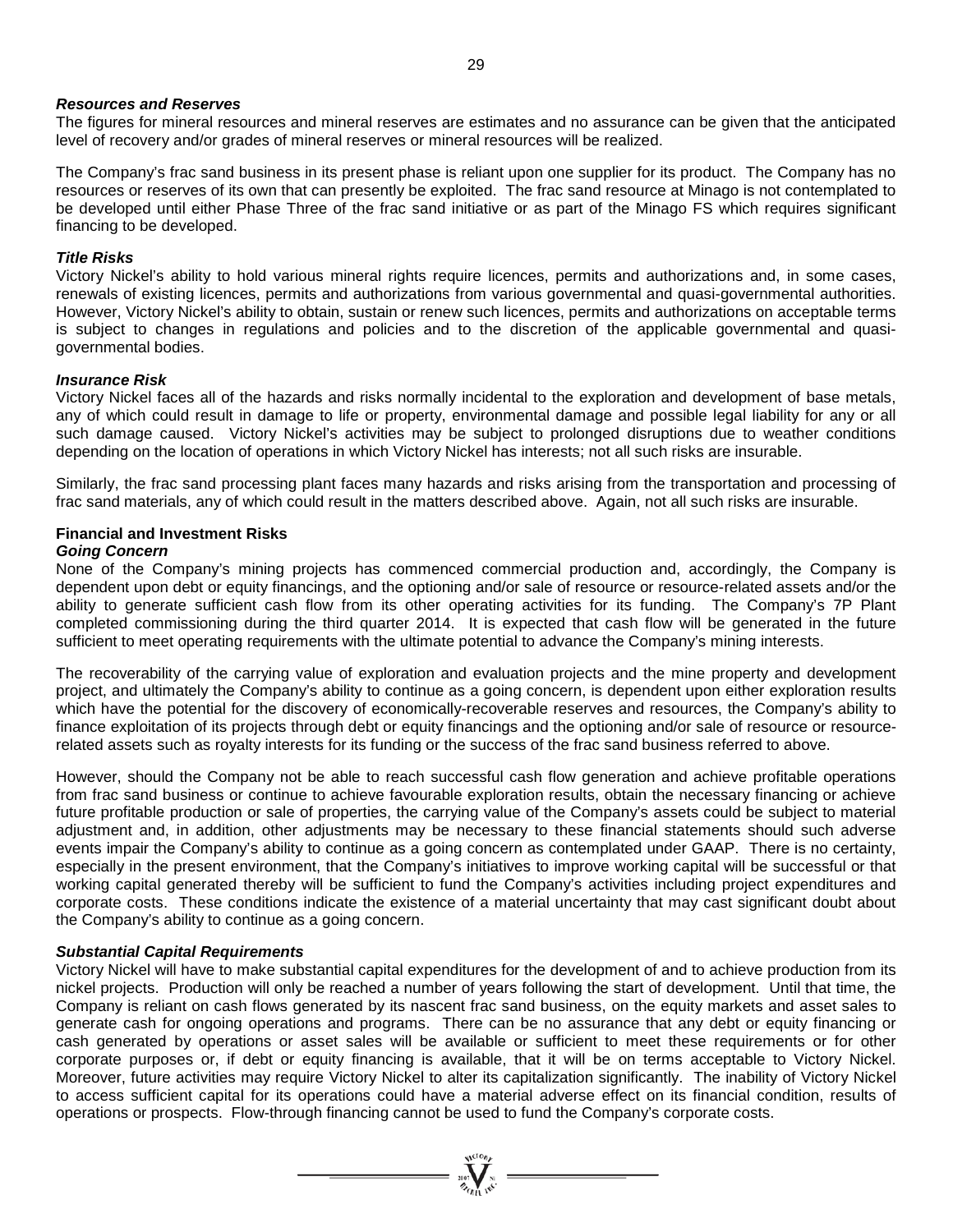The 7P Plant has now been completed. Future capital requirements for the 7P Plant should be minimal. However, future phases will require additional capital; these phases are independent of the 7P Plant. This capital requirement may be in excess of the net funds generated by the business. The frac sand operations have ongoing requirements for working capital financing. There is a risk that sufficient working capital financing may not be available at suitable prices.

#### *Market Perception*

Market perception of junior exploration, development and mining companies may shift such that these companies are viewed less favourably. This factor could impact the value of investors' holdings and Victory Nickel's ability to raise further funds by issue of additional securities or debt.

By entering the frac sand market and becoming an operating company with operating cash flows, Victory Nickel is attempting to distinguish itself from other juniors. This represents a risk in itself.

#### *Metal and Mineral Prices*

There is no assurance that, even if commercial quantities of mineral resources are developed, a profitable market will exist for the sale of such product. Nickel and by-product prices fluctuate on a daily basis and are affected by numerous factors beyond Victory Nickel's control – including factors which are influenced by worldwide circumstances. However, these factors are of significant importance for the FS and decisions related thereto as well as being important to the developing frac sand business.

The business case developed to support the Company's entry into the frac sand business made significant assumptions on pricing of frac sand as well as for important cost elements of production and transportation. While many of the important costs have been fixed contractually, the price for frac sand sales is subject to market forces beyond the Company's control.

#### *Areas of Investment Risk*

The common shares of Victory Nickel are listed on the TSX. The share prices of publicly-traded companies can be volatile as the price of shares is dependent upon a number of factors, some of which are general or market or sector specific and others that are specific to Victory Nickel.

The market for shares in small public companies is less liquid than for large public companies. Investors should be aware that the value of the Company's common shares may be volatile and may go down as well as up and investors may therefore not recover their original investment.

The market price of the Company's common shares may not reflect the underlying value of Victory Nickel's net assets or its ongoing operations. The price at which investors may dispose of their securities may be influenced by a number of factors, some of which may pertain to Victory Nickel and others of which are extraneous. On any disposal of their common shares, investors may realize less than the original amount invested.

### **Regulatory Risks**

#### *Government Regulation*

Existing and possible future environmental and social impact legislation, regulations and actions, including the regulation of air and water quality, mining reclamation, solid and hazardous waste handling and disposal, the promotion of occupational health and safety, the protection of wildlife and ecological systems and the protection of the societies and communities of indigenous peoples, could cause significant expense, capital expenditures, restrictions and delays in activities, the extent of which cannot be predicted and which may well be beyond Victory Nickel's capacity to fund.

### *Economic, Political, Judicial, Administrative, Taxation or Other Regulatory Factors*

Victory Nickel may be adversely affected by changes in economic, political, judicial, administrative, taxation or other regulatory factors in the areas in which Victory Nickel does or will operate and holds its interests, as well as unforeseen matters. In particular, the fracking industry is often at the forefront of public attention whether or not deserved. Nonetheless, this provokes attention and scrutiny.

#### **Other Risks**

## *Environmental and Health Risks*

The Company has no significant exposure to environmental or health risks from its exploration and development activities, although this will change as the Company's projects approach production (a normal characteristic of mineral industry projects). Lynn Lake, acquired pursuant to a takeover bid and recently relinquished from option by Wellgreen, is a former operating mine; however indemnifications exist from the Manitoba Government with respect to any pre-existing environmental concerns at that property.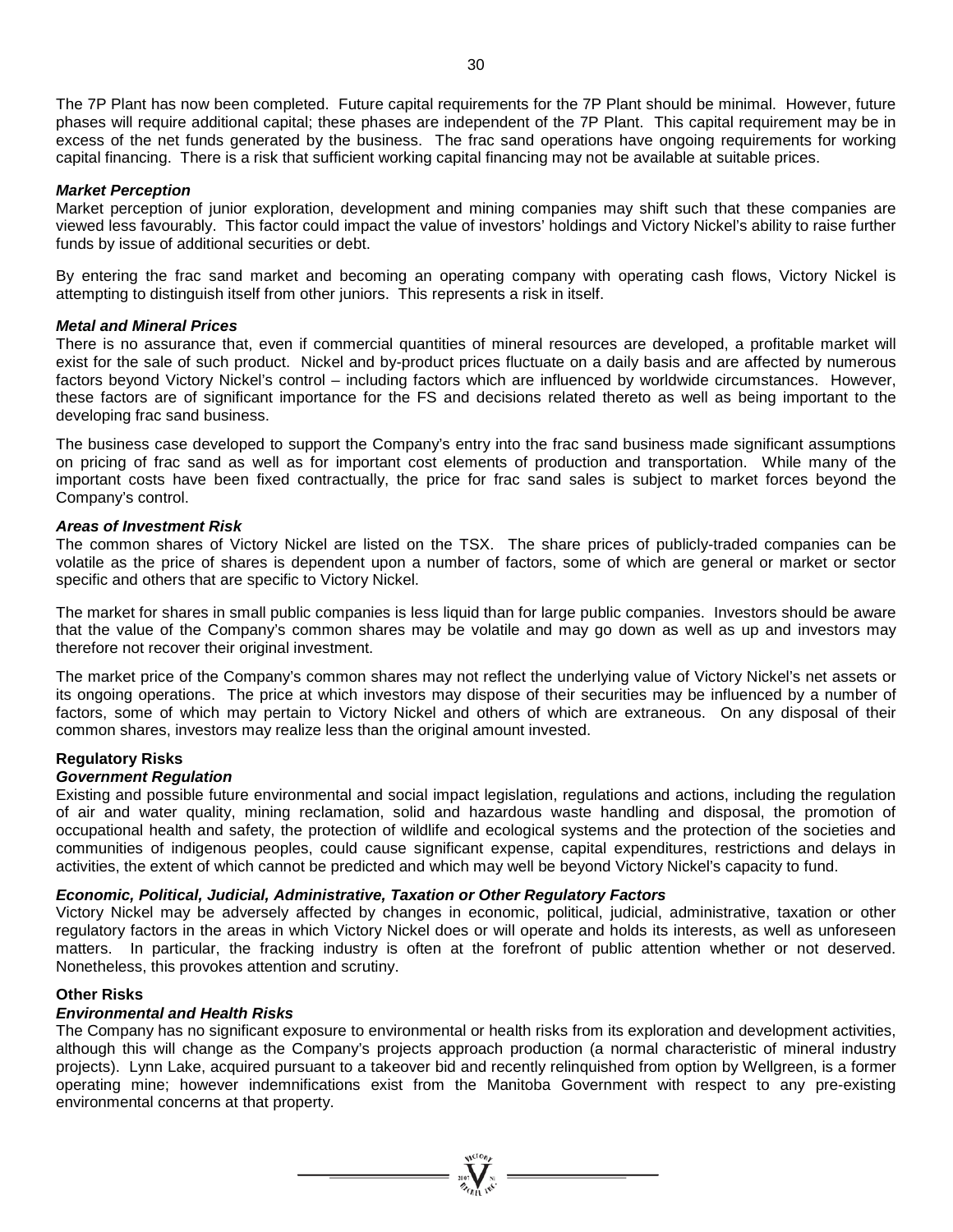The frac sand operation involves processing silica sand. In addition to environmental regulation, the Company is subject to laws and regulations relating to human exposure to crystalline silica under the *Occupational Health and Safety Act*. Workplace exposure to crystalline silica is monitored and the occupational exposure limits in Alberta for respirable crystalline silica are among the lowest in Canada and the US.

#### *Key Personnel*

Victory Nickel relies on a limited number of key consultants and senior management and there is no assurance that Victory Nickel will be able to retain such key consultants or other senior management. The loss of one or more such key consultants or members of senior management, if not replaced, could have a material adverse effect on Victory Nickel's business, financial condition and prospects. Directors and management had previously accepted deferrals of remuneration in order to assist the Company through the economic turmoil; however, this potentially adds to the risk of losing experienced personnel.

#### *Conflicts of Interest*

Certain of the Company's directors and officers are also directors and officers of other natural resource companies. Consequently, there exists the possibility for such directors and officers to be in a position of conflict.

#### *Investments and Other Agreements with Resource Companies*

In addition, Victory Nickel makes, from time to time, investments in the common shares of publicly-traded companies in the junior natural resources sector or may enter into option or other agreements therewith. These companies are subject to similar risks and uncertainties as is Victory Nickel, and Victory Nickel's investments in and agreements with these companies are subject to similar areas of risk as noted above. Victory Nickel seeks to manage its exposure by ensuring that appropriate recourse is included in such agreements upon the counterparty's or assignee's failure to meet contractual obligations.

#### **Summary**

The future success of the Company is subject to a number of risk factors that are common to the junior natural resources sector and is now exposed to risks associated with frac sand production. These include the extent to which it can outline natural resources on its properties and establish the economic viability of developing those properties and the political, economic and legislative stability of the territories in which the Company's interests are located. Another significant factor is the ability of the Company to obtain necessary financing or to find strategic partners to fund expenditure commitments as they fall due, as the Company currently has limited funds. Furthermore, the development of any nickel resource interest may take years to complete and the resulting income, if any, from the sale of any nickel or by- or co-products produced by the Company is largely dependent upon factors that are beyond its control, such as costs of development, operating costs and the market value of the end product.

The Company has attempted to mitigate some of the risks associated with securing financing through its entry into the frac sand processing business. This is expected to generate significant cash flows to the Company and should enable it to become financially stable. In turn, this could be leveraged to assist in securing funds to ultimately develop Minago. However, the frac sand business also has its own set of risks as indicated earlier, and of which investors should be aware.

# **FORWARD-LOOKING STATEMENTS**

**Forward-Looking Information:** This MD&A contains forward-looking information. All statements, other than statements of historic fact, that address activities, events or developments that the Company believes, expects or anticipates will or may occur in the future (including, without limitation, statements regarding estimates and/or assumptions in respect of production, revenue, cash flow, costs, economic return, net present value, mine life and financial models, mineral resource estimates, potential mineralization, potential mineral resources, timing of possible production and the Company's development plans and objectives) constitute forward-looking information. This forward-looking information reflects the current expectations or beliefs of the Company based on information currently available to the Company. Forward-looking information is subject to a number of risks and uncertainties that may cause the actual results of the Company to differ materially from those discussed in the forward-looking information, and even if such actual results are realized or substantially realized, there can be no assurance that they will have the expected consequences to, or effects on the Company.

Factors that could cause actual results or events to differ materially from current expectations include, among other things: uncertainty of estimates of capital and operating costs, production estimates and estimated economic return; the possibility that actual circumstances will differ from estimates and assumptions; uncertainties relating to the availability and costs of financing needed in the future; failure to establish estimated mineral resources; fluctuations in commodity prices and currency exchange rates; inflation; recoveries being less than those indicated by the testwork carried out to date (there can be no assurance that recoveries in small scale laboratory tests will be duplicated in large tests under on-

 $\sum_{n=1}^{N^{(10)}_{N}}$